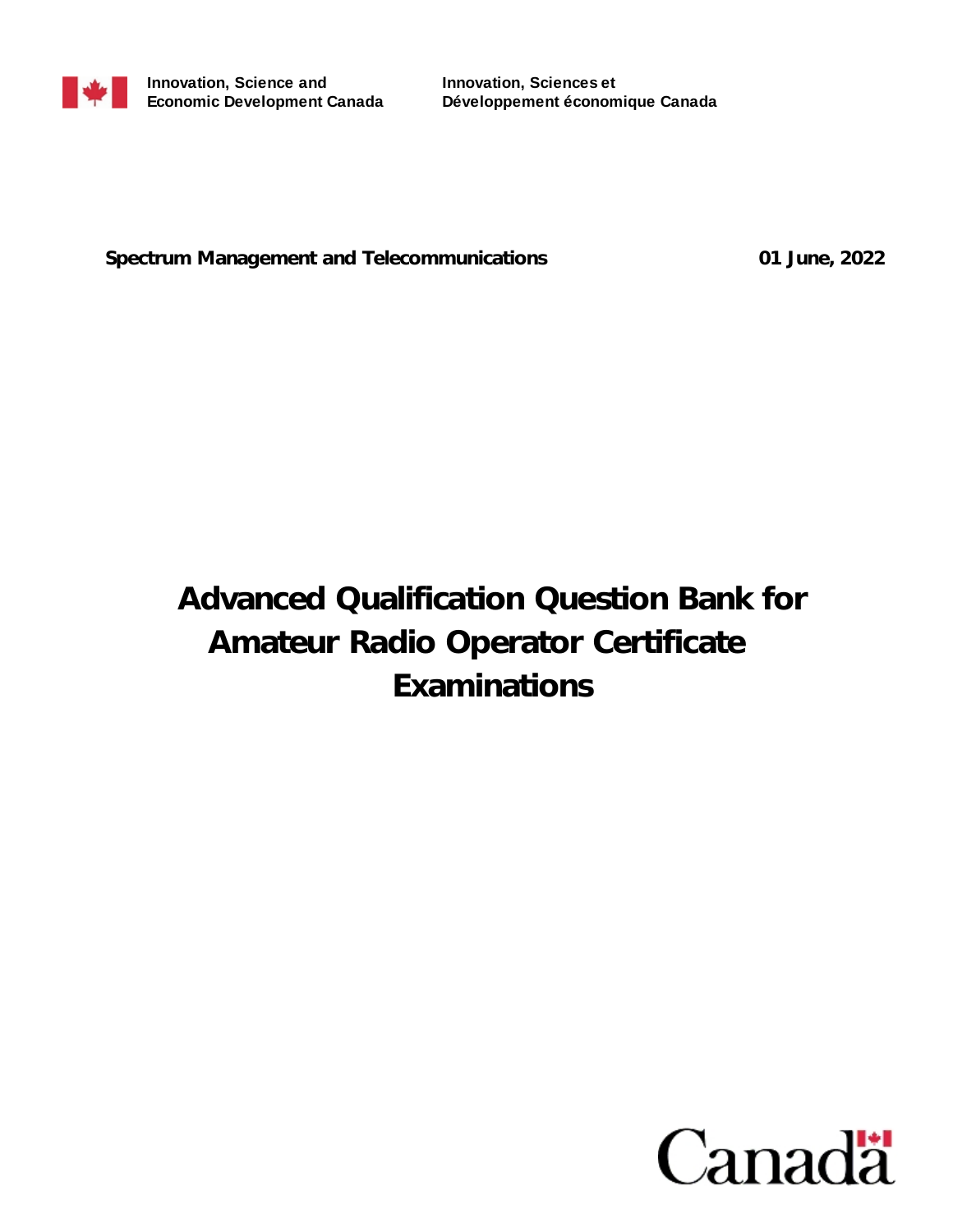

Foreword:

This question bank contains the questions that will be used effective the date printed on the title page, for making Advanced Qualification examinations for the Amateur Radio Operator Certificate.

The correct choice of the four suggested answers appears in brackets following each question identifier. i.e. A-001-001-001 (D)

While every reasonable effort has been made to ensure accuracy in this document, no warranty is expressed or implied.

Candidates for amateur radio operator certificate examinations are encouraged to contact the following amateur radio organizations for information on study material.

Radio Amateurs of Canada 720 Belfast Road, Suite 217 Ottawa, Ontario K1G 0Z5 www.rac.ca

Radio Amateur du Québec inc. 4545 Pierre-de-Coubertin Avenue C.P. 1000, Succursale M Montréal, Quebec H1V 3R2 www.raqi.qc.ca

Instructions for examiners are contained in Radiocommunication Information Circular RIC-1, Guide for Examiners Accredited to Conduct Examinations for the Amateur Radio Operator Certificate.

For additional information, please contact the Amateur Radio Service Centre: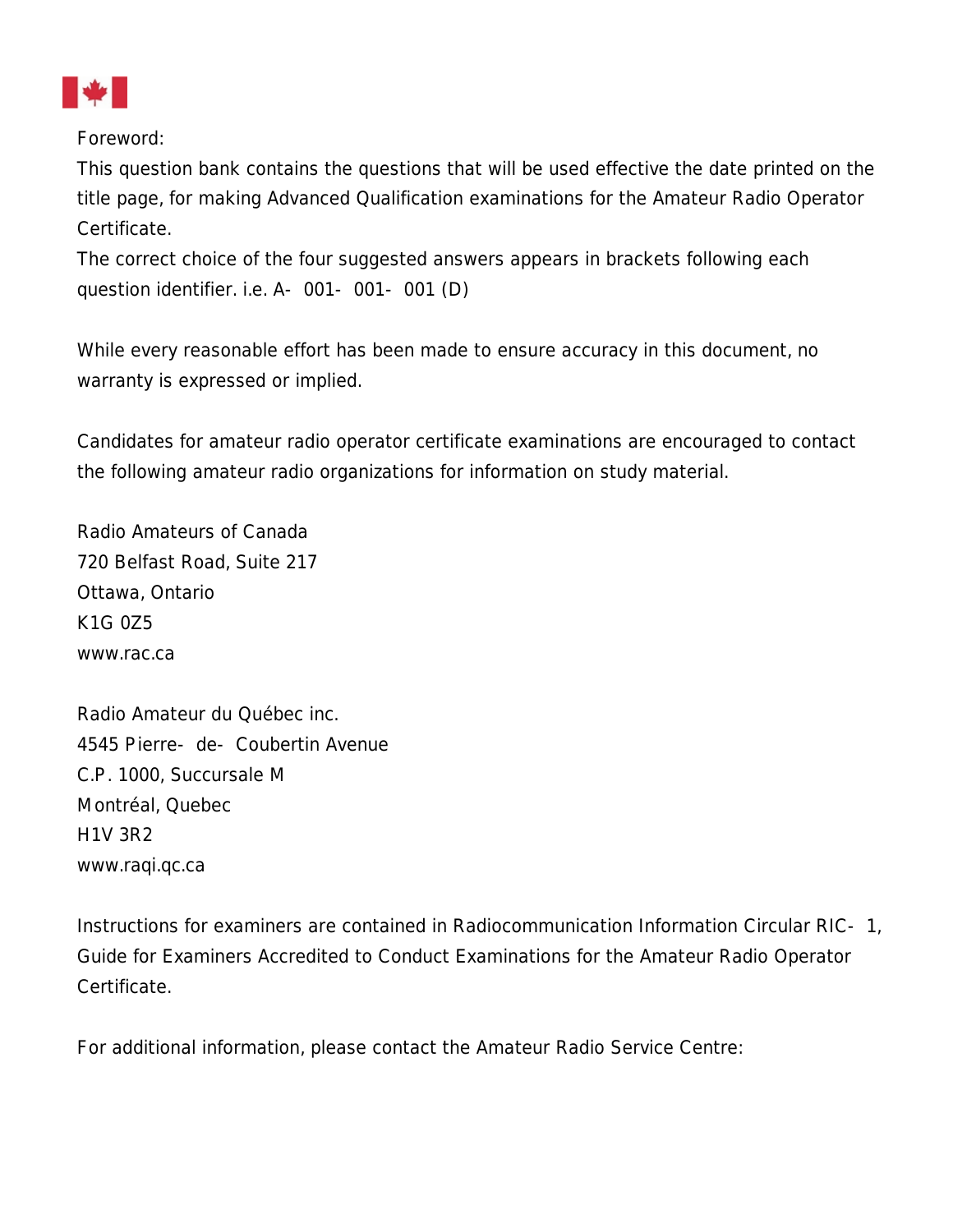# A-001-001-001  **(D)**

What is the meaning of the term "time constant" in an RL circuit ?

- A The time required for the current in the circuit to build up to 36.8% of the maximum value
- B The time required for the voltage in the circuit to build up to 63.2% of the maximum value
- $C$  The time required for the voltage in the circuit to build up to 36.8% of the maximum value
- The time required for the current in the circuit to build up to 63.2% of the maximum value  $D$

A-001-001-002  **(C)**

What is the term for the time required for the capacitor in an RC circuit to be charged to 63.2% of the supply voltage?

- A time factor of one A
- One exponential period B
- One time constant C
- An exponential rate of one D

# A-001-001-003  **(B)**

What is the term for the time required for the current in an RL circuit to build up to 63.2% of the maximum value?

- A One exponential rate
- B One time constant
- An exponential period of one  $\mathcal{C}$
- A time factor of one  $\overline{D}$

# A-001-001-004  **(A)**

What is the term for the time it takes for a charged capacitor in an RC circuit to discharge to 36.8% of its initial value of stored charge?

- A One time constant
- B A discharge factor of one
- An exponential discharge of one C
- D One discharge period

# A-001-001-005  **(D)**

What is meant by "back EMF"?

- A A current that opposes the applied EMF
- An opposing EMF equal to R times C percent of the applied EMF B
- A current equal to the applied EMF C
- A voltage that opposes the applied EMF D

# A-001-001-006  **(C)**

After two time constants, the capacitor in an RC circuit is charged to what percentage of the supply voltage?

- 95% A
- 36.8% B
- 86.5% C
- 63.2% <sub>D</sub>
- A-001-001-007  **(A)**

After two time constants, the capacitor in an RC circuit is discharged to what percentage of the starting voltage?

- 13.5% A
- 36.8% B
- 86.5%  $\cap$
- 63.2% D

# A-001-001-008  **(A)**

What is the time constant of a circuit having a 100 microfarad capacitor in series with a 470 kilohm resistor?

- A 47 seconds
- 4700 seconds B
- 470 seconds  $\mathcal{C}$
- 0.47 seconds  $D$

# A-001-001-009  **(D)**

What is the time constant of a circuit having a 470 microfarad capacitor in series with a 470 kilohm resistor?

- 221 000 seconds A
- B 47 000 seconds
- 470 seconds C
- D 221 seconds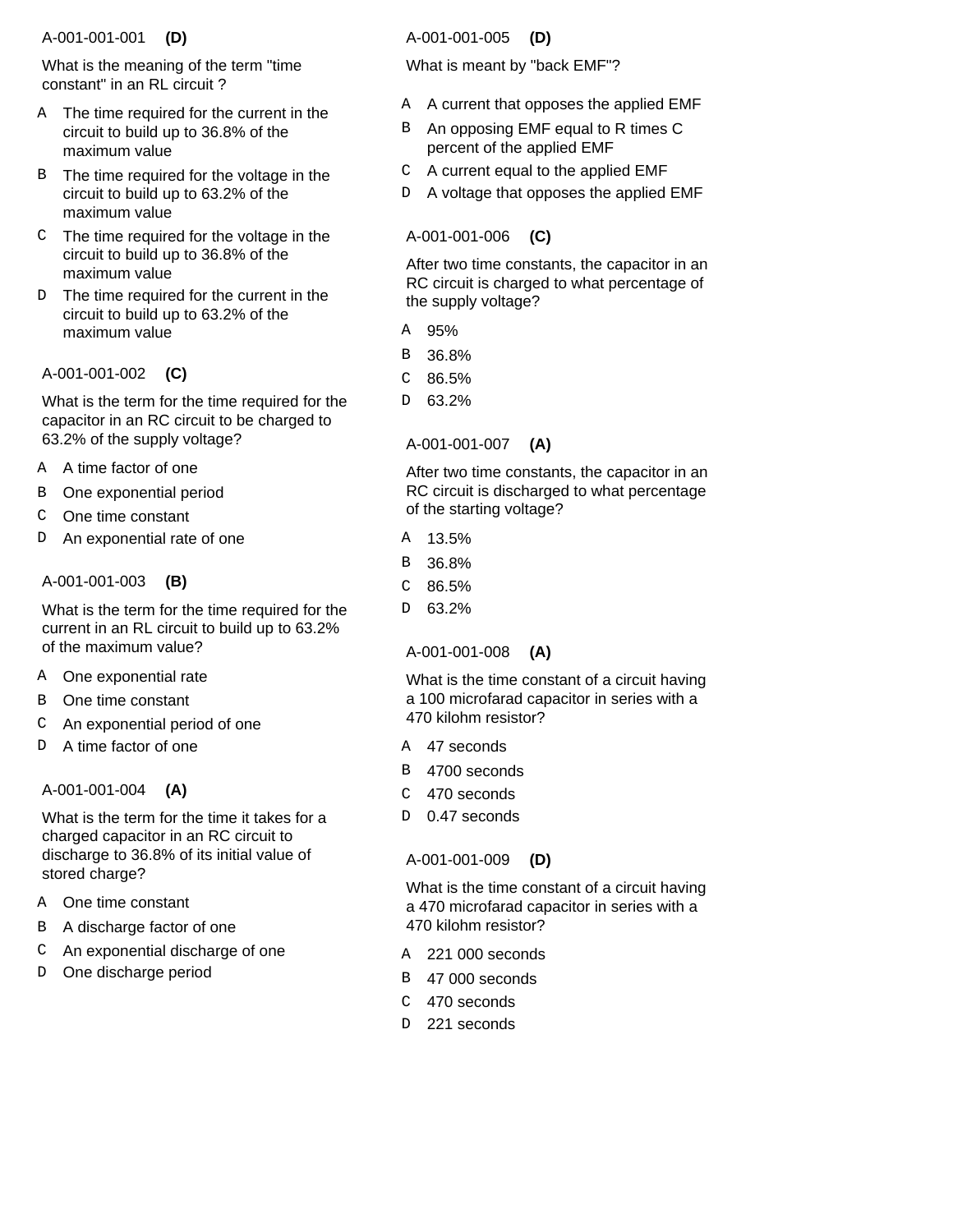### A-001-001-010  **(C)**

What is the time constant of a circuit having a 220 microfarad capacitor in series with a 470 kilohm resistor?

- 470 seconds A
- 220 seconds B
- 103 seconds C
- 470 000 seconds D

A-001-002-001  **(D)**

What is the result of skin effect?

- A As frequency decreases, RF current flows in a thinner layer of the conductor, closer to the surface
- B Thermal effects on the surface of the conductor increase impedance
- Thermal effects on the surface of the C conductor decrease impedance
- D As frequency increases, RF current flows in a thinner layer of the conductor, closer to the surface

# A-001-002-002  **(C)**

What effect causes most of an RF current to flow along the surface of a conductor?

- Resonance effect A
- Layer effect B
- Skin effect  $\overline{C}$
- Piezoelectric effect D

A-001-002-003  **(D)**

Where does almost all RF current flow in a conductor?

- In a magnetic field in the centre of the conductor A
- B In a magnetic field around the conductor
- In the centre of the conductor  $\mathcal{C}$
- Along the surface of the conductor D

### A-001-002-004  **(D)**

Why does most of an RF current flow within a very thin layer under the conductor's surface?

- Because the RF resistance of a conductor is much less than the DC resistance A
- Because a conductor has AC resistance due to self-inductance B
- Because of heating of the conductor's interior  $\mathsf{C}^-$
- Because of skin effect D

# A-001-002-005  **(B)**

Why is the resistance of a conductor different for RF currents than for direct currents?

- A Because the insulation conducts current at high frequencies
- Because of skin effect B
- Because of the Hertzberg effect  $\mathcal{C}$
- Because conductors are non-linear devices D.

# A-001-002-006  **(C)**

What unit measures the ability of a capacitor to store electrical charge?

- **Watt** A
- Volt B
- Farad  $\mathcal{C}$
- Coulomb  $\overline{D}$

A-001-002-007  **(B)**

A wire has a current passing through it. Surrounding this wire there is:

- A a skin effect that diminishes with distance
- an electromagnetic field B
- an electrostatic field  $\mathsf{C}$
- a cloud of electrons D

# A-001-002-008  **(C)**

In what direction is the magnetic field oriented about a conductor in relation to the direction of electron flow?

- A In the same direction as the current
- In the direct opposite to the current B
- $C$  In the direction determined by the lefthand rule
- In all directions  $D$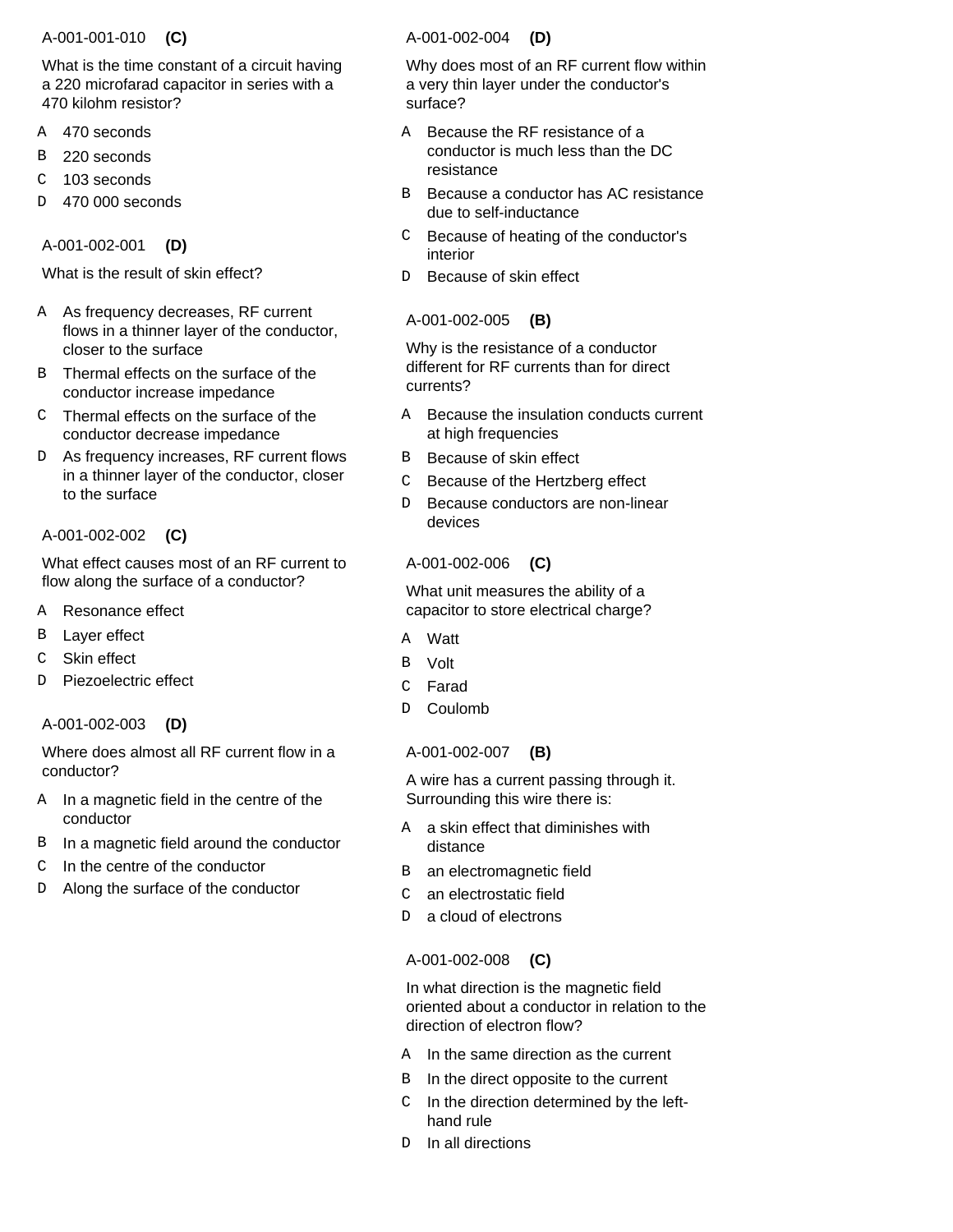#### A-001-002-009  **(A)**

What is the term for energy that is stored in an electromagnetic or electrostatic field?

- Potential energy A
- Kinetic energy B
- Ampere-joules C
- Joule-coulombs D

A-001-002-010  **(D)**

Between the charged plates of a capacitor there is:

- a magnetic field A
- a cloud of electrons B
- an electric current C
- an electrostatic field D

A-001-002-011  **(D)**

Energy is stored within an inductor that is carrying a current. The amount of energy depends on this current, but it also depends on a property of the inductor. This property has the following unit:

- A coulomb
- farad B
- watt  $\mathcal{C}$
- henry D

A-001-003-001  **(A)**

What is the resonant frequency of a series RLC circuit if R is 47 ohms, L is 50 microhenrys and C is 40 picofarads?

- 3.56 MHz A
- 1.78 MHz B
- 7.96 MHz C
- 79.6 MHz D

# A-001-003-002  **(B)**

What is the resonant frequency of a series RLC circuit, if R is 47 ohms, L is 40 microhenrys and C is 200 picofarads?

- 1.78 kHz A
- 1.78 MHz B
- 1.99 kHz  $\mathcal{C}$
- 1.99 MHz D

A-001-003-003  **(B)**

What is the resonant frequency of a series RLC circuit, if R is 47 ohms, L is 50 microhenrys and C is 10 picofarads?

- 3.18 kHz A
- 7.12 MHz B
- 7.12 kHz C
- 3.18 MHz D

A-001-003-004  **(C)**

What is the resonant frequency of a series RLC circuit, if R is 47 ohms, L is 25 microhenrys and C is 10 picofarads?

- 10.1 kHz A
- 63.7 kHz B
- 10.1 MHz C
- 63.7 MHz D

A-001-003-005  **(D)**

What is the resonant frequency of a series RLC circuit, if R is 47 ohms, L is 3 microhenrys and C is 40 picofarads?

- A 13.1 MHz
- 13.1 kHz B
- 14.5 kHz C
- 14.5 MHz D

A-001-003-006  **(C)**

What is the resonant frequency of a series RLC circuit, if R is 47 ohms, L is 4 microhenrys and C is 20 picofarads?

- a 19.9 kHz
- B 17.8 kHz
- 17.8 MHz  $\mathcal{C}$
- 19.9 MHz D

# A-001-003-007  **(C)**

What is the resonant frequency of a series RLC circuit, if R is 47 ohms, L is 8 microhenrys and C is 7 picofarads?

- 2.84 MHz A
- 2.13 MHz B
- 21.3 MHz C
- 28.4 MHz D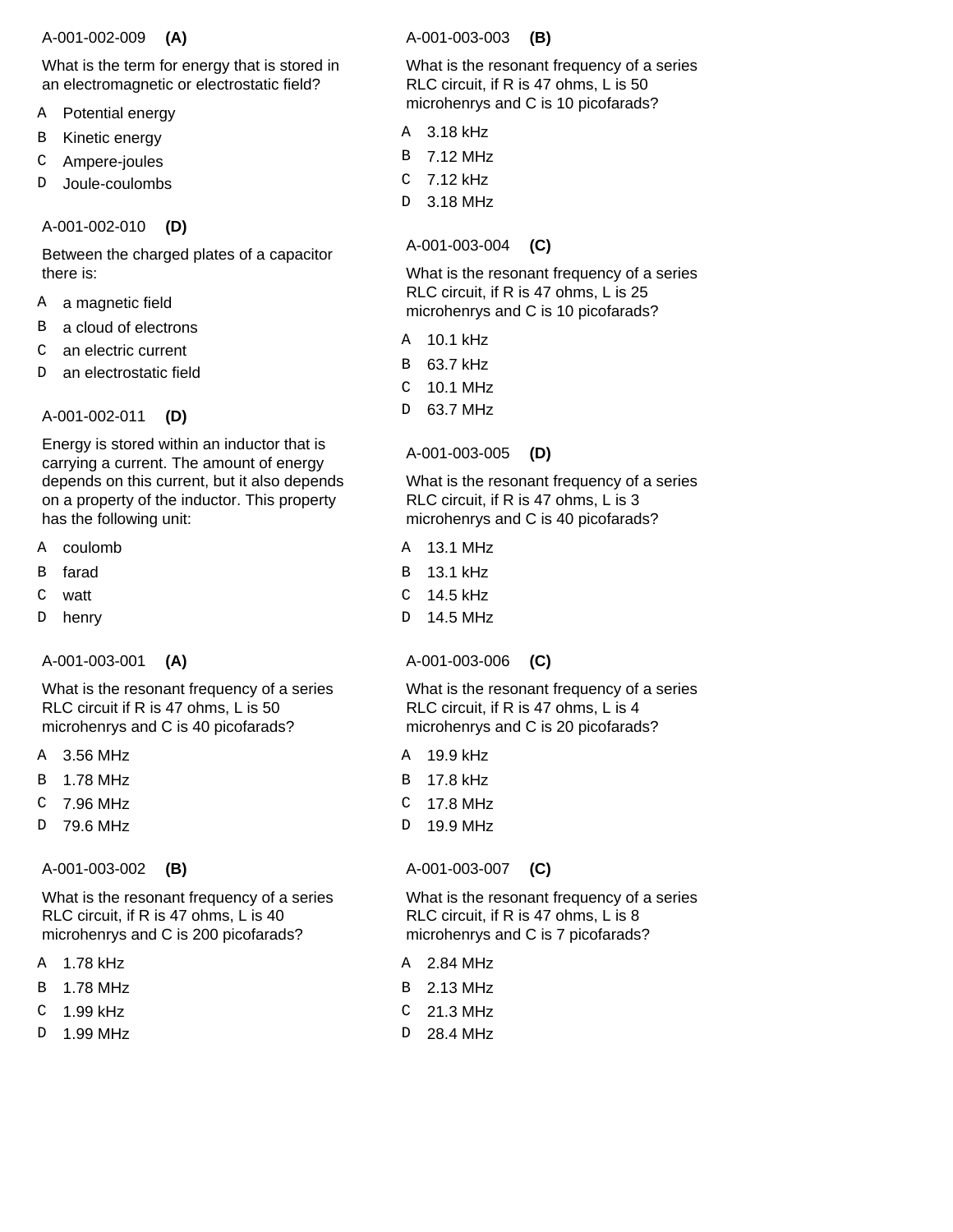#### A-001-003-008  **(A)**

What is the resonant frequency of a series RLC circuit, if R is 47 ohms, L is 3 microhenrys and C is 15 picofarads?

- 23.7 MHz A
- 35.4 MHz B
- 35.4 kHz C
- 23.7 kHz D
- A-001-003-009  **(B)**

What is the resonant frequency of a series RLC circuit, if R is 47 ohms, L is 4 microhenrys and C is 8 picofarads?

- 28.1 kHz A
- 28.1 MHz B
- 49.7 MHz C
- 49.7 kHz D
- A-001-003-010  **(B)**

What is the resonant frequency of a series RLC circuit, if R is 47 ohms, L is 1 microhenry and C is 9 picofarads?

- A 1.77 MHz
- 53.1 MHz B
- 5.31 MHz  $\cap$
- 17.7 MHz  $\overline{D}$

A-001-003-011  **(C)**

What is the value of capacitance (C) in a series R-L-C circuit, if the circuit resonant frequency is 14.25 MHz and L is 2.84 microhenrys?

- 44 microfarads A
- 2.2 picofarads B
- 44 picofarads C
- 2.2 microfarads  $\overline{D}$

A-001-004-001  **(D)**

What is the resonant frequency of a parallel RLC circuit if R is 4.7 kilohms, L is 1 microhenry and C is 10 picofarads?

- 15.9 kHz A
- 50.3 kHz B
- 15.9 MHz C
- 50.3 MHz D

A-001-004-002  **(C)**

What is the resonant frequency of a parallel RLC circuit if R is 4.7 kilohms, L is 2 microhenrys and C is 15 picofarads?

- 5.31 MHz A
- 5.31 kHz B
- 29.1 MHz  $\mathsf C$
- 29.1 kHz D

# A-001-004-003  **(C)**

What is the resonant frequency of a parallel RLC circuit if R is 4.7 kilohms, L is 5 microhenrys and C is 9 picofarads?

- 3.54 MHz A
- 3.54 kHz B
- 23.7 MHz  $\mathcal{C}$
- 23.7 kHz D

# A-001-004-004  **(D)**

What is the resonant frequency of a parallel RLC circuit if R is 4.7 kilohms, L is 2 microhenrys and C is 30 picofarads?

- 2.65 MHz A
- 2.65 kHz B
- 20.5 kHz  $\mathcal{C}$
- 20.5 MHz  $D$

A-001-004-005  **(A)**

What is the resonant frequency of a parallel RLC circuit if R is 4.7 kilohms, L is 15 microhenrys and C is 5 picofarads?

- 18.4 MHz A
- 2.12 kHz B
- 2.12 MHz  $\mathcal{C}$
- 18.4 kHz D

# A-001-004-006  **(A)**

What is the resonant frequency of a parallel RLC circuit if R is 4.7 kilohms, L is 3 microhenrys and C is 40 picofarads?

- 14.5 MHz A
- B 1.33 kHz
- C 1.33 MHz
- 14.5 kHz D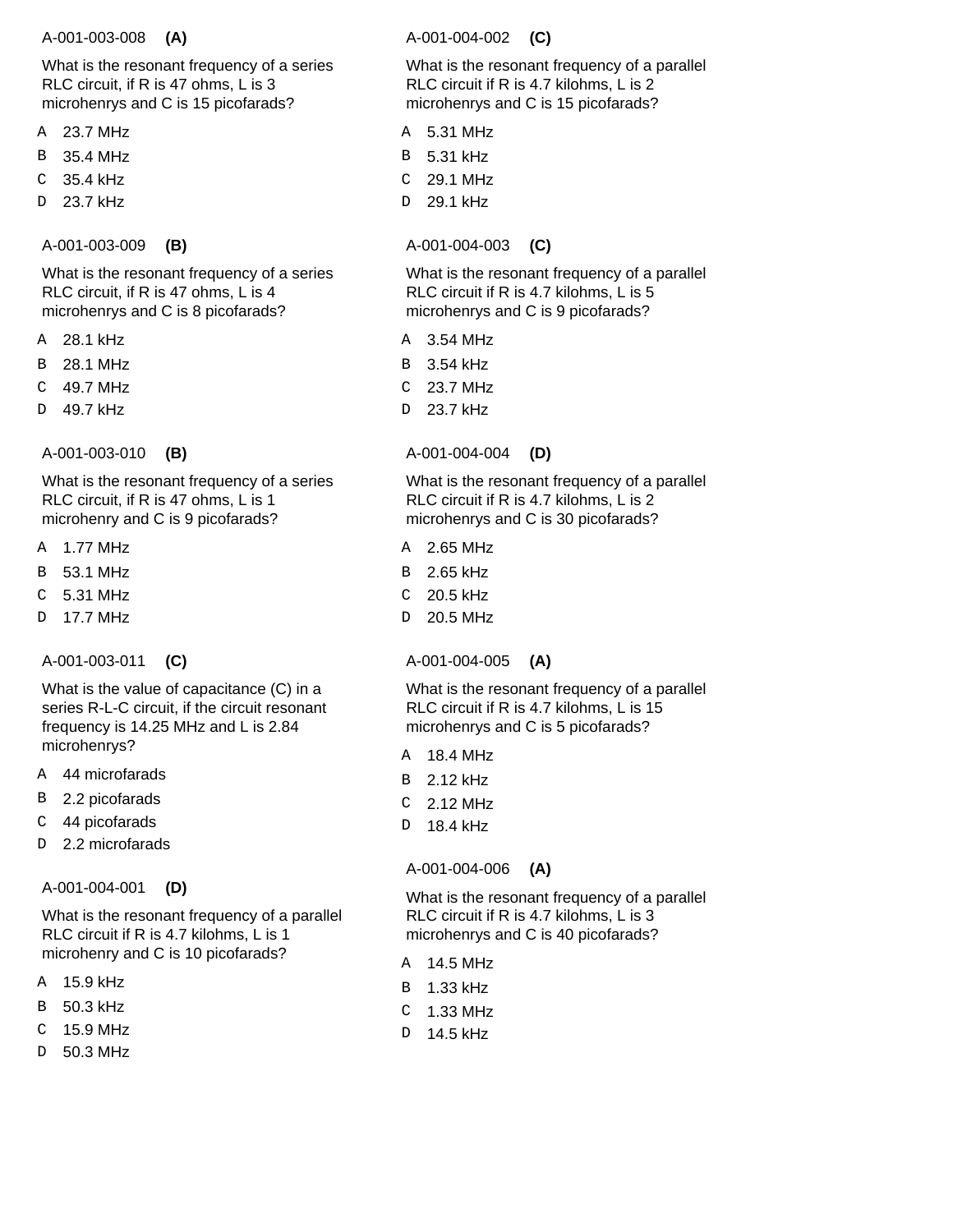#### A-001-004-007  **(C)**

What is the resonant frequency of a parallel RLC circuit if R is 4.7 kilohms, L is 40 microhenrys and C is 6 picofarads?

- 6.63 kHz A
- 10.3 kHz B
- 10.3 MHz C
- 6.63 MHz D

# A-001-004-008  **(A)**

What is the resonant frequency of a parallel RLC circuit if R is 4.7 kilohms, L is 10 microhenrys and C is 50 picofarads?

- 7.12 MHz A
- 7.12 kHz B
- 3.18 MHz C
- 3.18 kHz D
- A-001-004-009  **(C)**

What is the resonant frequency of a parallel RLC circuit if R is 4.7 kilohms, L is 200 microhenrys and C is 10 picofarads?

- 7.96 MHz A
- 7.96 kHz B
- 3.56 MHz  $\mathcal{C}$
- 3.56 kHz  $\overline{D}$
- A-001-004-010  **(D)**

What is the resonant frequency of a parallel RLC circuit if R is 4.7 kilohms, L is 90 microhenrys and C is 100 picofarads?

- 1.77 kHz A
- 1.77 MHz B
- 1.68 kHz C
- 1.68 MHz D

A-001-004-011  **(B)**

What is the value of inductance (L) in a parallel RLC circuit, if the resonant frequency is 14.25 MHz and C is 44 picofarads?

- 0.353 microhenry A
- 2.8 microhenrys B
- 253.8 millihenrys C
- 3.9 millihenrys D

A-001-005-001  **(D)**

What is the Q of a parallel RLC circuit, if it is resonant at 14.128 MHz, L is 2.7 microhenrys and R is 18 kilohms?

- 7.51 A
- 0.013 B
- 71.5  $\mathsf C$
- 75.1 D

A-001-005-002  **(C)**

What is the Q of a parallel RLC circuit, if it is resonant at 14.128 MHz, L is 4.7 microhenrys and R is 18 kilohms?

- 0.023 A
- 4.31 B
- 43.1 C
- 13.3 D

A-001-005-003  **(C)**

What is the Q of a parallel RLC circuit, if it is resonant at 4.468 MHz, L is 47 microhenrys and R is 180 ohms?

- 0.00735 A
- 13.3 B
- $C$  0.136
- 7.35 D

A-001-005-004  **(A)**

What is the Q of a parallel RLC circuit, if it is resonant at 14.225 MHz, L is 3.5 microhenrys and R is 10 kilohms?

- 31.9 A
- 7.35 B
- 0.0319  $\mathcal{C}$
- 71.5 D

# A-001-005-005  **(C)**

What is the Q of a parallel RLC circuit, if it is resonant at 7.125 MHz, L is 8.2 microhenrys and R is 1 kilohm?

- 0.368 A
- 0.273 B
- 2.73 C
- 36.8 D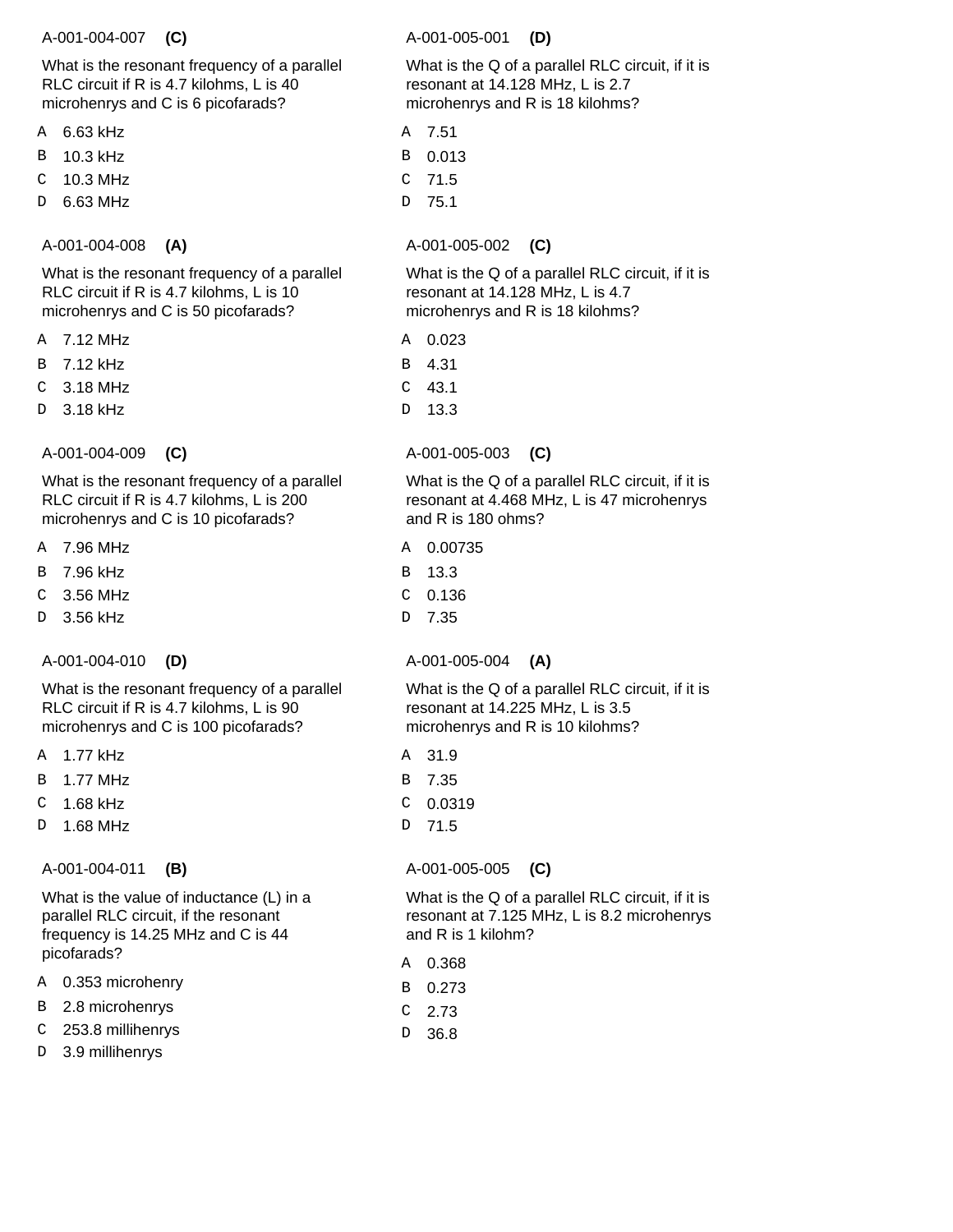### A-001-005-006  **(D)**

What is the Q of a parallel RLC circuit, if it is resonant at 7.125 MHz, L is 10.1 microhenrys and R is 100 ohms?

- 22.1 A
- 0.00452 B
- 4.52 C
- 0.221 D

### A-001-005-007  **(B)**

What is the Q of a parallel RLC circuit, if it is resonant at 7.125 MHz, L is 12.6 microhenrys and R is 22 kilohms?

- 25.6 A
- 39 B
- 22.1 C
- 0.0256 D
- A-001-005-008  **(B)**

What is the Q of a parallel RLC circuit, if it is resonant at 3.625 MHz, L is 3 microhenrys and R is  $2.2$  kilohms?

- 0.031 A
- 32.2 B
- 25.6  $\mathcal{C}$
- 31.1 D

# A-001-005-009  **(B)**

What is the Q of a parallel RLC circuit, if it is resonant at 3.625 MHz, L is 42 microhenrys and R is 220 ohms?

- 0.00435 A
- 0.23 B
- 2.3 C
- 4.35 D

# A-001-005-010  **(A)**

What is the Q of a parallel RLC circuit, if it is resonant at 3.625 MHz, L is 43 microhenrys and R is 1.8 kilohms?

- 1.84 A
- 0.543 B
- 54.3 C
- 23 D

# A-001-005-011  **(D)**

Why is a resistor often included in a parallel resonant circuit ?

- To increase the Q and decrease the skin effect A
- To decrease the Q and increase the resonant frequency B
- To increase the Q and decrease bandwidth C
- To decrease the Q and increase the bandwidth D.

### A-002-001-001  **(B)**

What two elements widely used in semiconductor devices exhibit both metallic and non-metallic characteristics?

- Silicon and gold A
- Silicon and germanium B
- Galena and germanium C
- Galena and bismuth <sub>D</sub>

# A-002-001-002  **(B)**

In what application is gallium-arsenide used as a semiconductor material in preference to germanium or silicon?

- A In bipolar transistors
- At microwave frequencies B
- In high-power circuits  $\mathcal{C}$
- D At very low frequencies

# A-002-001-003  **(B)**

What type of semiconductor material contains fewer free electrons than pure germanium or silicon crystals?

- Superconductor type A
- P-type B
- N-type C
- Bipolar type D

# A-002-001-004  **(C)**

What type of semiconductor material contains more free electrons than pure germanium or silicon crystals?

- Bipolar A
- Superconductor B
- C N-type
- D P-type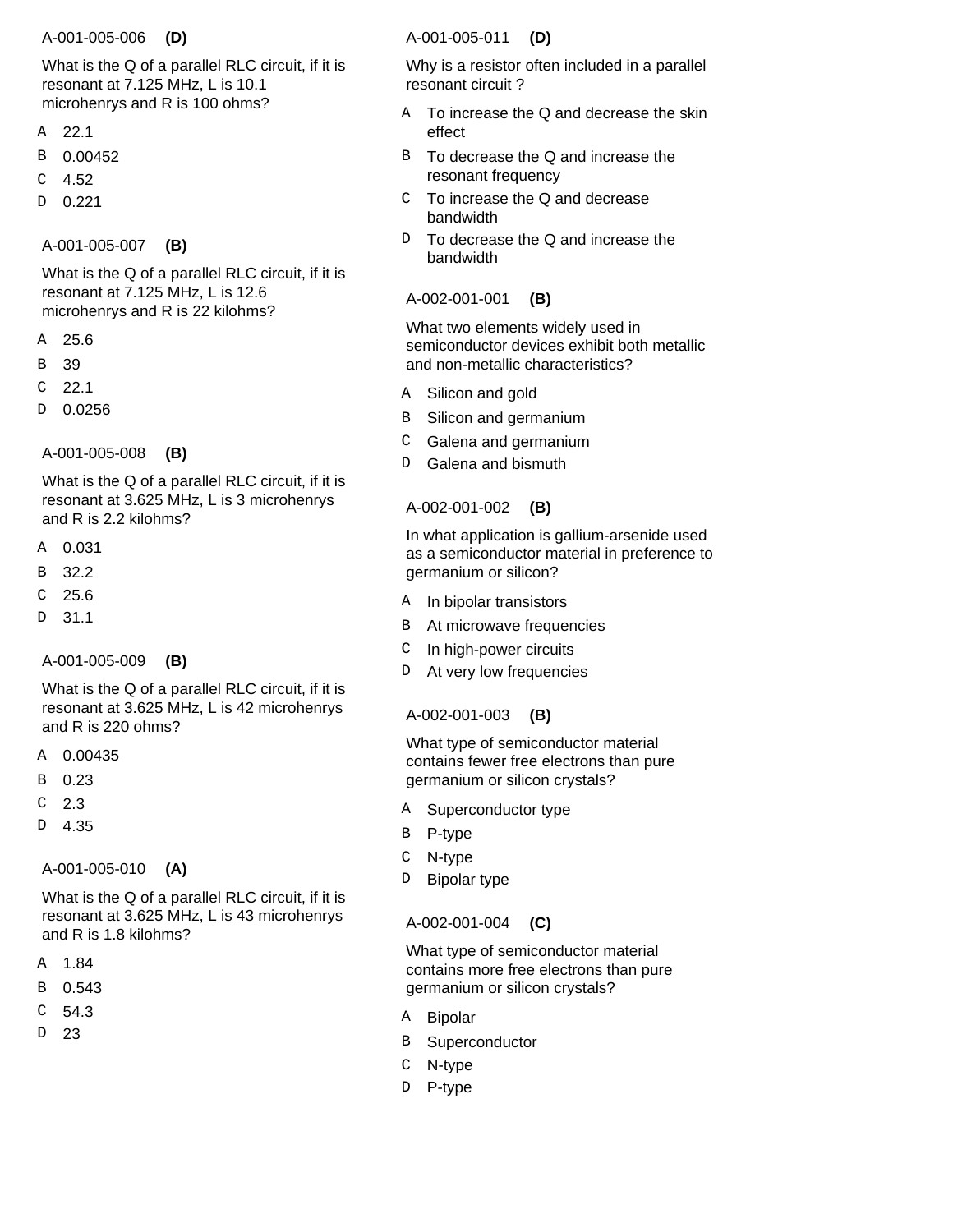### A-002-001-005  **(C)**

# What are the majority charge carriers in Ptype semiconductor material?

- Free protons A
- Free neutrons B
- **Holes** C
- Free electrons D

# A-002-001-006  **(C)**

What are the majority charge carriers in Ntype semiconductor material?

- A Free protons
- Free neutrons B
- Free electrons C
- **Holes**  $\mathcal{D}$

A-002-001-007  **(C)**

Silicon, in its pure form, is:

- A a semiconductor
- a conductor B
- an insulator  $\Gamma$
- a superconductor  $\mathsf{D}$

### A-002-001-008  **(B)**

An element which is sometimes an insulator and sometimes a conductor is called a:

- P-type conductor A
- semiconductor B
- intrinsic conductor C
- N-type conductor D

# A-002-001-009  **(D)**

Which of the following materials is used to make a semiconductor?

- Tantalum A
- Copper B
- Sulphur C
- Silicon D

# A-002-001-010  **(D)**

Substances such as silicon in a pure state are usually good:

- conductors A
- tuned circuits B
- inductors  $\overline{C}$
- insulators D

# A-002-001-011  **(A)**

A semiconductor is said to be doped when it has added to it small quantities of:

- impurities A
- protons B
- ions C
- electrons D

# A-002-002-001  **(C)**

What is the principal characteristic of a Zener diode?

- A negative resistance region A
- B An internal capacitance that varies with the applied voltage
- A constant voltage under conditions of varying current  $\mathsf{C}^-$
- A constant current under conditions of varying voltage  $D$

# A-002-002-002  **(B)**

What type of semiconductor diode varies its internal capacitance as the voltage applied to its terminals varies?

- Hot-carrier (Schottky) A
- Varactor B
- Zener  $\mathcal{C}$
- Silicon-controlled rectifier  $\overline{D}$

# A-002-002-003  **(A)**

What is a common use for the hot-carrier (Schottky) diode?

- A As VHF and UHF mixers and detectors
- B As balanced mixers in FM generation
- As a variable capacitance in an automatic frequency control (AFC) circuit  $\mathsf{C}^-$
- As a constant voltage reference in a power supply D

# A-002-002-004  **(D)**

What limits the maximum forward current in a junction diode?

- A Forward voltage
- Back EMF B
- Peak inverse voltage  $\mathcal{C}$
- Junction temperature D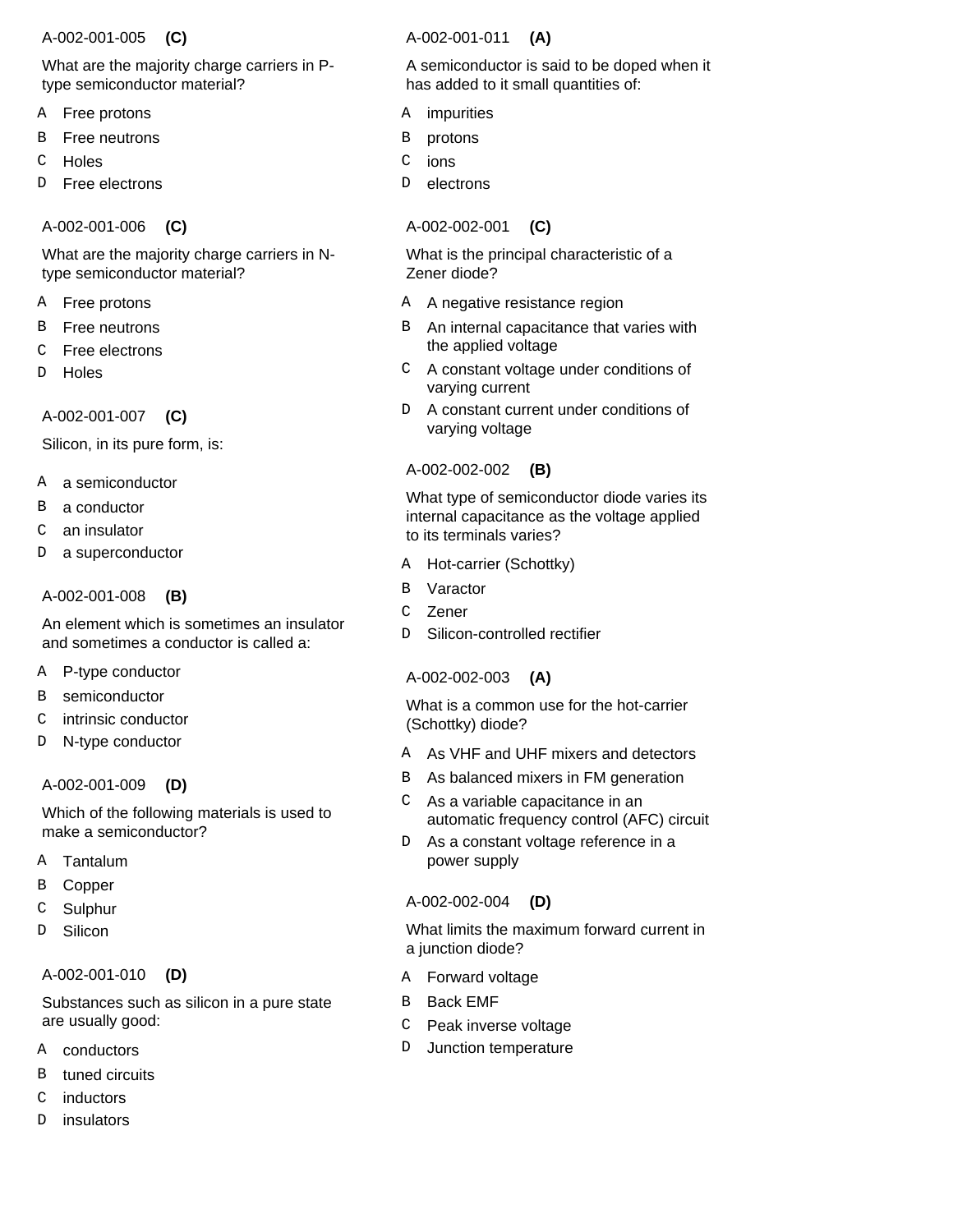#### A-002-002-005  **(D)**

What are the major ratings for junction diodes?

- Maximum reverse current and capacitance A
- Maximum forward current and capacitance B
- Maximum reverse current and peak C inverse voltage (PIV)
- Maximum forward current and peak inverse voltage (PIV) D.

### A-002-002-006  **(B)**

Structurally, what are the two main categories of semiconductor diodes?

- Electrolytic and junction A
- Junction and point contact B
- Vacuum and point contact C
- Electrolytic and point contact D

### A-002-002-007  **(B)**

What is a common use for point contact diodes?

- As a high voltage rectifier A
- As an RF detector B
- As a constant current source  $\mathcal{C}$
- As a constant voltage source D

# A-002-002-008  **(C)**

What is one common use for PIN diodes?

- A As a high voltage rectifier
- As a constant voltage source B
- As an RF switch C
- As a constant current source D

# A-002-002-009  **(C)**

A Zener diode is a device used to:

- decrease current A
- increase current B
- regulate voltage C
- dissipate voltage D

### A-002-002-010  **(B)**

If a Zener diode rated at 10 V and 50 watts was operated at maximum dissipation rating, it would conduct \_\_\_\_ amperes:

- 0.5 A
- 5 B
- 50 C
- 0.05 D

# A-002-002-011  **(D)**

The power-handling capability of most Zener diodes is rated at 25 degrees C or approximately room temperature. If the temperature is increased, the power handling capability is:

- the same A
- much greater B
- slightly greater C
- less  $\mathbb D$

# A-002-003-001  **(C)**

What is the alpha of a bipolar transistor?

- The change of base current with respect to collector current A
- The change of collector current with respect to gate current B
- The change of collector current with respect to emitter current  $\mathcal{C}$
- The change of collector current with respect to base current  $D$

# A-002-003-002  **(B)**

What is the beta of a bipolar transistor?

- A The change of base current with respect to gate current
- The change of collector current with respect to base current B
- The change of base current with respect to emitter current  $\mathsf{C}$
- The change of collector current with respect to emitter current  $D$

# A-002-003-003  **(B)**

Which component conducts electricity from a negative emitter to a positive collector when its base voltage is made positive?

- A A PNP transistor
- B An NPN transistor
- C A varactor
- D A triode vacuum tube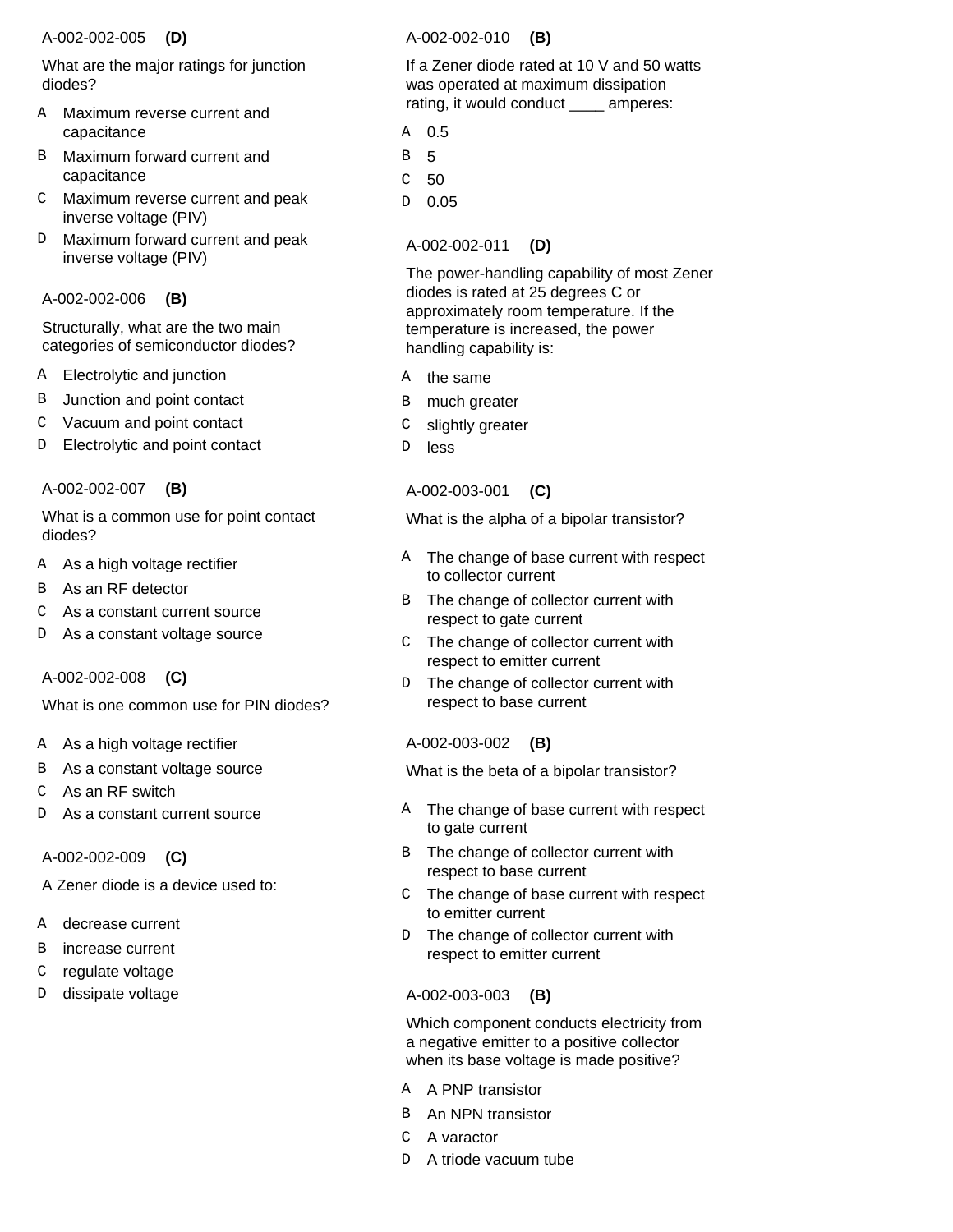### A-002-003-004  **(C)**

What is the alpha of a bipolar transistor in common base configuration?

- Reverse current gain A
- Reverse voltage gain B
- Forward current gain C
- Forward voltage gain D

A-002-003-005  **(D)**

In a bipolar transistor, the change of collector current with respect to base current is called:

- gamma A
- delta B
- alpha C
- beta D

A-002-003-006  **(C)**

The alpha of a bipolar transistor is specified for what configuration?

- Common gate **A**
- Common emitter B
- Common base C
- Common collector  $\overline{D}$

A-002-003-007  **(C)**

The beta of a bipolar transistor is specified for what configurations?

- Common base or common collector A
- Common base or common emitter B
- Common emitter or common collector C
- Common emitter or common gate  $\overline{D}$

# A-002-003-008  **(D)**

Which component conducts electricity from a positive emitter to a negative collector when its base is made negative?

- A triode vacuum tube A
- A varactor B
- An NPN transistor C
- A PNP transistor D

A-002-003-009  **(C)**

Alpha of a bipolar transistor is equal to:

- $A \text{ beta } x (1 \text{beta})$
- beta / (1 beta) B
- beta  $/$  (1 + beta) C
- beta  $x$  (1 + beta) D

# A-002-003-010  **(D)**

The current gain of a bipolar transistor in common emitter or common collector compared to common base configuration is:

- A very low
- usually about double B
- usually about half C
- high to very high D

# A-002-003-011  **(A)**

Beta of a bipolar transistor is equal to:

- alpha  $/$  (1 alpha) A
- alpha  $/$  (1 + alpha) B
- alpha x (1 alpha) C
- alpha  $x$  (1 + alpha) D

# A-002-004-001  **(D)**

What is an enhancement-mode FET?

- A An FET with a channel that blocks voltage through the gate
- B An FET with a channel that allows current when the gate voltage is zero
- An FET without a channel to hinder C current through the gate
- An FET without a channel; no current occurs with zero gate voltage  $D$

# A-002-004-002  **(C)**

What is a depletion-mode FET?

- A An FET without a channel to hinder current through the gate
- An FET that has a channel that blocks current when the gate voltage is zero B
- An FET that has a channel with no gate voltage applied; a current flows with zero gate voltage  $\mathsf{C}^-$
- An FET without a channel; no current flows with zero gate voltage D.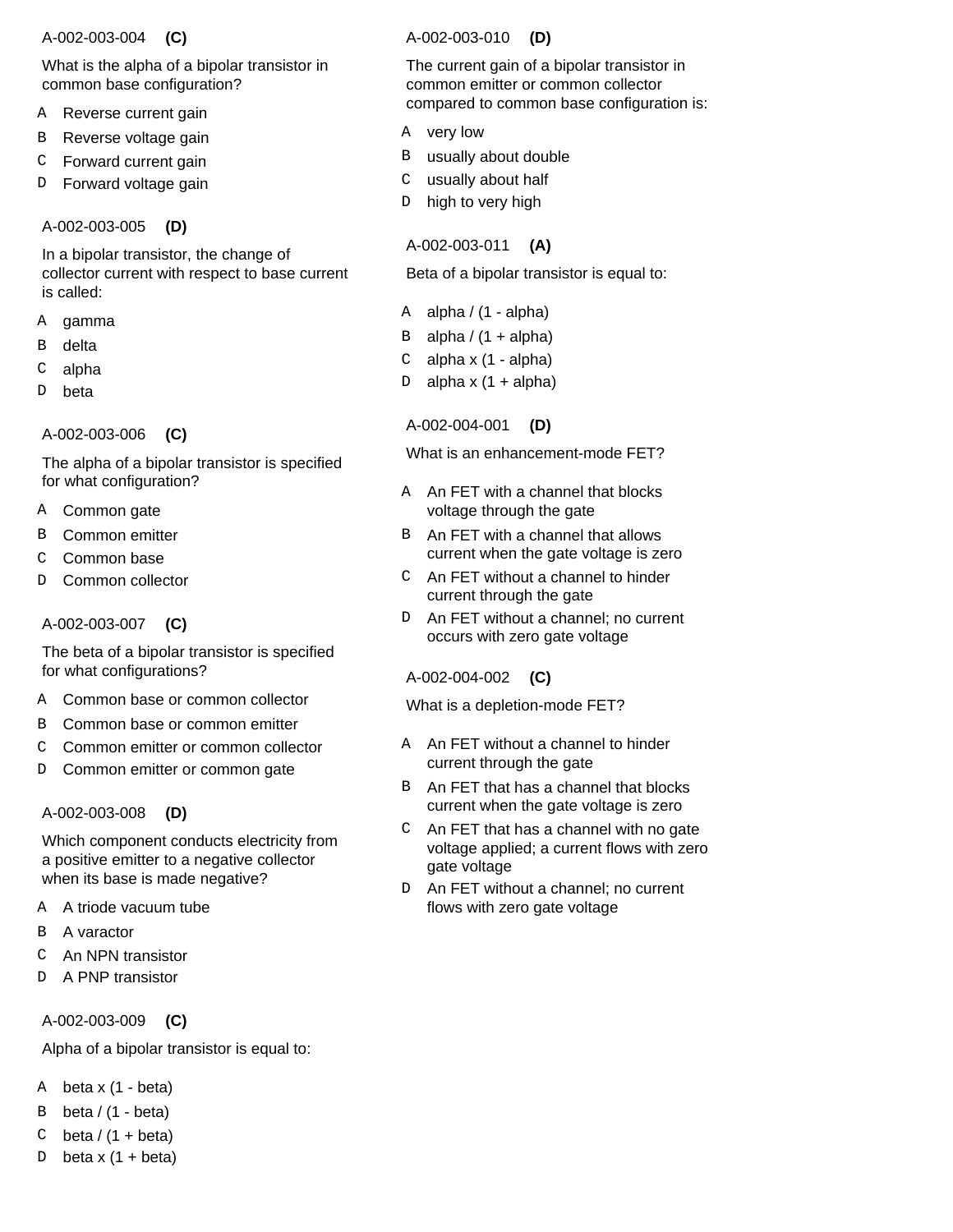### A-002-004-003  **(D)**

Why do many MOSFET devices have built-in gate protective Zener diodes?

- A The gate-protective Zener diode keeps the gate voltage within specifications to prevent the device from overheating
- The gate-protective Zener diode protects B the substrate from excessive voltages
- The gate-protective Zener diode provides C a voltage reference to provide the correct amount of reverse-bias gate voltage
- D The gate-protective Zener diode prevents the gate insulation from being punctured by small static charges or excessive voltages

# A-002-004-004  **(A)**

Why are special precautions necessary in handling FET and CMOS devices?

- A They are susceptible to damage from static charges
- B They are light-sensitive
- They have micro-welded semiconductor C junctions that are susceptible to breakage
- They have fragile leads that may break off D

# A-002-004-005  **(A)**

How does the input impedance of a fieldeffect transistor (FET) compare with that of a bipolar transistor?

- A An FET has high input impedance; a bipolar transistor has low input impedance
- B One cannot compare input impedance without knowing supply voltage
- An FET has low input impedance; a C bipolar transistor has high input impedance
- The input impedance of FETs and bipolar transistors is the same  $D$

# A-002-004-006  **(B)**

What are the three terminals of a junction field-effect transistor (JFET)?

- A Gate 1, gate 2, drain
- Gate, drain, source B
- Emitter, base 1, base 2 C
- Emitter, base, collector D

# A-002-004-007  **(D)**

What are the two basic types of junction field-effect transistors (JFET)?

- High power and low power A
- MOSFET and GaAsFET B
- Silicon and germanium  $\mathsf{C}$
- N-channel and P-channel D.

# A-002-004-008  **(C)**

Electron conduction in an n-channel depletion type MOSFET is associated with:

- p-channel enhancement A
- B q-channel enhancement
- n-channel depletion C
- p-channel depletion D

# A-002-004-009  **(D)**

Electron conduction in an n-channel enhancement MOSFET is associated with:

- A q-channel depletion
- p-channel enhancement B
- p-channel depletion  $\mathcal{C}$
- n-channel enhancement D.

# A-002-004-010  **(C)**

Hole conduction in a p-channel depletion type MOSFET is associated with:

- A q-channel depletion
- B n-channel depletion
- p-channel depletion C
- n-channel enhancement  $D$

# A-002-004-011  **(A)**

Hole conduction in a p-channel enhancement type MOSFET is associated with:

- p-channel enhancement A
- n-channel depletion B
- n-channel enhancement C
- q-channel depletion D

# A-002-005-001  **(D)**

What are the three terminals of a silicon controlled rectifier (SCR)?

- A Gate, base 1 and base 2
- Base, collector and emitter B
- Gate, source and sink  $\mathsf{C}$
- Anode, cathode and gate  $D$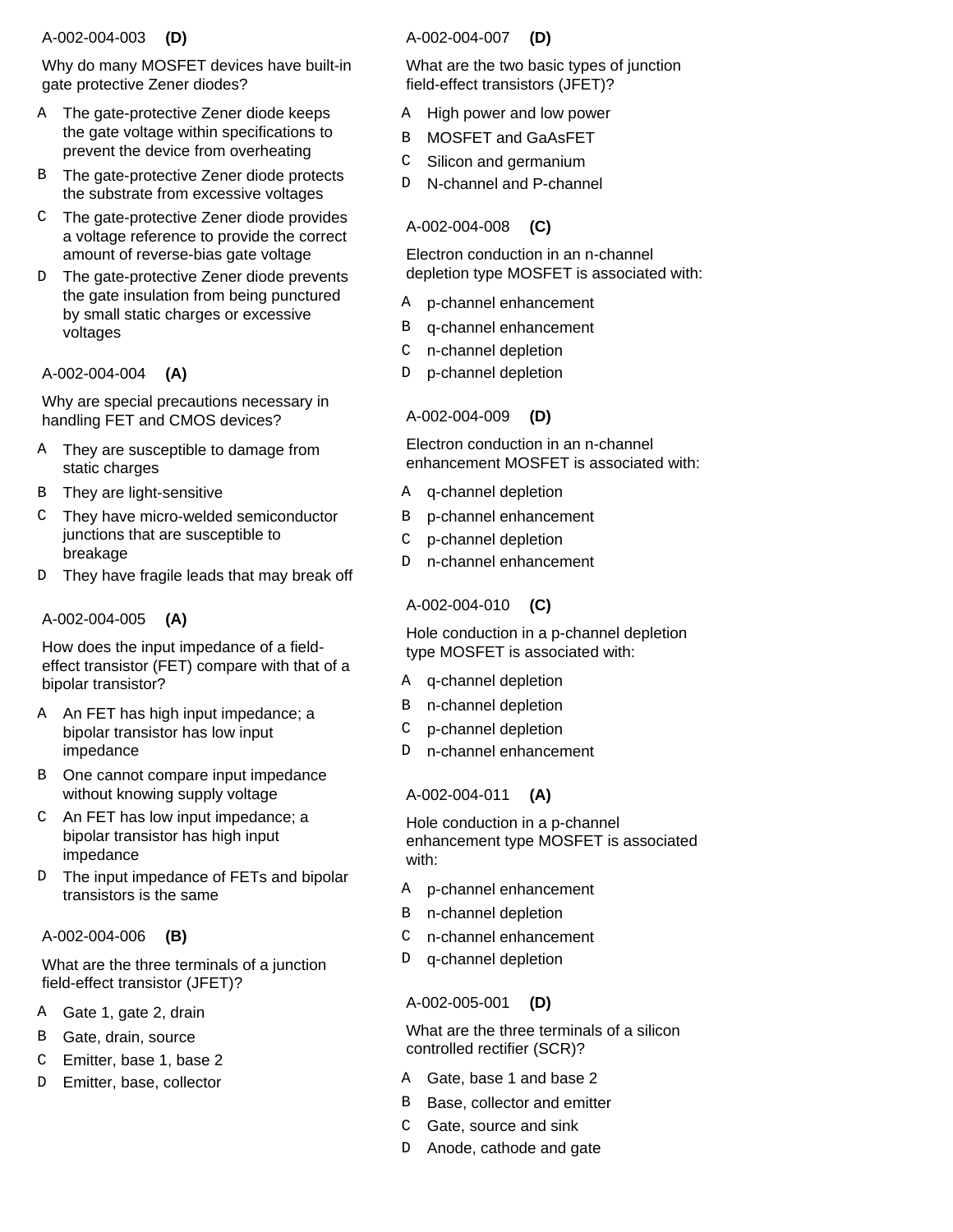### A-002-005-002  **(D)**

What are the two stable operating conditions of a silicon controlled rectifier (SCR)?

- Forward conducting and reverse conducting A
- NPN conduction and PNP conduction B
- Oscillating and quiescent C
- Conducting and non-conducting D

# A-002-005-003  **(D)**

When a silicon controlled rectifier (SCR) is triggered, to what other semiconductor diode are its electrical characteristics similar (as measured between its cathode and anode)?

- The PIN diode A
- The hot-carrier (Schottky) diode B
- The varactor diode C
- The junction diode D
- A-002-005-004  **(D)**

Under what operating condition does a silicon controlled rectifier (SCR) exhibit electrical characteristics similar to a forwardbiased silicon rectifier?

- When it is gated "off" A
- When it is used as a detector B
- During a switching transition C
- When it is gated "on" D

#### A-002-005-005  **(D)**

The silicon controlled rectifier (SCR) is what type of device?

- A NPPN
- PNNP B
- PPNN C
- PNPN  $\overline{D}$

#### A-002-005-006  **(D)**

The control element in the silicon controlled rectifier (SCR) is called the:

- anode A
- cathode B
- emitter C
- gate D

### A-002-005-007  **(A)**

The silicon controlled rectifier (SCR) is a member of which family?

- Thyristors A
- Phase locked loops B
- Varactors C
- Varistors D.

# A-002-005-008  **(A)**

In amateur radio equipment, which is the major application for the silicon controlled rectifier (SCR)?

- Power supply overvoltage "crowbar" circuit A
- Class C amplifier circuit B
- Microphone preamplifier circuit  $\mathsf C$
- SWR detector circuit D

# A-002-005-009  **(B)**

Which of the following devices has anode, cathode, and gate?

- A The triode vacuum tube
- The silicon controlled rectifier (SCR) B
- The bipolar transistor  $\mathcal{C}$
- The field effect transistor  $\overline{D}$

# A-002-005-010  **(D)**

When it is gated "on", the silicon controlled rectifier (SCR) exhibits electrical characteristics similar to a:

- reverse-biased silicon rectifier A
- forward-biased PIN diode B
- reverse-biased hot-carrier (Schottky) diode  $\mathcal{C}$
- forward-biased silicon rectifier D.

# A-002-005-011  **(B)**

Which of the following is a PNPN device?

- A Zener diode
- Silicon controlled rectifier (SCR) B
- PIN diode  $\mathsf{C}^-$
- Hot carrier (Schottky) diode D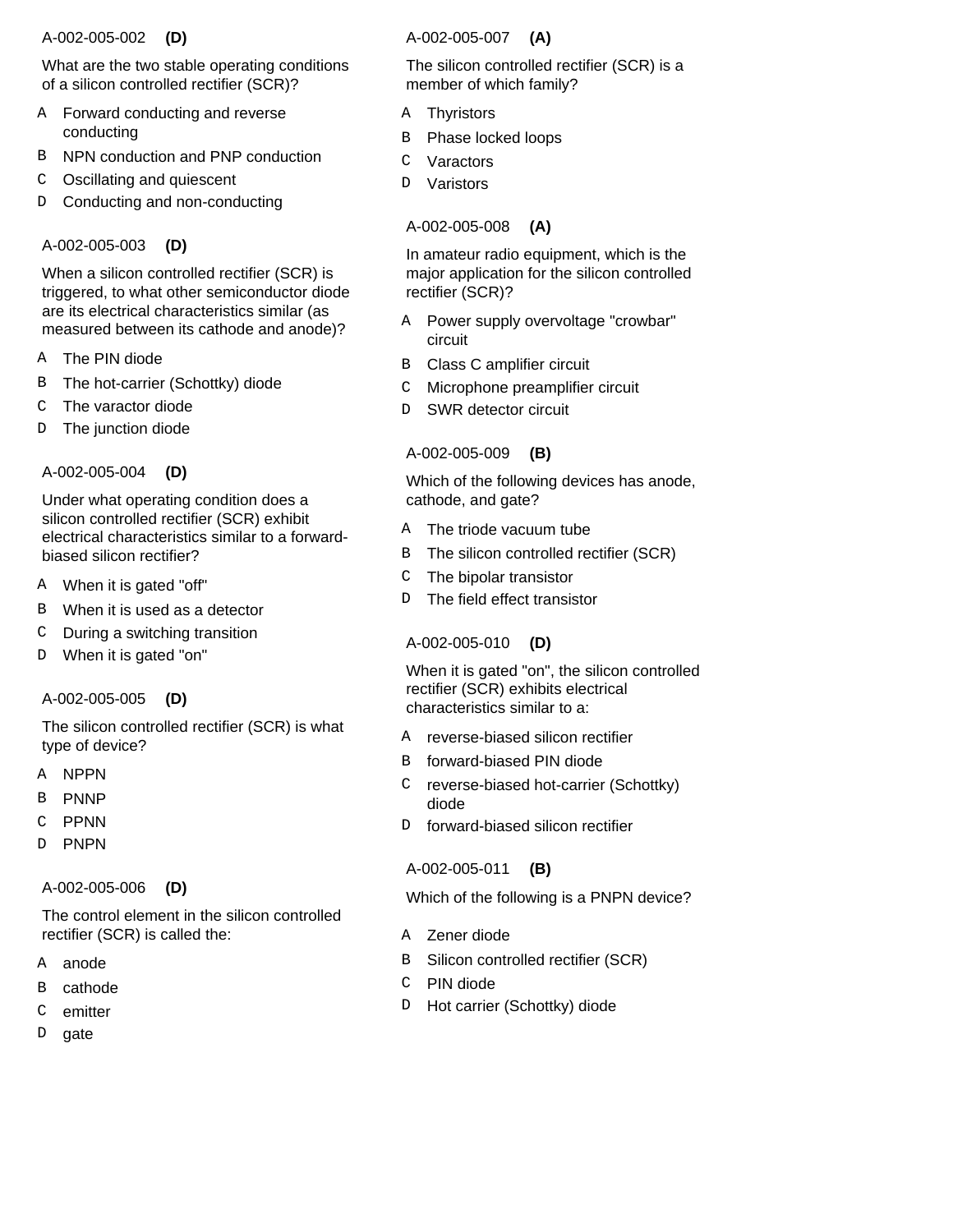### A-002-006-001  **(B)**

For what portion of a signal cycle does a Class A amplifier operate?

- Less than 180 degrees A
- The entire cycle B
- Exactly 180 degrees C
- More than 180 degrees but less than 360 degrees D
- A-002-006-002  **(C)**

Which class of amplifier has the highest linearity and least distortion?

- Class B A
- Class C B
- Class A C
- Class AB D

A-002-006-003  **(C)**

For what portion of a cycle does a Class AB amplifier operate?

- The entire cycle A
- Less than 180 degrees B
- More than 180 degrees but less than 360 degrees C
- Exactly 180 degrees  $\mathbb D$

A-002-006-004  **(B)**

For what portion of a cycle does a Class B amplifier operate?

- A The entire cycle
- 180 degrees B
- Less than 180 degrees C
- More than 180 degrees but less than 360 degrees  $\mathbb D$

A-002-006-005  **(C)**

For what portion of a signal cycle does a Class C amplifier operate?

- A The entire cycle
- 180 degrees B
- Less than 180 degrees C
- More than 180 degrees but less than 360 degrees D

A-002-006-006  **(B)**

Which of the following classes of amplifier provides the highest efficiency?

- Class B A
- Class C B
- Class A C
- Class AB D

# A-002-006-007  **(C)**

Which of the following classes of amplifier would provide the highest efficiency in the output stage of a CW, RTTY or FM transmitter?

- Class B A
- Class A B
- Class C C
- Class AB D

# A-002-006-008  **(B)**

Which class of amplifier provides the least efficiency?

- Class AB A
- Class A B
- Class C  $\overline{C}$
- Class B D

# A-002-006-009  **(D)**

Which class of amplifier has the poorest linearity and the most distortion?

- Class AB A
- Class A B
- Class B  $\mathcal{C}$
- Class C  $\mathbb D$

# A-002-006-010  **(A)**

Which class of amplifier operates over the full cycle?

- Class A A
- Class AB B
- Class B C
- Class C  $\mathbb D$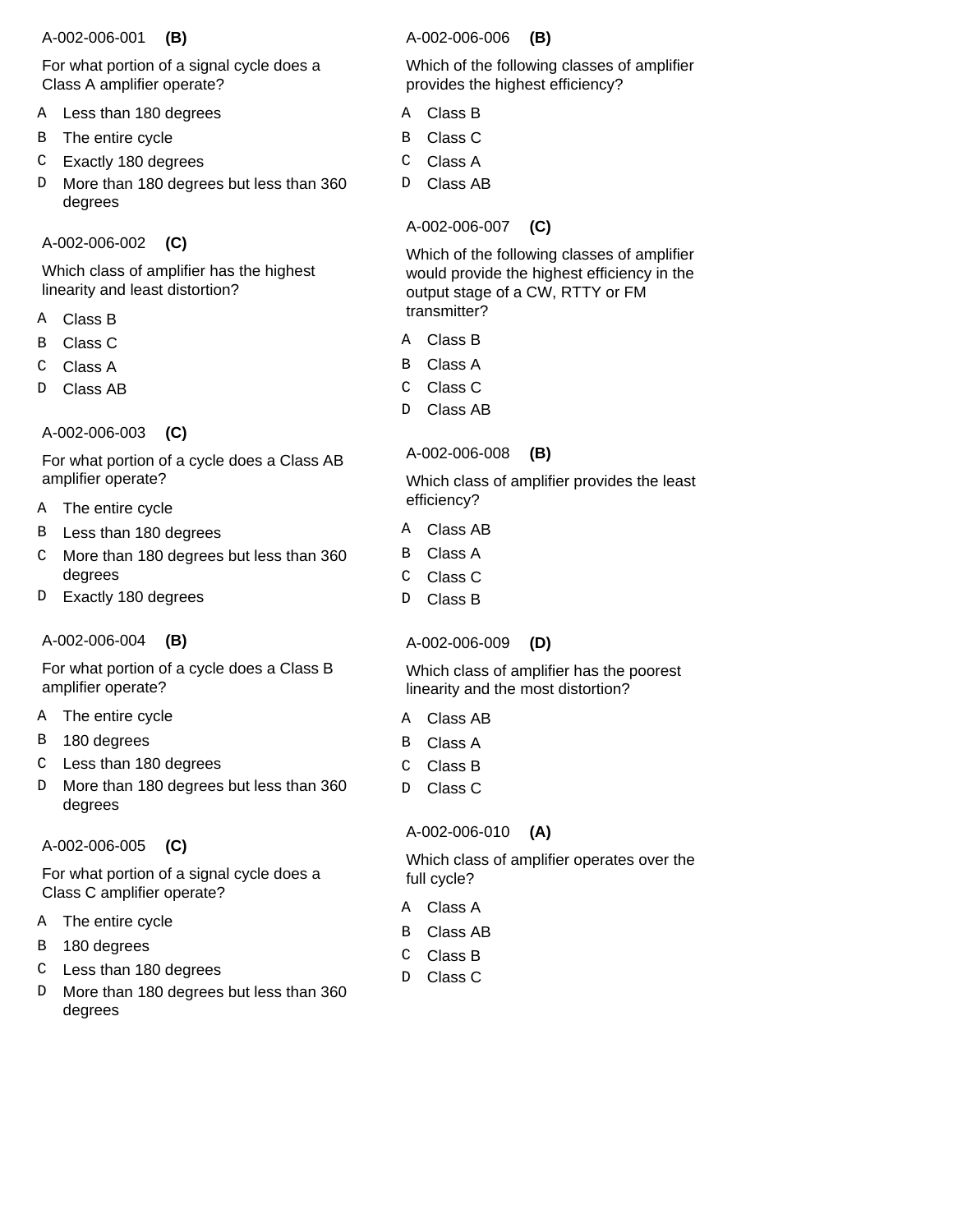#### A-002-006-011  **(C)**

Which class of amplifier operates over less than 180 degrees of the cycle?

- Class A A
- Class B B
- Class C C
- Class AB D

A-002-007-001  **(D)**

What determines the input impedance of a FET common-source amplifier?

- A The input impedance is essentially determined by the resistance between the source and substrate
- B The input impedance is essentially determined by the resistance between the source and the drain
- The input impedance is essentially C determined by the resistance between the drain and substrate
- The input impedance is essentially determined by the gate biasing network D.

# A-002-007-002  **(B)**

What determines the output impedance of a FET common-source amplifier?

- A The output impedance is essentially determined by the input impedance of the FET
- B The output impedance is essentially determined by the drain resistor
- The output impedance is essentially determined by the drain supply voltage  $\cap$
- The output impedance is essentially determined by the gate supply voltage  $D$

#### A-002-007-003  **(B)**

What are the advantages of a Darlington pair audio amplifier?

- A Low output impedance, high mutual impedance and low output current
- B High gain, high input impedance and low output impedance
- Mutual gain, high stability and low mutual inductance  $\mathsf{C}^-$
- Mutual gain, low input impedance and low output impedance D.

# A-002-007-004  **(D)**

In the common base amplifier, when the input and output signals are compared:

- A the output signal lags the input signal by 90 degrees
- the output signals leads the input signal by 90 degrees B
- the signals are 180 degrees out of phase  $\mathsf{C}^-$
- the signals are in phase D

# A-002-007-005  **(A)**

In the common base amplifier, the input impedance, when compared to the output impedance is:

- very low A
- only slightly higher B
- only slightly lower C
- very high D

# A-002-007-006  **(D)**

In the common emitter amplifier, when the input and output signals are compared:

- the output signal leads the input signal by 90 degrees A
- the output signal lags the input signal by 90 degrees B
- the signals are in phase  $\mathsf{C}$
- the signals are 180 degrees out of phase D

#### A-002-007-007  **(B)**

In the common collector amplifier, when the input and output signals are compared:

- A the signals are 180 degrees out of phase
- the signals are in phase B
- the output signal leads the input signal by 90 degrees  $\mathcal{C}$
- the output signal lags the input signal by 90 degrees D

# A-002-007-008  **(C)**

The FET amplifier source follower circuit is another name for:

- common mode circuit A
- common gate circuit B
- common drain circuit C
- common source circuit D.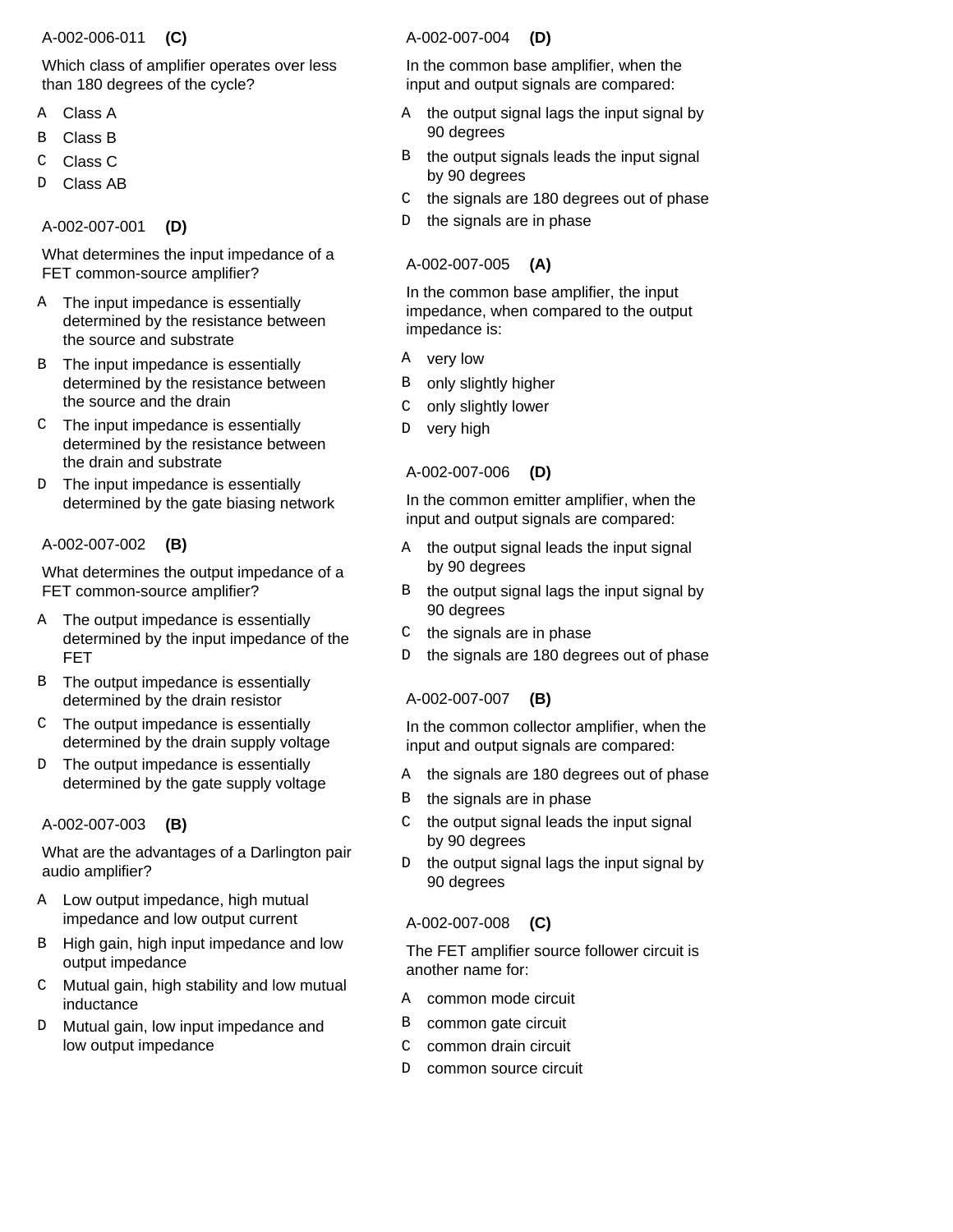#### A-002-007-009  **(D)**

The FET amplifier common source circuit is similar to which of the following bipolar transistor amplifier circuits?

- Common collector A
- Common base B
- Common mode C
- Common emitter D

# A-002-007-010  **(D)**

The FET amplifier common drain circuit is similar to which of the following bipolar transistor amplifier circuits?

- Common emitter A
- Common base B
- Common mode C
- Common collector D
- A-002-007-011  **(B)**

The FET amplifier common gate circuit is similar to which of the following bipolar transistor amplifier circuits?

- Common emitter A
- Common base B
- Common mode  $\mathcal{C}$
- Common collector D

# A-002-008-001  **(B)**

What is an operational amplifier (op-amp)?

- A A program subroutine that calculates the gain of an RF amplifier
- B A high-gain, direct-coupled differential amplifier whose characteristics are determined by components mounted externally
- A high-gain, direct-coupled audio C amplifier whose characteristics are determined by internal components of the device
- D An amplifier used to increase the average output of frequency modulated amateur signals to the legal limit

# A-002-008-002  **(C)**

What would be the characteristics of the ideal op-amp?

- Infinite input impedance, infinite output impedance, infinite gain and flat frequency response A
- Zero input impedance, infinite output impedance, infinite gain, and flat frequency response B
- Infinite input impedance, zero output impedance, infinite gain, and flat frequency response  $\mathcal{C}$
- Zero input impedance, zero output impedance, infinite gain, and flat frequency response D

# A-002-008-003  **(C)**

What determines the gain of a closed-loop op-amp circuit?

- A The voltage applied to the circuit
- The collector-to-base capacitance of the PNP stage B
- The external feedback network  $\mathsf{C}$
- The PNP collector load <sub>D</sub>

# A-002-008-004  **(A)**

What is meant by the term op-amp offset voltage?

- The potential between the amplifier input terminals of the op-amp in a closed-loop condition A
- The difference between the output voltage of the op-amp and the input voltage required for the next stage B
- The potential between the amplifier input terminals of the op-amp in an open-loop condition  $\mathcal{C}$
- The output voltage of the op-amp minus its input voltage D

# A-002-008-005  **(C)**

What is the input impedance of a theoretically ideal op-amp?

- A Exactly 100 ohms
- Exactly 1000 ohms B
- C Very high
- D Very low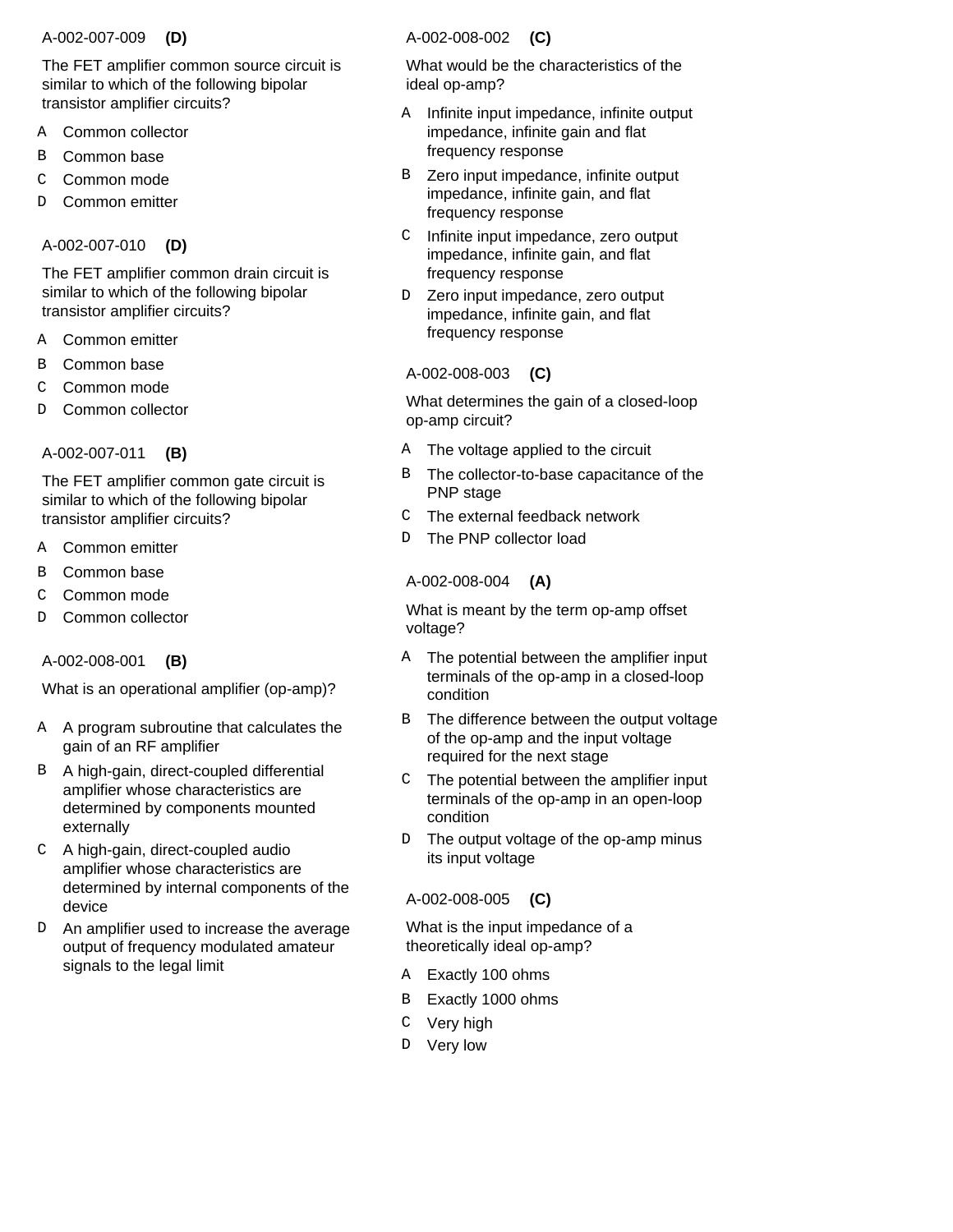#### A-002-008-006  **(D)**

What is the output impedance of a theoretically ideal op-amp?

- Very high A
- Exactly 100 ohms B
- Exactly 1000 ohms C
- Very low D

# A-002-008-007  **(A)**

What are the advantages of using an op-amp instead of LC elements in an audio filter?

- A Op-amps exhibit gain rather than insertion loss
- B Op-amps are more rugged and can withstand more abuse than can LC elements
- Op-amps are available in more styles and C types than are LC elements
- D Op-amps are fixed at one frequency

# A-002-008-008  **(B)**

What are the principal uses of an op-amp RC active filter in amateur circuitry?

- Op-amp circuits are used as high-pass A filters to block RFI at the input of receivers
- B Op-amp circuits are used as audio filters for receivers
- Op-amp circuits are used as low-pass C filters at the output of transmitters
- D Op-amp circuits are used as filters for smoothing power supply output

# A-002-008-009  **(B)**

What is an inverting op-amp circuit?

- A An operational amplifier circuit connected such that the input impedance is held to zero, while the output impedance is high
- An operational amplifier circuit connected B such that the input and output signals are 180 degrees out of phase
- An operational amplifier circuit connected C such that the input and output signals are in phase
- An operational amplifier circuit connected such that the input and output signals are 90 degrees out of phase D.

# A-002-008-010  **(B)**

What is a non-inverting op-amp circuit?

- A An operational amplifier circuit connected such that the input and output signals are 180 degrees out of phase
- An operational amplifier circuit connected such that the input and output signals are in phase B
- An operational amplifier circuit connected such that the input and output signals are 90 degrees out of phase  $\mathsf{C}$
- An operational amplifier circuit connected such that the input impedance is held low, and the output impedance is high D

# A-002-008-011  **(C)**

What term is most appropriate for a high gain, direct-coupled differential amplifier whose characteristics are determined by components mounted externally?

- High gain audio amplifier A
- Summing amplifier B
- Operational amplifier C
- Difference amplifier D

# A-002-009-001  **(D)**

What is the mixing process?

- The elimination of noise in a wideband receiver by phase differentiation A
- The recovery of intelligence from a modulated signal B
- The elimination of noise in a wideband receiver by phase comparison  $\mathcal{C}$
- The combination of two signals to produce sum and difference frequencies  $D$

# A-002-009-002  **(B)**

What are the principal frequencies that appear at the output of a mixer circuit?

- A Two and four times the original frequency
- The original frequencies and the sum and difference frequencies B
- 1.414 and 0.707 times the input frequencies  $\mathcal{C}$
- The sum, difference and square root of the input frequencies D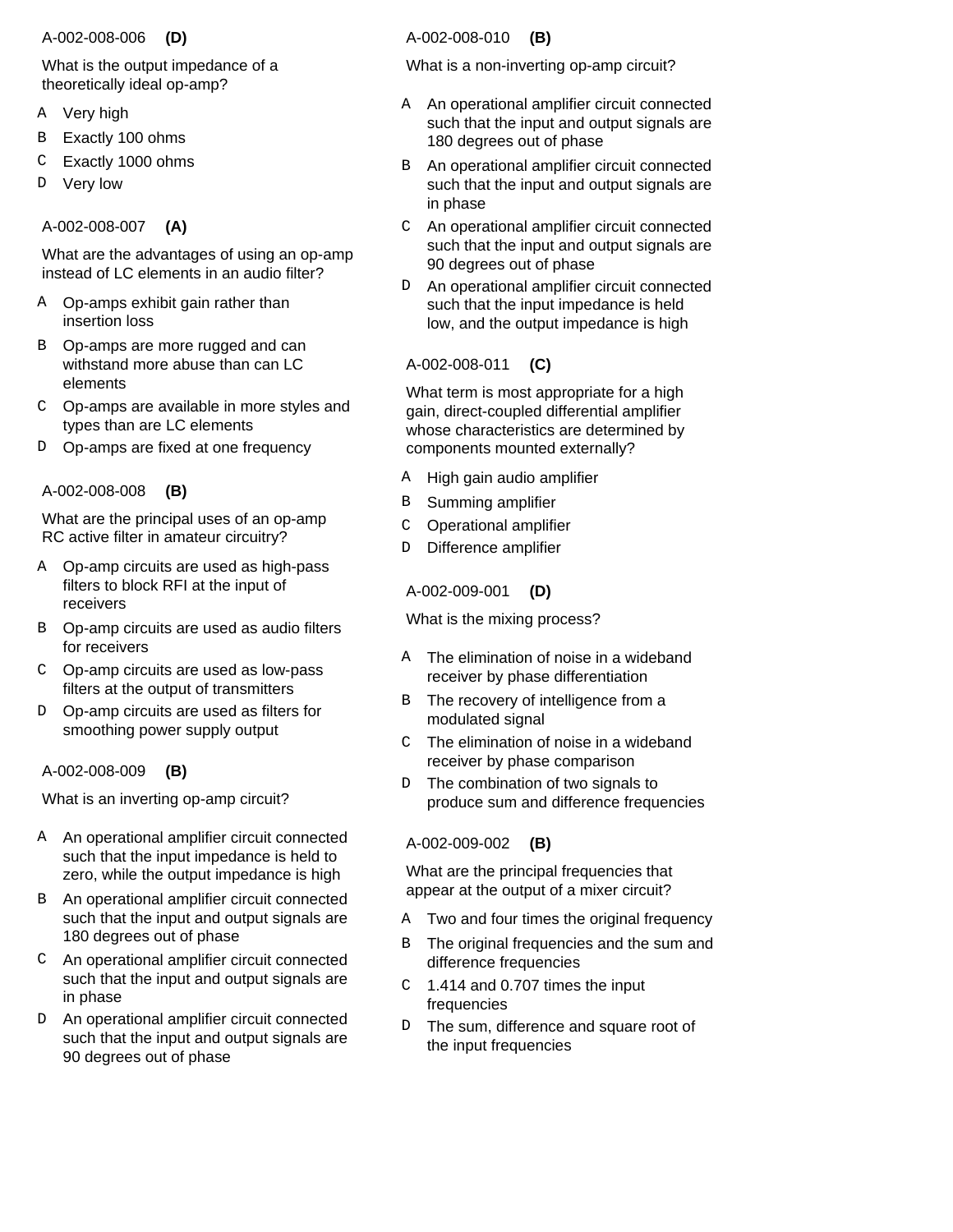### A-002-009-003  **(C)**

What occurs when an excessive amount of signal energy reaches the mixer circuit?

- A beat frequency is generated A
- Mixer blanking occurs B
- Spurious signals are generated C
- Automatic limiting occurs D

# A-002-009-004  **(B)**

In a frequency multiplier circuit, the input signal is coupled to the base of a transistor through a capacitor. A radio frequency choke is connected between the base of the transistor and ground. The capacitor is:

- part of the output tank circuit A
- a DC blocking capacitor B
- part of the input tuned circuit C
- a by-pass for the circuit D

# A-002-009-005  **(D)**

A frequency multiplier circuit must be operated in:

- A class AB
- class B B
- class A  $\mathcal{C}$
- class C D

# A-002-009-006  **(A)**

In a frequency multiplier circuit, an inductance (L1) and a variable capacitor (C2) are connected in series between VCC+ and ground. The collector of a transistor is connected to a tap on L1. The purpose of the variable capacitor is to:

- A tune L1 to the desired harmonic
- by-pass RF B
- $C$  tune L1 to the frequency applied to the base
- provide positive feedback  $\mathbb D$

# A-002-009-007  **(B)**

In a frequency multiplier circuit, an inductance (L1) and a variable capacitor (C2) are connected in series between VCC+ and ground. The collector of a transistor is connected to a tap on L1. A fixed capacitor (C3) is connected between the VCC+ side of L1 and ground. The purpose of C3 is to:

- A by-pass any audio components
- provide an RF ground at the VCC connection point of L1 B
- form a pi filter with L1 and C2  $\mathsf{C}$
- resonate with L1 D

# A-002-009-008  **(C)**

In a frequency multiplier circuit, an inductance (L1) and a variable capacitor (C2) are connected in series between VCC+ and ground. The collector of a transistor is connected to a tap on L1. C2 in conjunction with L1 operate as a:

- A voltage divider
- voltage doubler B
- frequency multiplier  $\mathsf{C}$
- frequency divider D

# A-002-009-009  **(A)**

In a circuit where the components are tuned to resonate at a higher frequency than applied, the circuit is most likely a:

- A a frequency multiplier
- B a VHF/UHF amplifier
- a linear amplifier  $\mathcal{C}$
- a frequency divider D.

# A-002-009-010  **(D)**

In a frequency multiplier circuit, an inductance (L1) and a variable capacitor (C2) are connected in series between VCC+ and ground. The collector of a transistor is connected to a tap on L1. A fixed capacitor (C3) is connected between the VCC+ side of L1 and ground. C3 is a:

- A DC blocking capacitor
- B tuning capacitor
- C coupling capacitor
- D RF by-pass capacitor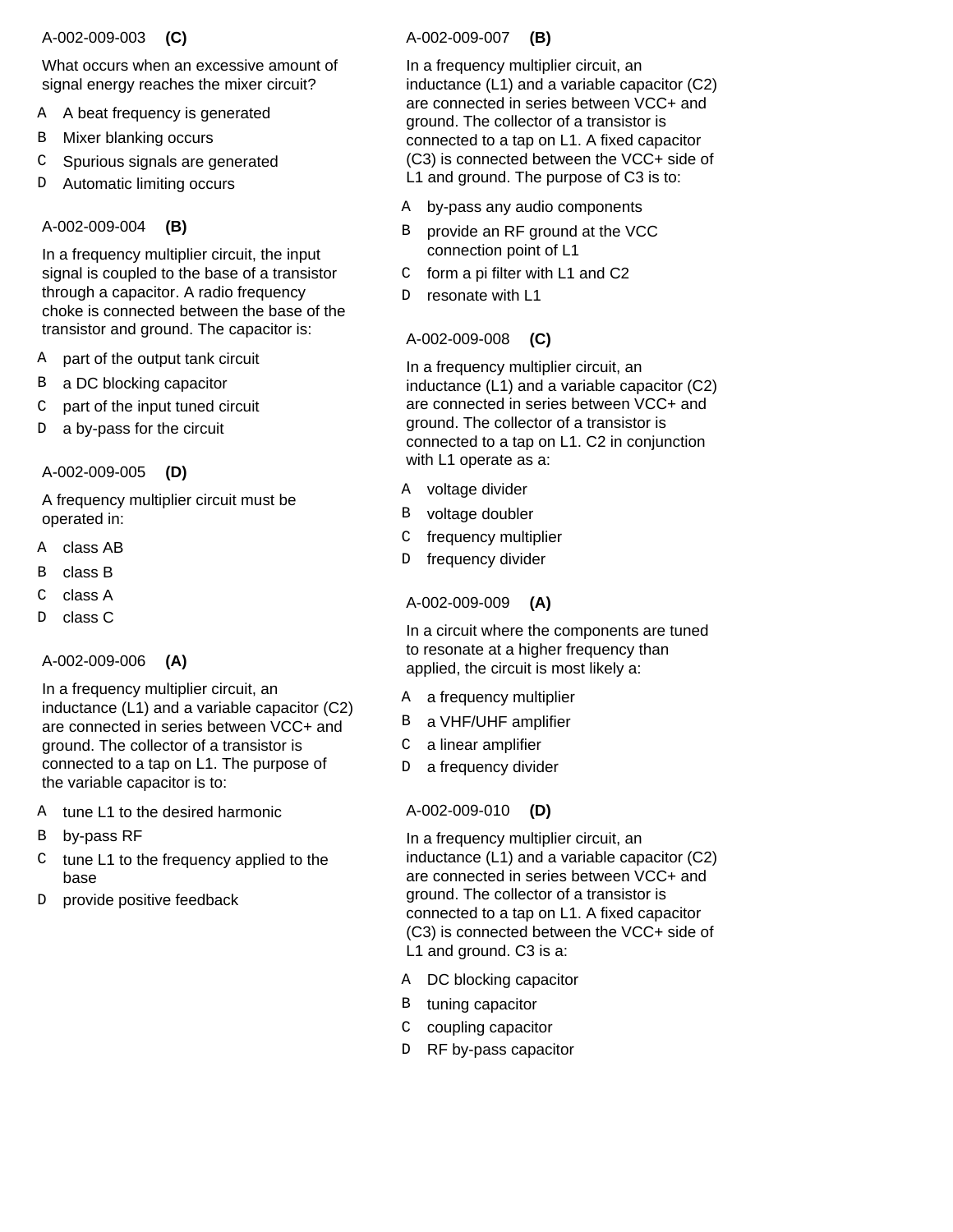#### A-002-009-011  **(D)**

What stage in a transmitter would change a 5.3-MHz input signal to 14.3 MHz?

- A linear translator A
- A frequency multiplier B
- A beat frequency oscillator C
- A mixer D

A-002-010-001  **(C)**

What is a NAND gate?

- A circuit that produces a logic "0" at its A output if some but not all of its inputs are logic "1"
- B A circuit that produces a logic "0" at its output only when all inputs are logic "0"
- A circuit that produces a logic "0" at its C output only when all inputs are logic "1"
- A circuit that produces a logic "1" at its output only when all inputs are logic "1" D

# A-002-010-002  **(B)**

What is an OR gate?

- A circuit that produces a logic "0" at its A output if any input is logic "1"
- B A circuit that produces a logic "1" at its output if any input is logic "1"
- $C$  A circuit that produces a logic "0" at its output if all inputs are logic "1"
- A circuit that produces logic "1" at its output if all inputs are logic "0" D.

# A-002-010-003  **(B)**

What is a NOR gate?

- A circuit that produces a logic "1" at its A output if some but not all of its inputs are logic "1"
- B A circuit that produces a logic "0" at its output if any or all inputs are logic "1"
- A circuit that produces a logic "0" at its output only if all inputs are logic "0"  $\mathcal{C}$
- D A circuit that produces a logic "1" at its output only if all inputs are logic "1"

# A-002-010-004  **(C)**

What is a NOT gate (also known as an INVERTER)?

- A circuit that allows data transmission A only when its input is high
- A circuit that produces a logic "1" at its output when the input is logic "1" B
- A circuit that produces a logic "0" at its output when the input is logic "1"  $\mathcal{C}$
- A circuit that does not allow data transmission when its input is high  $D$

# A-002-010-005  **(A)**

What is an EXCLUSIVE OR gate?

- A circuit that produces a logic "1" at its output when only one of the inputs is logic "1" A
- A circuit that produces a logic "0" at its output when only one of the inputs is logic "1" B
- A circuit that produces a logic "1" at its output when all of the inputs are logic "1"  $\mathsf{C}$
- A circuit that produces a logic "1" at its output when all of the inputs are logic "0" D

A-002-010-006  **(B)**

What is an EXCLUSIVE NOR gate?

- A circuit that produces a logic "0" at its output when all of the inputs are logic "1" A
- A circuit that produces a logic "1" at its output when all of the inputs are logic "1" B
- A circuit that produces a logic "1" at its output when only one of the inputs is logic "0"  $\mathcal{C}$
- A circuit that produces a logic "1" at its output when only one of the inputs are logic "1" D.

A-002-010-007  **(B)**

What is an AND gate?

- A circuit that produces a logic "1" at its A output if all inputs are logic "0"
- A circuit that produces a logic "1" at its output only if all its inputs are logic "1" B
- $C$  A circuit that produces a logic "1" at the output if at least one input is a logic "0"
- A circuit that produces a logic "1" at its output only if one of its inputs is logic "1"  $D$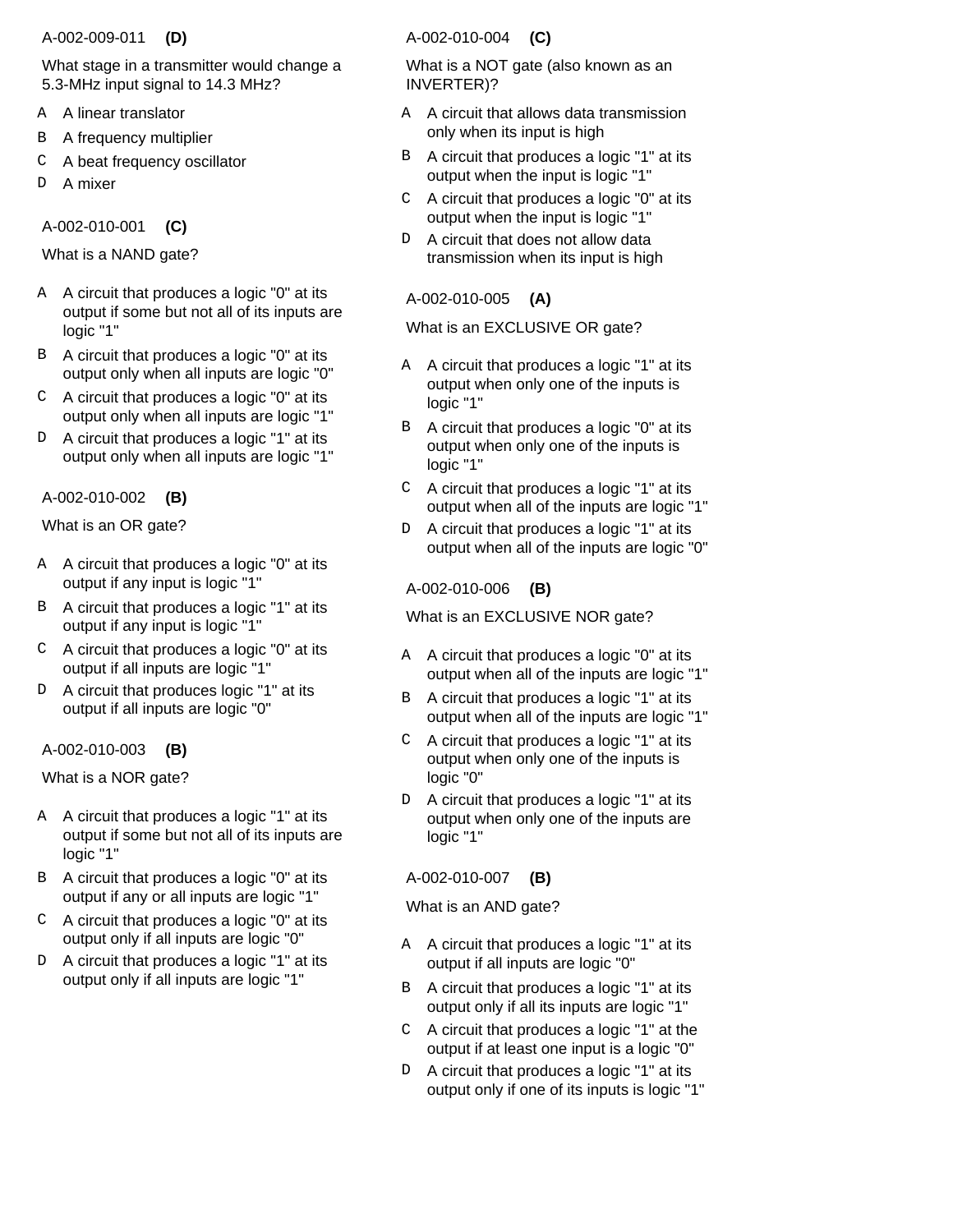#### A-002-010-008  **(D)**

What is a flip-flop circuit?

- A binary sequential logic element with A eight stable states
- B A binary sequential logic element with four stable states
- A binary sequential logic element with C one stable state
- A binary sequential logic element with two stable states D

# A-002-010-009  **(B)**

What is a bistable multivibrator?

- A clock A
- A flip-flop B
- An OR gate C
- An AND gate D
- A-002-010-010  **(A)**

What type of digital logic is also known as a latch?

- A flip-flop A
- A decade counter B
- An OR gate C
- An op-amp D

#### A-002-010-011  **(B)**

In a multivibrator circuit, when one transistor conducts, the other is:

- forward-biased A
- cut off B
- saturated C
- reverse-biased D

A-002-011-001  **(D)**

What is a crystal lattice filter?

- A filter with wide bandwidth and shallow A skirts made using quartz crystals
- B An audio filter made with four quartz crystals that resonate at 1 kHz intervals
- A power supply filter made with interlaced C quartz crystals
- D A filter with narrow bandwidth and steep skirts made using quartz crystals

#### A-002-011-002  **(A)**

What factor determines the bandwidth and response shape of a crystal lattice filter?

- The relative frequencies of the individual crystals A
- The centre frequency chosen for the filter B
- The gain of the RF stage following the filter C
- The amplitude of the signals passing through the filter  $D$

# A-002-011-003  **(A)**

For single-sideband phone emissions, what would be the bandwidth of a good crystal lattice filter?

- 2.4 kHz A
- 15 kHz B
- 500 Hz C
- 6 kHz <sub>D</sub>

#### A-002-011-004  **(B)**

The main advantage of a crystal oscillator over a tuned LC oscillator is:

- A simplicity
- much greater frequency stability B
- longer life under severe operating use  $\mathcal{C}$
- freedom from harmonic emissions D

#### A-002-011-005  **(C)**

A quartz crystal filter is superior to an LC filter for narrow bandpass applications because of the:

- A LC circuit's high Q
- crystal's simplicity B
- crystal's high Q C
- crystal's low Q D

#### A-002-011-006  **(B)**

Piezoelectricity is generated by:

- moving a magnet near a crystal A
- deforming certain crystals B
- touching crystals with magnets  $\rm C$
- adding impurities to a crystal D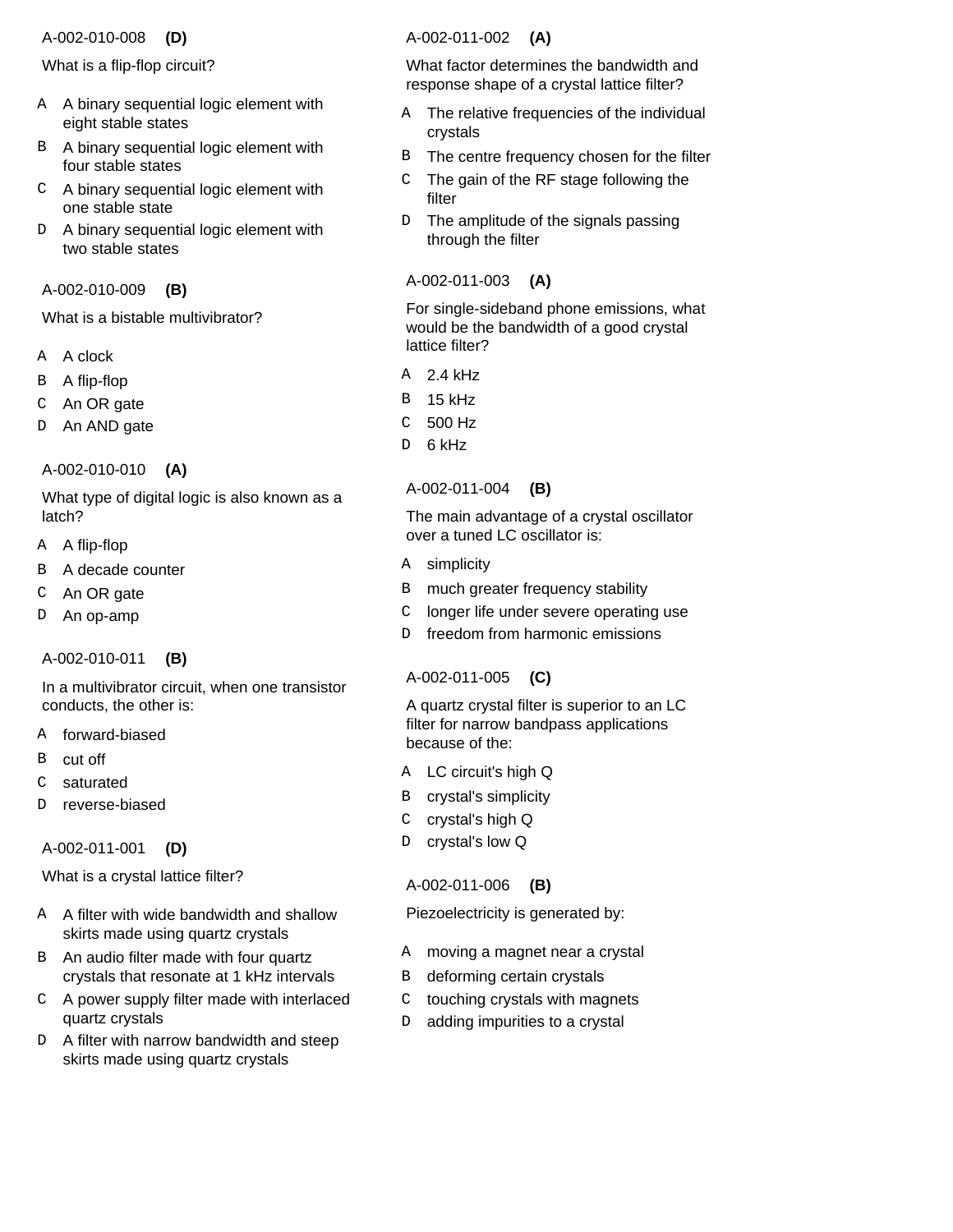### A-002-011-007  **(B)**

# Electrically, what does a crystal look like?

- A variable tuned circuit A
- A very high Q tuned circuit B
- A very low Q tuned circuit C
- A variable capacitance D

A-002-011-008  **(C)**

Crystals are sometimes used in a circuit which has an output close to an integral multiple of the crystal frequency. This circuit is called:

- a crystal lattice A
- a crystal ladder B
- an overtone oscillator C
- a crystal multiplier D

A-002-011-009  **(D)**

Which of the following properties does not apply to a crystal when used in an oscillator circuit?

- Good frequency stability A
- Very low noise because of high Q B
- Good frequency accuracy C
- High power output D

A-002-011-010  **(A)**

Crystal oscillators, filters and microphones depend upon which principle?

- A Piezoelectric effect
- Hertzberg effect B
- Ferro-resonance C
- Overtone effect D

# A-002-011-011  **(A)**

Crystals are not applicable to which of the following?

- Active filters A
- Microphones B
- Lattice filters  $\mathcal{C}$
- **Oscillators** D

### A-002-012-001  **(D)**

What are the three general groupings of filters?

- A Hartley, Colpitts and Pierce
- Audio, radio and capacitive B
- Inductive, capacitive and resistive  $\mathsf{C}$
- High-pass, low-pass and band-pass D

# A-002-012-002  **(C)**

What are the distinguishing features of a Butterworth filter?

- A It only requires conductors
- It only requires capacitors B
- It has a maximally flat response over its pass-band  $\mathsf{C}$
- The product of its series and shuntelement impedances is a constant for all frequencies  $D$

# A-002-012-003  **(D)**

Which filter type is described as having ripple in the passband and a sharp cutoff?

- A An active LC filter
- A passive op-amp filter B
- A Butterworth filter  $\mathcal{C}$
- D A Chebyshev filter

# A-002-012-004  **(A)**

What are the distinguishing features of a Chebyshev filter?

- It allows ripple in the passband in return for steeper skirts A
- It requires only inductors B
- It requires only capacitors  $\mathsf{C}$
- It has a maximally flat response in the passband D.

# A-002-012-005  **(C)**

Resonant cavities are used by amateurs as a:

- A low-pass filter below 30 MHz
- B high-pass filter above 30 MHz
- narrow bandpass filter at VHF and higher frequencies  $\mathsf{C}$
- power line filter D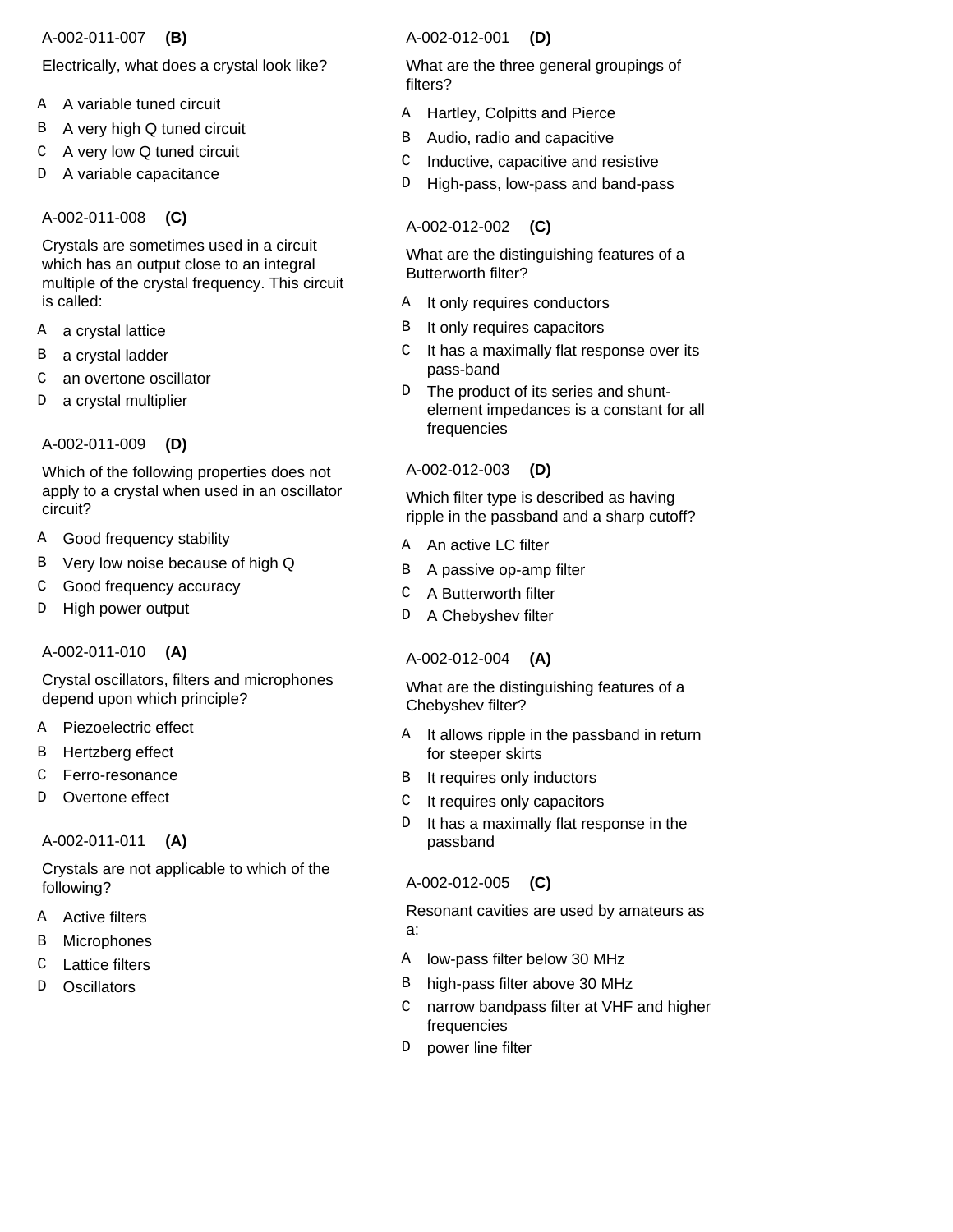### A-002-012-006  **(D)**

On VHF and above, 1/4 wavelength coaxial cavities are used to give protection from high-level signals. For a frequency of approximately 50 MHz, the diameter of such a device would be about 10 cm (4 in). What would be its approximate length?

- 0.6 metres (2 ft) A
- 2.4 metres (8 ft) B
- 3.7 metres (12 ft) C
- 1.5 metres (5 ft) D

### A-002-012-007  **(D)**

A device which helps with receiver overload and spurious responses at VHF, UHF and above may be installed in the receiver front end. It is called a:

- diplexer A
- directional coupler B
- duplexer C
- helical resonator  $\overline{D}$

### A-002-012-008  **(D)**

Where you require bandwidth at VHF and higher frequencies about equal to a television channel, a good choice of filter is the:

- resonant cavity A
- **Butterworth** B
- **Chebyshev** C
- none of the other answers  $\overline{D}$

# A-002-012-009  **(B)**

What is the primary advantage of the Butterworth filter over the Chebyshev filter?

- It requires only capacitors A
- It has maximally flat response over its passband B
- $C$  It allows ripple in the passband in return for steeper skirts
- It requires only inductors D

#### A-002-012-010  **(C)**

What is the primary advantage of the Chebyshev filter over the Butterworth filter?

- It requires only inductors A
- It has maximally flat response over the passband B
- $C$  It allows ripple in the passband in return for steeper skirts
- It requires only capacitors D

# A-002-012-011  **(C)**

Which of the following filter types is not suitable for use at audio and low radio frequencies?

- **Chebyshev** A
- **Butterworth** B
- **Cavity**  $\mathsf C$
- **Elliptical** D

### A-003-001-001  **(A)**

What is the easiest amplitude dimension to measure by viewing a pure sine wave on an oscilloscope?

- Peak-to-peak voltage A
- Peak voltage B
- RMS voltage  $\mathcal{C}$
- Average voltage D

# A-003-001-002  **(C)**

What is the RMS value of a 340 volt peak-topeak pure sine wave?

- 240 volts A
- 300 volts B
- 120 volts  $\Gamma$
- 170 volts D.

# A-003-001-003  **(D)**

What is the equivalent to the RMS value of an AC voltage?

- The AC voltage found by taking the square root of the peak AC voltage A
- The DC voltage causing the same heating of a given resistor as the peak AC voltage B
- The AC voltage found by taking the square root of the average AC value C
- The AC voltage causing the same heating of a given resistor as a DC voltage of the same value D.

#### A-003-001-004  **(A)**

If the peak value of a 100 Hz sinusoidal waveform is 20 volts, the RMS value is:

- 14.14 volts A
- 28.28 volts B
- 7.07 volts  $\mathcal{C}$
- 16.38 volts D.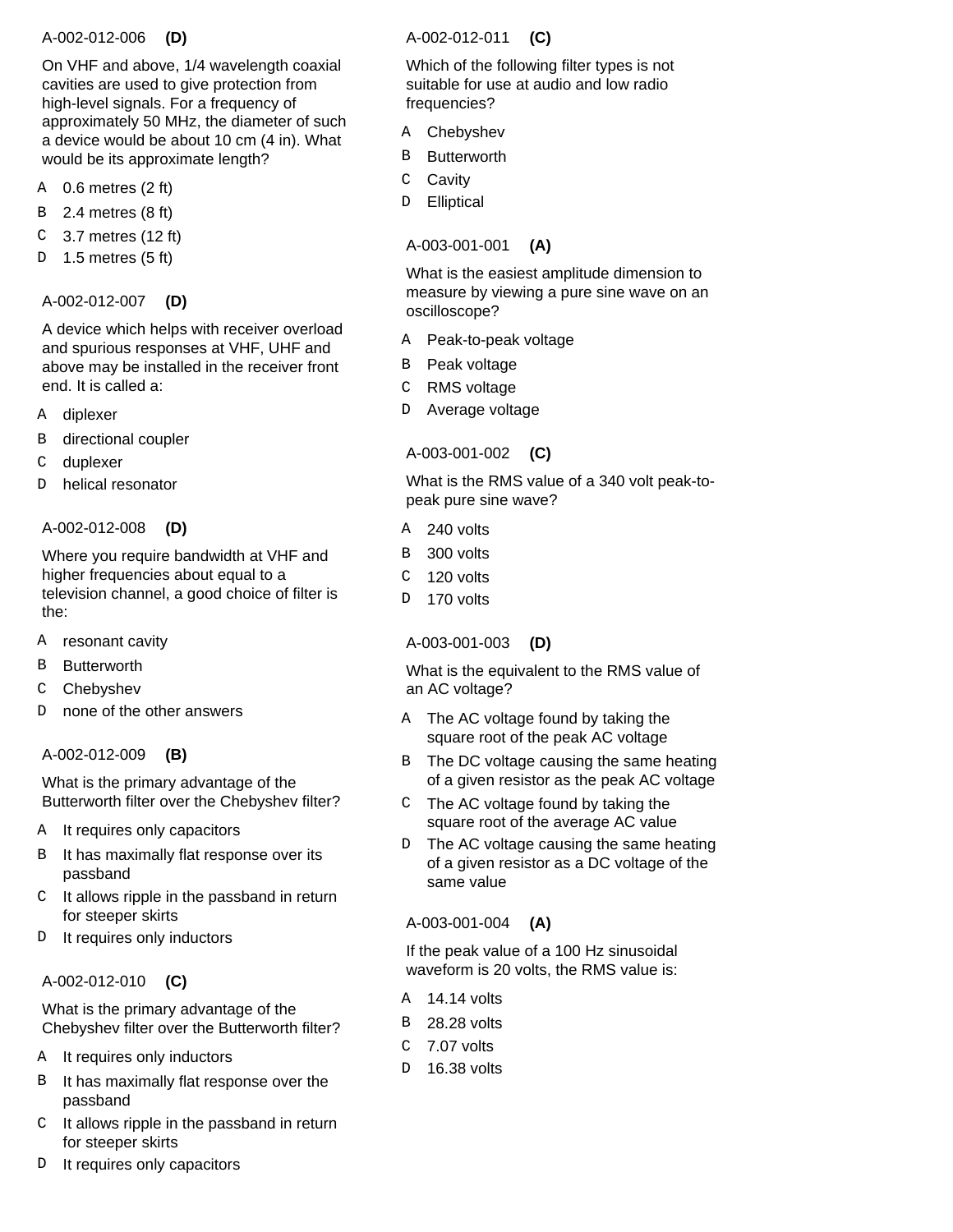### A-003-001-005  **(D)**

In applying Ohm's law to AC circuits, current and voltage values are:

- A average values
- average values times 1.414 B
- none of the proposed answers C
- peak values times 0.707 D

# A-003-001-006  **(C)**

The effective value of a sine wave of voltage or current is:

- 100% of the maximum value A
- 63.6% of the maximum value B
- 70.7% of the maximum value  $\overline{C}$
- 50% of the maximum value D

# A-003-001-007  **(C)**

AC voltmeter scales are usually calibrated to read:

- instantaneous voltage A
- average voltage B
- RMS voltage C
- peak voltage  $\overline{D}$

# A-003-001-008  **(D)**

An AC voltmeter is calibrated to read the:

- peak-to-peak value A
- average value B
- peak value C
- effective value D

# A-003-001-009  **(C)**

Which AC voltage value will produce the same amount of heat as a DC voltage, when applied to the same resistance?

- A The peak value
- The peak-to-peak value B
- The RMS value C
- The average value D

# A-003-001-010  **(C)**

What is the peak-to-peak voltage of a sine wave that has an RMS voltage of 120 volts?

- 169.7 volts A
- 204.8 volts B
- 339.5 volts C
- 84.8 volts D

# A-003-001-011  **(C)**

A sine wave of 17 volts peak is equivalent to how many volts RMS?

- 34 volts A
- B 8.5 volts
- 12 volts C
- 24 volts D

# A-003-002-001  **(C)**

The power supplied to the antenna transmission line by a transmitter during an RF cycle at the highest crest of the modulation envelope is known as:

- carrier power A
- B full power
- peak-envelope power C
- mean power D

# A-003-002-002  **(A)**

To compute one of the following, multiply the peak-envelope voltage by 0.707 to obtain the RMS value, square the result and divide by the load resistance. Which is the correct answer?

- A PEP
- PIV B
- ERP  $\mathcal{C}$
- power factor D<sub>1</sub>

#### A-003-002-003  **(A)**

Peak-Envelope Power (PEP) for SSB transmission is:

- Peak-Envelope Voltage (PEV) multiplied by 0.707, squared and divided by the load resistance A
- B peak-voltage multiplied by peak current
- equal to the RMS power  $\mathcal{C}$
- a hypothetical measurement D.

# A-003-002-004  **(D)**

The formula to be used to calculate the power output of a transmitter into a resistor load using a voltmeter is:

- $A$   $P = EI/R$
- $B$   $P = EI \cos \theta$
- $P = IR$ C
- P = (E exponent 2) /R D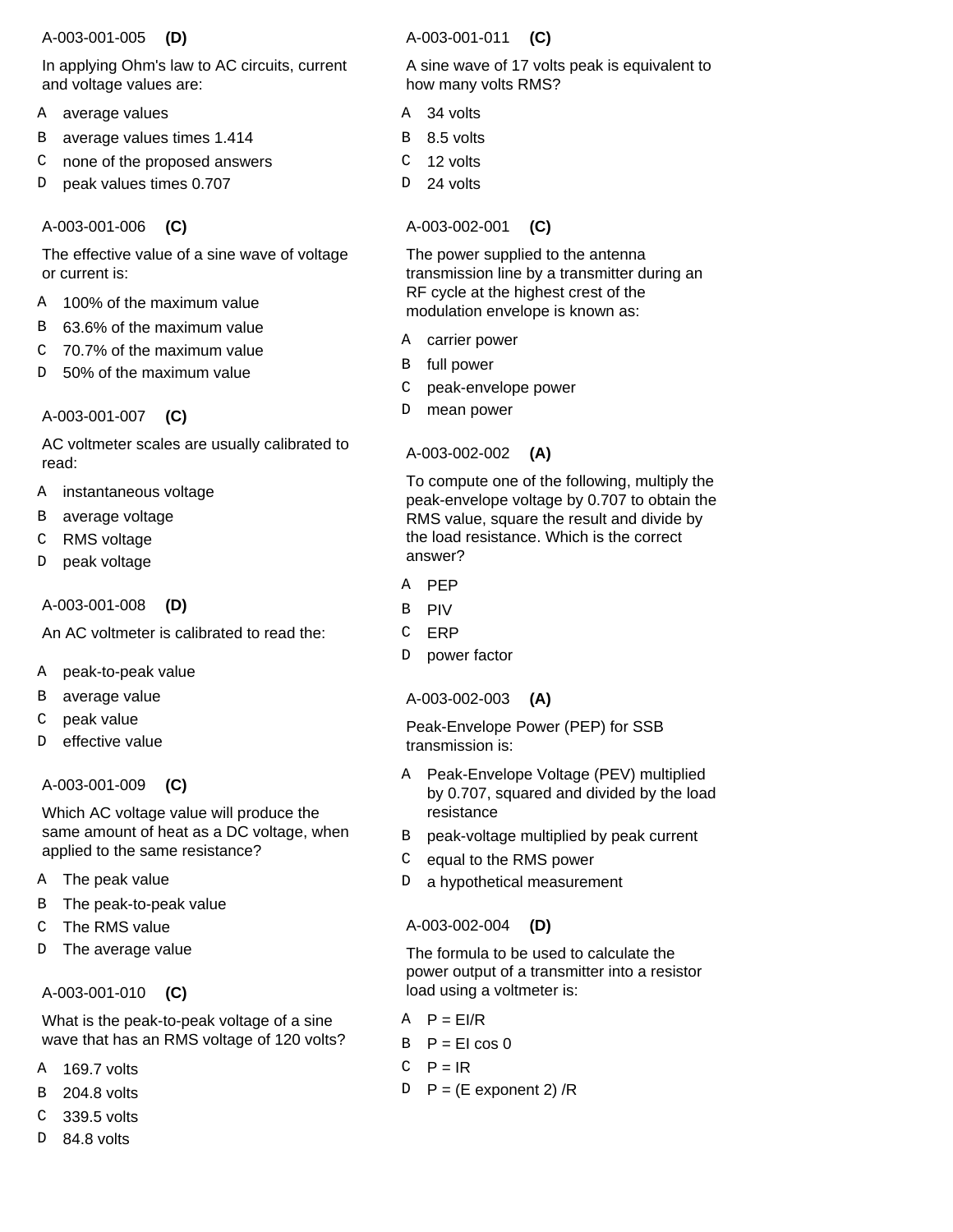#### A-003-002-005  **(B)**

How is the output Peak-Envelope Power of a transmitter calculated if an oscilloscope is used to measure the Peak-Envelope Voltage across a dummy resistive load (where PEP = Peak-Envelope Power, PEV = Peak-Envelope Voltage,  $Vp = peak$ -voltage,  $RL =$ load resistance)?

- PEP = [(1.414 PEV)(1.414 PEV)] / RL A
- PEP = [(0.707 PEV)(0.707 PEV)] / RL B
- $PEP = [(Vp)(Vp)] / (RL)$ C
- $PEP = (Vp)(Vp)(RL)$ D

# A-003-002-006  **(A)**

What is the output PEP from a transmitter if an oscilloscope measures 200 volts peak-topeak across a 50-ohm dummy load connected to the transmitter output?

- 100 watts A
- 400 watts B
- 1000 watts  $\mathcal{C}$
- 200 watts  $\mathbf{D}$

### A-003-002-007  **(D)**

What is the output PEP from a transmitter if an oscilloscope measures 500 volts peak-topeak across a 50-ohm dummy load connected to the transmitter output?

- 1250 watts **A**
- 2500 watts B
- 500 watts  $\overline{C}$
- 625 watts D<sub>1</sub>

#### A-003-002-008  **(D)**

What is the output PEP of an unmodulated carrier transmitter if a wattmeter connected to the transmitter output indicates an average reading of 1060 watts?

- 2120 watts A
- 1500 watts B
- 530 watts  $\cap$
- 1060 watts  $\overline{D}$

#### A-003-002-009  **(B)**

What is the output PEP from a transmitter, if an oscilloscope measures 400 volts peak-topeak across a 50 ohm dummy load connected to the transmitter output?

- 1000 watts A
- 400 watts B
- 200 watts C
- 600 watts D.

# A-003-002-010  **(D)**

What is the output PEP from a transmitter, if an oscilloscope measures 800 volts peak-topeak across a 50 ohm dummy load connected to the transmitter output?

- 800 watts A
- 6400 watts B
- 3200 watts C
- 1600 watts D

# A-003-002-011  **(C)**

An oscilloscope measures 500 volts peakto-peak across a 50 ohm dummy load connected to the transmitter output during unmodulated carrier conditions. What would an average-reading power meter indicate under the same transmitter conditions?

- 884 watts A
- 442 watts B
- 625 watts  $\mathcal{C}$
- 427.5 watts D.

#### A-003-003-001  **(A)**

What is a dip meter?

- A variable frequency oscillator with A metered feedback current
- An SWR meter  $\mathbf{R}$
- A marker generator C
- D A field-strength meter

# A-003-003-002  **(A)**

What does a dip meter do?

- A It gives an indication of the resonant frequency of a circuit
- B It measures transmitter output power accurately
- It measures field strength accurately  $\mathsf{C}$
- It measures frequency accurately  $D$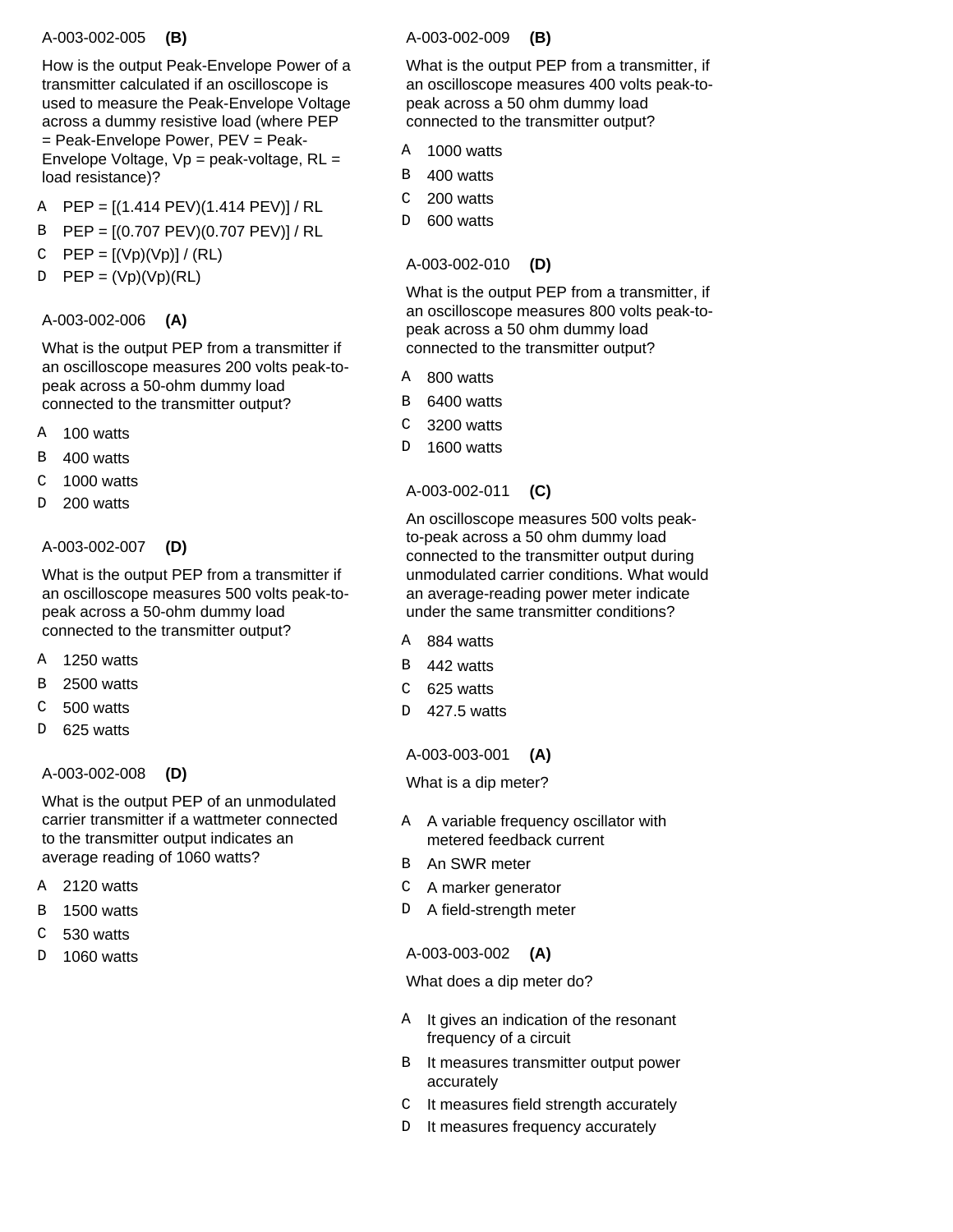### A-003-003-003  **(C)**

What two ways could a dip meter be used in an amateur station?

- To measure antenna resonance and percentage modulation A
- B To measure resonant frequency of antenna traps and percentage modulation
- To measure resonant frequencies of C antenna traps and to measure a tuned circuit resonant frequency
- To measure antenna resonance and impedance D

# A-003-003-004  **(A)**

A dip meter supplies the radio frequency energy which enables you to check:

- the resonant frequency of a circuit A
- the calibration of an absorption-type wavemeter B
- the impedance mismatch in a circuit C
- the adjustment of an inductor D

# A-003-003-005  **(C)**

A dip meter may not be used directly to:

- determine the frequency of oscillations A
- align receiver-tuned circuits B
- measure the value of capacitance or inductance C
- align transmitter-tuned circuits D

# A-003-003-006  **(C)**

The dial calibration on the output attenuator of a signal generator:

- reads twice the true output when the attenuator is properly terminated A
- B reads half the true output when the attenuator is properly terminated
- $C$  reads accurately only when the attenuator is properly terminated
- D always reads the true output of the signal generator

#### A-003-003-007  **(B)**

What is a signal generator?

- A high-stability oscillator which generates reference signals at exact frequency intervals A
- A high-stability oscillator which can produce a wide range of frequencies and amplitudes B
- A low-stability oscillator which sweeps through a range of frequencies  $\mathsf{C}^-$
- A low-stability oscillator used to inject a signal into a circuit under test  $D$

# A-003-003-008  **(D)**

A dip meter:

- should be tightly coupled to the circuit under test A
- may be used only with series tuned circuits B
- accurately measures frequencies  $\mathsf{C}$
- should be loosely coupled to the circuit under test D.

# A-003-003-009  **(A)**

Which two instruments are needed to measure FM receiver sensitivity for a 12 dB SINAD ratio (signal + noise + distortion over noise + distortion)?

- Calibrated RF signal generator with FM tone modulation and total harmonic distortion (THD) analyzer A
- RF signal generator with FM tone modulation and a deviation meter B
- Oscilloscope and spectrum analyzer  $\mathcal{C}$
- Receiver noise bridge and total harmonic distortion analyser D.

# A-003-003-010  **(C)**

The dip meter is most directly applicable to:

- A digital logic circuits
- series tuned circuits B
- parallel tuned circuits  $\mathcal{C}$
- operational amplifier circuits D.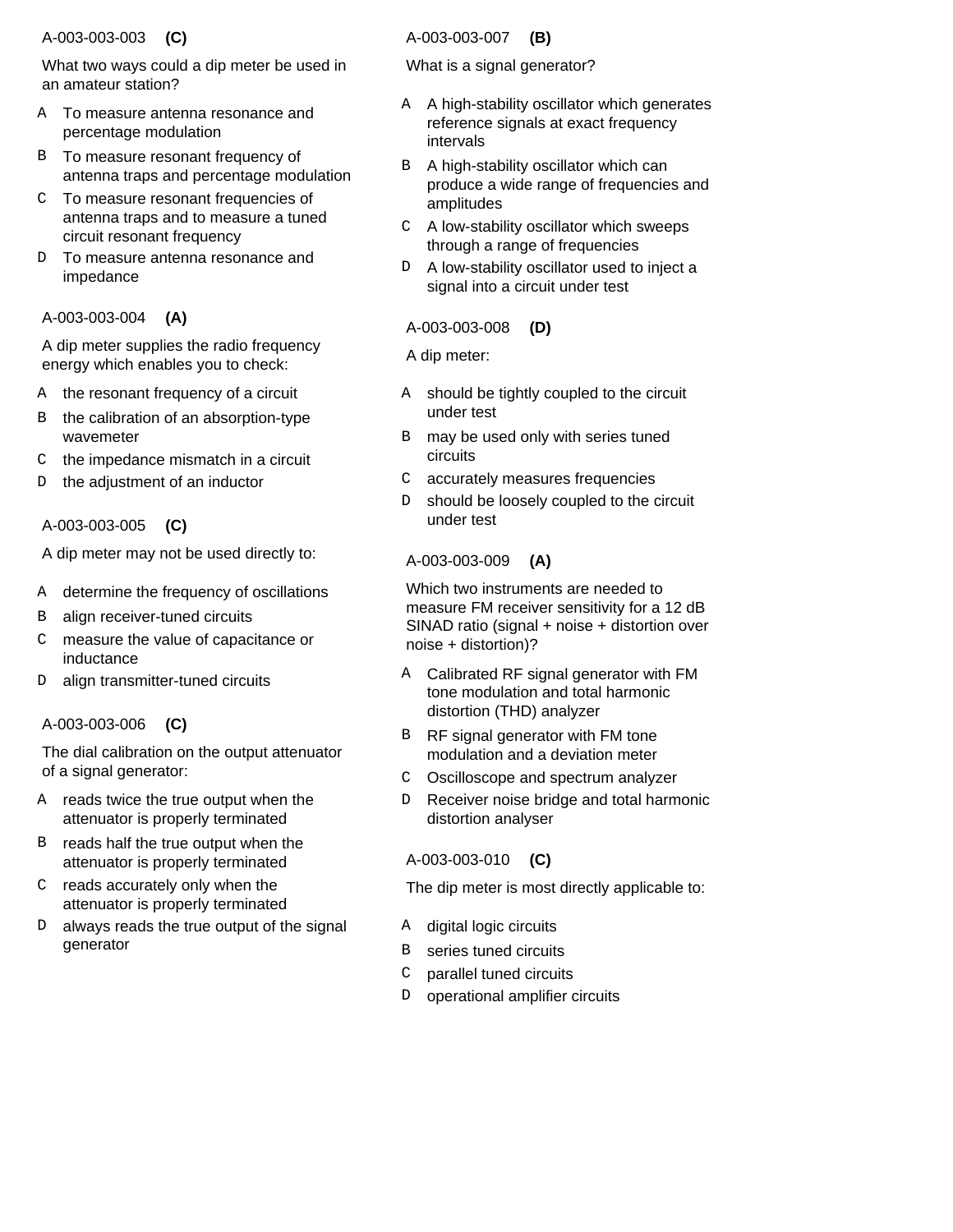#### A-003-003-011  **(B)**

Which of the following is not a factor affecting the frequency accuracy of a dip meter?

- Over coupling A
- Transmitter power output B
- Hand capacity C
- Stray capacity  $\overline{D}$

A-003-004-001  **(D)**

What does a frequency counter do?

- It measures frequency deviation A
- It generates broad-band white noise for calibration B
- It produces a reference frequency C
- It makes frequency measurements D

# A-003-004-002  **(B)**

What factors limit the accuracy, frequency response and stability of a frequency counter?

- Number of digits in the readout, external frequency reference and temperature coefficient of the logic A
- B Time base accuracy, speed of the logic, and time base stability
- Time base accuracy, temperature C coefficient of the logic and time base stability
- D Number of digits in the readout, speed of the logic, and time base stability

# A-003-004-003  **(D)**

How can the accuracy of a frequency counter be improved?

- By using slower digital logic A
- By using faster digital logic B
- By improving the accuracy of the frequency response C
- By increasing the accuracy of the time base  $D$

### A-003-004-004  **(A)**

If a frequency counter with a time base accuracy of +/- 0.1 PPM (parts per million) reads 146 520 000 Hz, what is the most that the actual frequency being measured could differ from that reading?

- 14.652 Hz A
- 0.1 MHz B
- 1.4652 Hz C
- 1.4652 kHz  $\overline{D}$

A-003-004-005  **(C)**

If a frequency counter, with a time base accuracy of 10 PPM (parts per million) reads 146 520 000 Hz, what is the most the actual frequency being measured could differ from that reading?

- 146.52 kHz A
- 1465.2 kHz B
- 1465.2 Hz  $\mathcal{C}$
- 146.52 Hz D

# A-003-004-006  **(B)**

The clock in a frequency counter normally uses a:

- free-running multivibrator A
- crystal oscillator B
- self-oscillating Hartley oscillator C
- mechanical tuning fork D

# A-003-004-007  **(C)**

The frequency accuracy of a frequency counter is determined by:

- type of display used in the counter A
- the number of digits displayed B
- the characteristics of the internal timebase generator  $\Gamma$
- the size of the frequency counter  $\mathbb D$

# A-003-004-008  **(D)**

Which device relies on a stable lowfrequency oscillator, with harmonic output, to facilitate the frequency calibration of receiver dial settings?

- Signal generator A
- Harmonic calibrator B
- Frequency counter C
- Frequency-marker generator D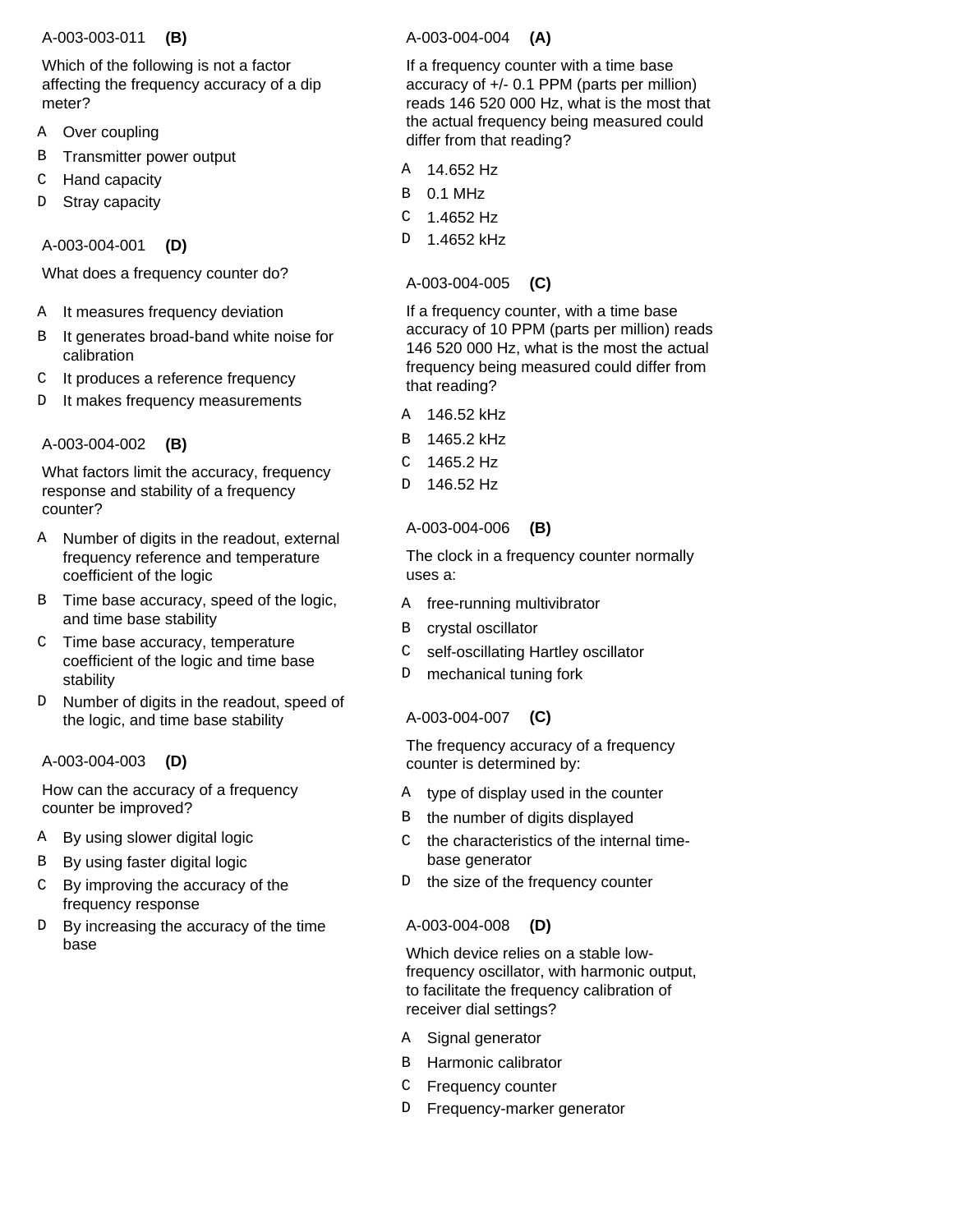### A-003-004-009  **(D)**

What is the traditional way of verifying the accuracy of a crystal calibrator?

- A Compare the oscillator with your transmitter
- B Use a dip-meter to determine the oscillator's fundamental frequency
- Compare the oscillator with your receiver C
- D Zero-beat the crystal oscillator against a standard frequency station such as WWV

# A-003-004-010  **(D)**

Out of the following oscillators, one is NOT, by itself, considered a high-stability reference:

- temperature compensated crystal oscillator (TCXO) A
- oven-controlled crystal oscillator (OCXO) B
- GPS disciplined oscillator (GPSDO) C
- D voltage-controlled crystal oscillator (VCXO)

# A-003-004-011  **(A)**

You want to calibrate your station frequency reference to the WWV signal on your receiver. The resulting beat tone must be:

- A of a frequency as low as possible and with a period as long as possible
- B a combined frequency above both
- the mathematical mean of both frequencies C
- at the highest audio frequency possible D

# A-003-005-001  **(A)**

If a 100 Hz signal is fed to the horizontal input of an oscilloscope and a 150 Hz signal is fed to the vertical input, what type of pattern should be displayed on the screen?

- A looping pattern with 3 horizontal loops, A and 2 vertical loops
- B A rectangular pattern 100 mm wide and 150 mm high
- An oval pattern 100 mm wide and 150 C mm high
- D A looping pattern with 100 horizontal loops and 150 vertical loops

# A-003-005-002  **(A)**

What factors limit the accuracy, frequency response and stability of an oscilloscope?

- A Accuracy of the time base and the linearity and bandwidth of the deflection amplifiers
- Deflection amplifier output impedance and tube face frequency increments B
- Accuracy and linearity of the time base and tube face voltage increments C
- Tube face voltage increments and deflection amplifier voltages D.

# A-003-005-003  **(A)**

How can the frequency response of an oscilloscope be improved?

- By increasing the horizontal sweep rate and the vertical amplifier frequency response A
- By using a crystal oscillator as the time base and increasing the vertical sweep rate B
- By increasing the vertical sweep rate and the horizontal amplifier frequency response  $\mathsf{C}$
- By using triggered sweep and a crystal oscillator for the timebase D.

# A-003-005-004  **(D)**

You can use an oscilloscope to display the input and output of a circuit at the same time by:

- measuring the input on the X axis and the output on the Y axis A
- measuring the input on the X axis and the output on the Z axis B
- measuring the input on the Y axis and the output on the X axis  $\mathcal{C}$
- utilizing a dual trace oscilloscope D.

# A-003-005-005  **(A)**

An oscilloscope cannot be used to:

- determine FM carrier deviation directly A
- measure frequency B
- measure DC voltage  $\mathcal{C}$
- determine the amplitude of complex voltage wave forms D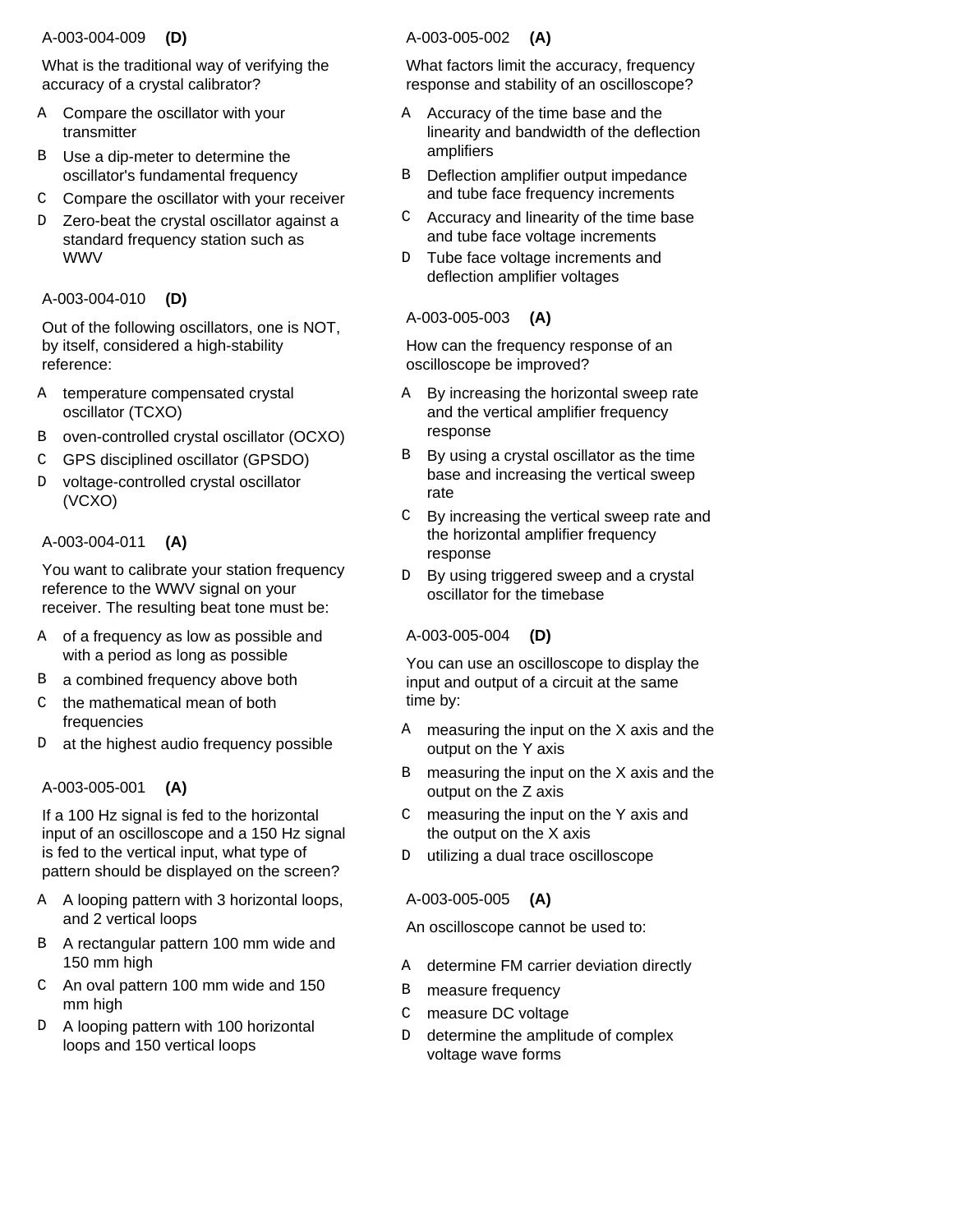### A-003-005-006  **(D)**

The bandwidth of an oscilloscope is:

- A directly related to gain compression
- indirectly related to screen persistence B
- a function of the time-base accuracy  $\mathcal{C}$
- the highest frequency signal the scope can display D

# A-003-005-007  **(D)**

When using Lissajous figures to determine phase differences, an indication of zero or 180 degrees is represented on the screen of an oscilloscope by:

- A a horizontal straight line
- an ellipse B
- a circle C
- a diagonal straight line D

# A-003-005-008  **(A)**

A 100-kHz signal is applied to the horizontal channel of an oscilloscope. A signal of unknown frequency is applied to the vertical channel. The resultant wave form has 5 loops displayed vertically and 2 loops horizontally. The unknown frequency is:

- 40 kHz A
- 20 kHz B
- 50 kHz  $\overline{C}$
- 30 kHz D

A-003-005-009  **(B)**

An oscilloscope probe must be compensated:

- when measuring a signal whose A frequency varies
- B every time the probe is used with a different oscilloscope
- when measuring a sine wave C
- D through the addition of a high-value series resistor

# A-003-005-010  **(C)**

What is the best instrument to use to check the signal quality of a CW or single-sideband phone transmitter?

- A signal tracer and an audio amplifier A
- B A field-strength meter
- An oscilloscope C
- A sidetone monitor D

# A-003-005-011  **(D)**

What is the best signal source to connect to the vertical input of an oscilloscope for checking the quality of a transmitted signal?

- The RF signals of a nearby receiving antenna A
- B The IF output of a monitoring receiver
- The audio input of the transmitter  $\mathcal{C}$
- D The RF output of the transmitter through a sampling device

# A-003-006-001  **(A)**

A meter has a full-scale deflection of 40 microamperes and an internal resistance of 96 ohms. You want it to read 0 to 1 mA. The value of the shunt to be used is:

- A 4 ohms
- 24 ohms B
- 16 ohms  $\overline{C}$
- 40 ohms D

### A-003-006-002  **(D)**

A moving-coil milliammeter having a fullscale deflection of 1 mA and an internal resistance of 0.5 ohms is to be converted to a voltmeter of 20 volts full-scale deflection. It would be necessary to insert a:

- A series resistance of 1 999.5 ohms
- B shunt resistance of 19 999.5 ohms
- shunt resistance of 19.5 ohms  $\mathcal{C}$
- series resistance of 19 999.5 ohms  $D$

# A-003-006-003  **(C)**

A voltmeter having a range of 150 volts and an internal resistance of 150 000 ohms is to be extended to read 750 volts. The required multiplier resistor would have a value of:

- 750 000 ohms A
- B 1 200 000 ohms
- 600 000 ohms  $\cap$
- 1 500 ohms D

# A-003-006-004  **(B)**

The sensitivity of an ammeter is an expression of:

- A the value of the shunt resistor
- the amount of current causing full-scale deflection B
- the resistance of the meter  $\mathcal{C}$
- the loading effect the meter will have on a circuit D.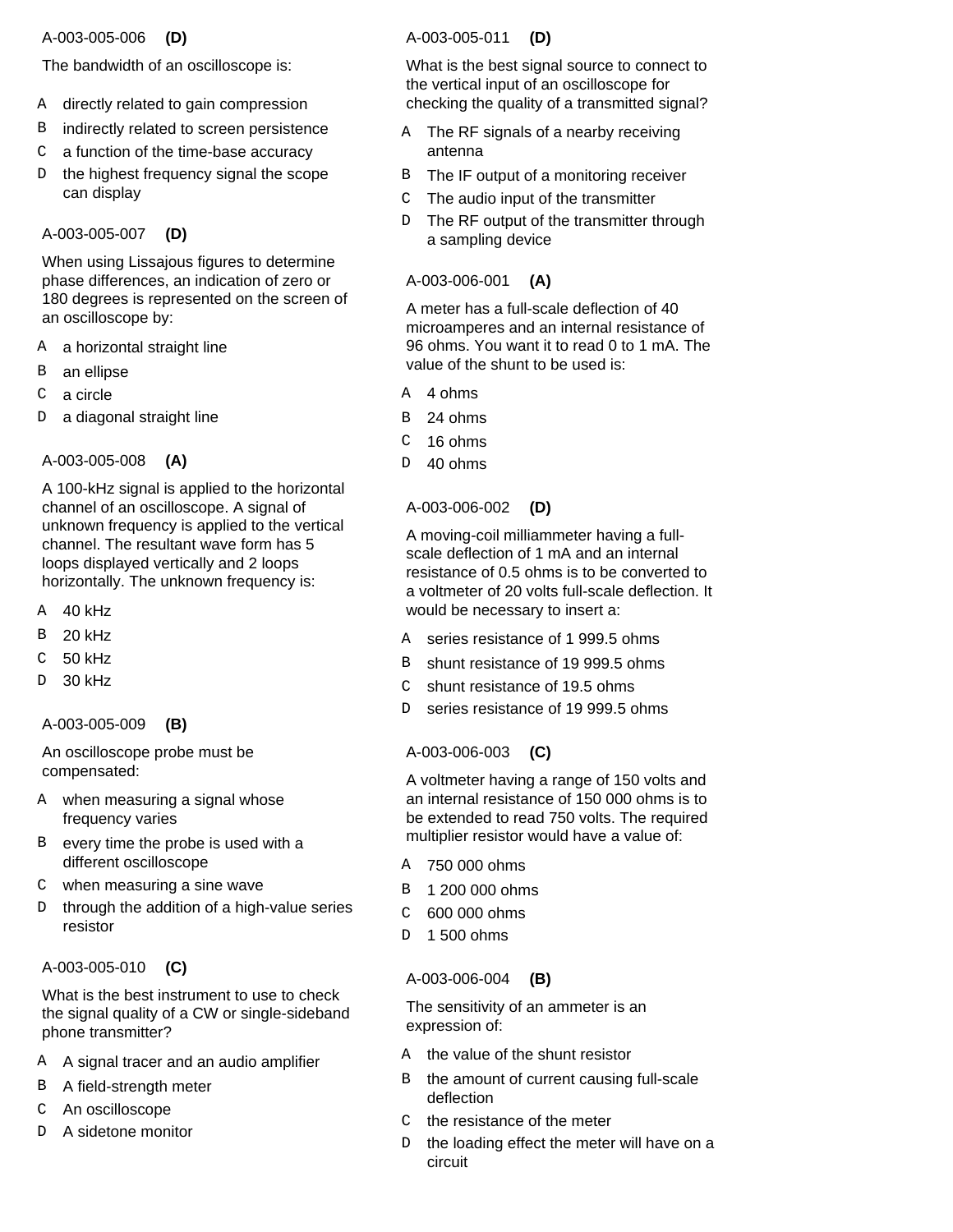#### A-003-006-005  **(B)**

Voltmeter sensitivity is usually expressed in ohms per volt. This means that a voltmeter with a sensitivity of 20 kilohms per volt would be a:

- 100 milliampere meter A
- 50 microampere meter B
- 1 milliampere meter C
- 50 milliampere meter D

# A-003-006-006  **(C)**

The sensitivity of a voltmeter, whose resistance is 150 000 ohms on the 150-volt range, is:

- 10 000 ohms per volt A
- 150 ohms per volt B
- 1000 ohms per volt C
- 100 000 ohms per volt D

# A-003-006-007  **(C)**

The range of a DC ammeter can easily be extended by:

- A changing the internal inductance of the meter
- B changing the internal capacitance of the meter to resonance
- C connecting an external resistance in parallel with the internal resistance
- connecting an external resistance in series with the internal resistance D

# A-003-006-008  **(A)**

What happens inside a multimeter when you switch it from a lower to a higher voltage range?

- Resistance is added in series with the meter A
- Resistance is reduced in series with the meter B
- $C$  Resistance is reduced in parallel with the meter
- Resistance is added in parallel with the meter  $\overline{D}$

# A-003-006-009  **(A)**

How can the range of an ammeter be increased?

- By adding resistance in parallel with the meter A
- By adding resistance in series with the circuit under test B
- By adding resistance in parallel with the circuit under test  $\mathcal{C}$
- By adding resistance in series with the meter  $D$

# A-003-006-010  **(C)**

Where should an RF wattmeter be connected for the most accurate readings of transmitter output power?

- One-half wavelength from the antenna feed point A
- At the antenna feed point B
- At the transmitter output connector C
- One-half wavelength from the transmitter output D.

### A-003-006-011  **(B)**

At what line impedance do most RF wattmeters usually operate?

- 300 ohms A
- 50 ohms <sub>R</sub>
- 25 ohms  $\mathcal{C}$
- 100 ohms D.

# A-004-001-001  **(C)**

For the same transformer secondary voltage, which rectifier has the highest average output voltage?

- Quarter-wave A
- Full-wave centre-tap B
- **Bridge** C
- Half-wave D

# A-004-001-002  **(A)**

In a half-wave power supply with a capacitor input filter and a load drawing little or no current, the peak inverse voltage (PIV) across the diode can reach \_\_\_\_\_ times the RMS voltage.

- 2.8 A
- 0.45 B
- 5.6 C
- 1.4 D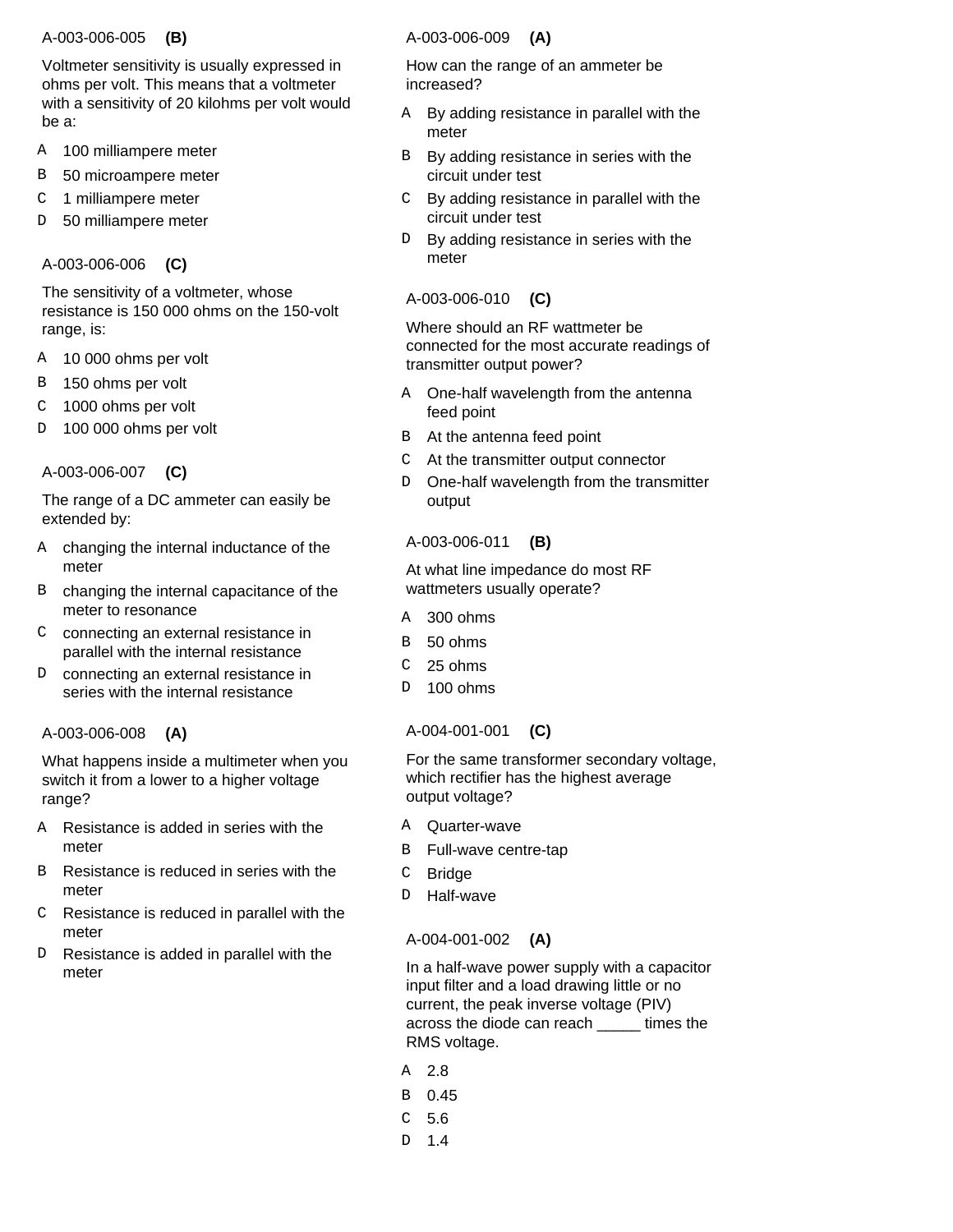# A-004-001-003  **(D)**

In a full-wave centre-tap power supply, regardless of load conditions, the peak inverse voltage (PIV) will be \_\_\_\_\_ times the RMS voltage:

- 0.636 A
- 0.707 B
- 1.4  $\mathcal{C}$
- 2.8 D

# A-004-001-004  **(A)**

A full-wave bridge rectifier circuit makes use of both halves of the AC cycle, but unlike the full-wave centre-tap rectifier circuit it does not require:

- A a centre-tapped secondary on the transformer
- any output filtering B
- a centre-tapped primary on the transformer C
- diodes across each leg of the transformer D.

# A-004-001-005  **(A)**

For a given transformer the maximum output voltage available from a full-wave bridge rectifier circuit will be:

- double that of the full-wave centre-tap rectifier A
- B half that of the full-wave centre-tap rectifier
- the same as the full-wave centre-tap rectifier  $\cap$
- the same as the half-wave rectifier D

# A-004-001-006  **(A)**

The ripple frequency produced by a full-wave power supply connected to a normal household circuit is:

- 120 Hz A
- 60 Hz B
- 90 Hz  $\overline{C}$
- 30 Hz  $\overline{D}$

# A-004-001-007  **(B)**

The ripple frequency produced by a half-wave power supply connected to a normal household circuit is:

- 30 Hz A
- 60 Hz B
- 90 Hz C
- 120 Hz D

# A-004-001-008  **(C)**

# Full-wave voltage doublers:

- use less power than half-wave doublers A
- are used only in high-frequency power supplies B
- use both halves of an AC wave  $\mathsf{C}$
- create four times the output voltage of half-wave doublers D

# A-004-001-009  **(A)**

What are the two major ratings that must not be exceeded for silicon-diode rectifiers used in power-supply circuits?

- A Peak inverse voltage; average forward current
- Average power; average voltage B
- Capacitive reactance; avalanche voltage C
- Peak load impedance; peak voltage D

# A-004-001-010  **(C)**

In a high voltage power supply, why should a resistor and capacitor be wired in parallel with the power-supply rectifier diodes?

- A To decrease the output voltage
- B To ensure that the current through each diode is about the same
- To equalize voltage drops and guard against transient voltage spikes  $\mathcal{C}$
- To smooth the output waveform D

# A-004-001-011  **(A)**

What is the output waveform of an unfiltered full-wave rectifier connected to a resistive load?

- A A series of pulses at twice the frequency of the AC input
- B A steady DC voltage
- $C$  A sine wave at half the frequency of the AC input
- A series of pulses at the same frequency D as the AC input

# A-004-002-001  **(A)**

Filter chokes are rated according to:

- A inductance and current-handling capacity
- reactance at 1000 Hz B
- power loss C
- breakdown voltage D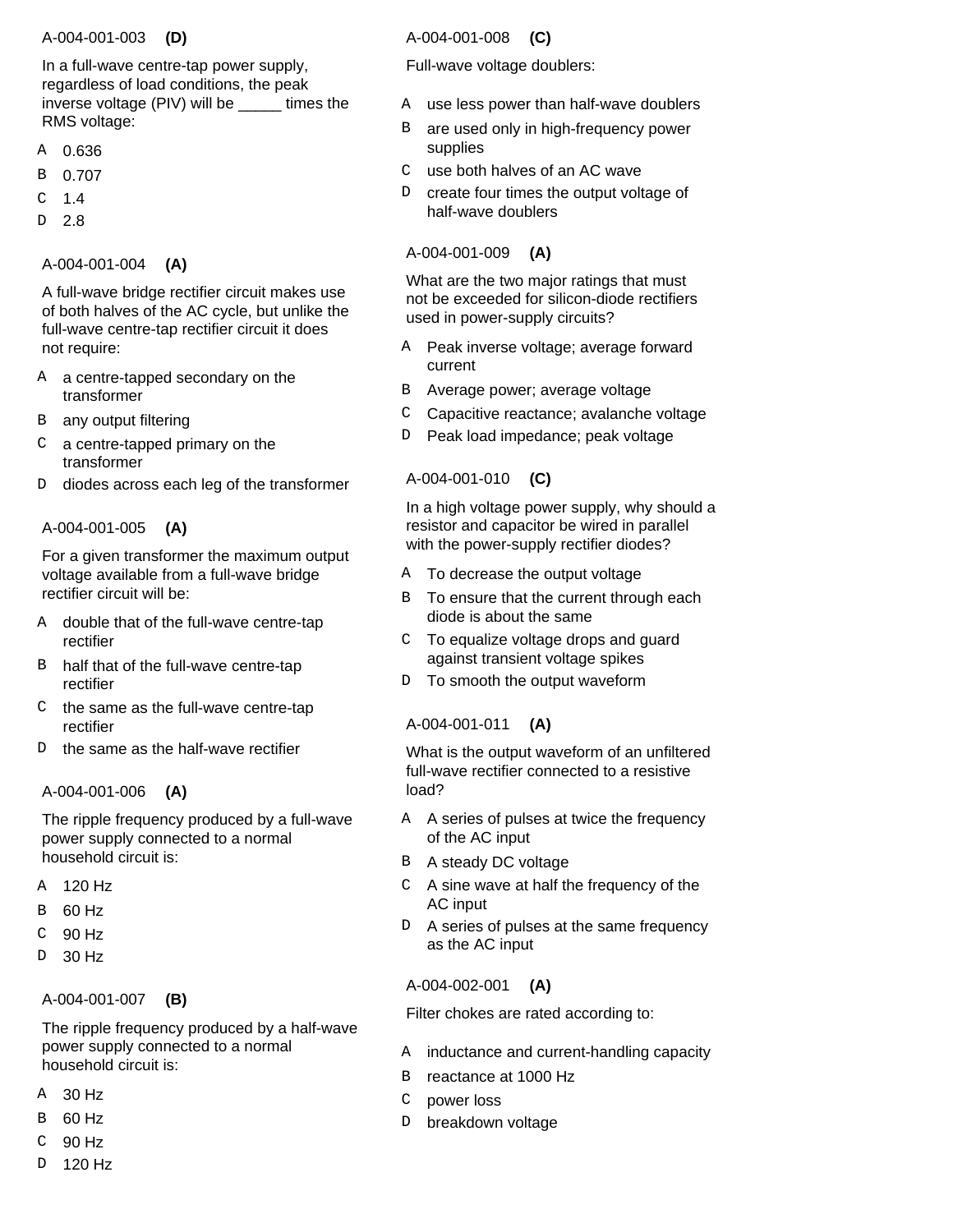### A-004-002-002  **(D)**

Which of the following circuits gives the best regulation, under similar load conditions?

- A half-wave bridge rectifier with a A capacitor input filter
- B A half-wave rectifier with a choke input filter
- $C$  A full-wave rectifier with a capacitor input filter
- A full-wave rectifier with a choke input filter D

# A-004-002-003  **(C)**

The advantage of the capacitor input filter over the choke input filter is:

- improved voltage regulation A
- lower peak rectifier currents B
- a higher terminal voltage output C
- better filtering action or smaller ripple voltage D.

### A-004-002-004  **(B)**

With a normal load, the choke input filter will give the:

- A highest output voltage
- best regulated output B
- greatest percentage of ripple  $\mathcal{C}$
- greatest ripple frequency  $\overline{D}$

# A-004-002-005  **(D)**

There are two types of filters in general use in a power supply. They are called:

- A choke output and capacitor output
- choke input and capacitor output B
- choke output and capacitor input  $\mathcal{C}$
- choke input and capacitor input  $\overline{D}$

# A-004-002-006  **(D)**

The main function of the bleeder resistor in a power supply is to provide a discharge path for the capacitor in the power supply. But it may also be used for a secondary function, which is to:

- provide a ground return for the transformer A
- inhibit the flow of current through the supply B
- act as a secondary smoothing device in C conjunction with the filter
- improve voltage regulation  $D$

### A-004-002-007  **(D)**

In a power supply, series chokes will:

- A readily pass the DC and the AC component
- impede the passage of DC but will pass the AC component B
- impede both DC and AC  $\mathsf{C}$
- readily pass the DC but will impede the flow of the AC component D

### A-004-002-008  **(A)**

When using a choke input filter, a minimum current should be drawn all the time when the device is switched on. This can be accomplished by:

- including a suitable bleeder resistance A
- utilizing a full-wave bridge rectifier circuit B
- placing an ammeter in the output circuit C
- increasing the value of the output capacitor  $D$

# A-004-002-009  **(A)**

In the design of a power supply, the designer must be careful of resonance effects because the ripple voltage could build up to a high value. The components that must be carefully selected are:

- first choke and first capacitor A
- the bleeder resistor and the first choke B
- first capacitor and second capacitor C
- first choke and second capacitor D

# A-004-002-010  **(A)**

Excessive rectifier peak current and abnormally high peak inverse voltages can be caused in a power supply by the filter forming a:

- series resonant circuit with the first choke and first capacitor A
- short circuit across the bleeder B
- parallel resonant circuit with the first choke and second capacitor  $\cap$
- tuned inductance in the filter choke  $D$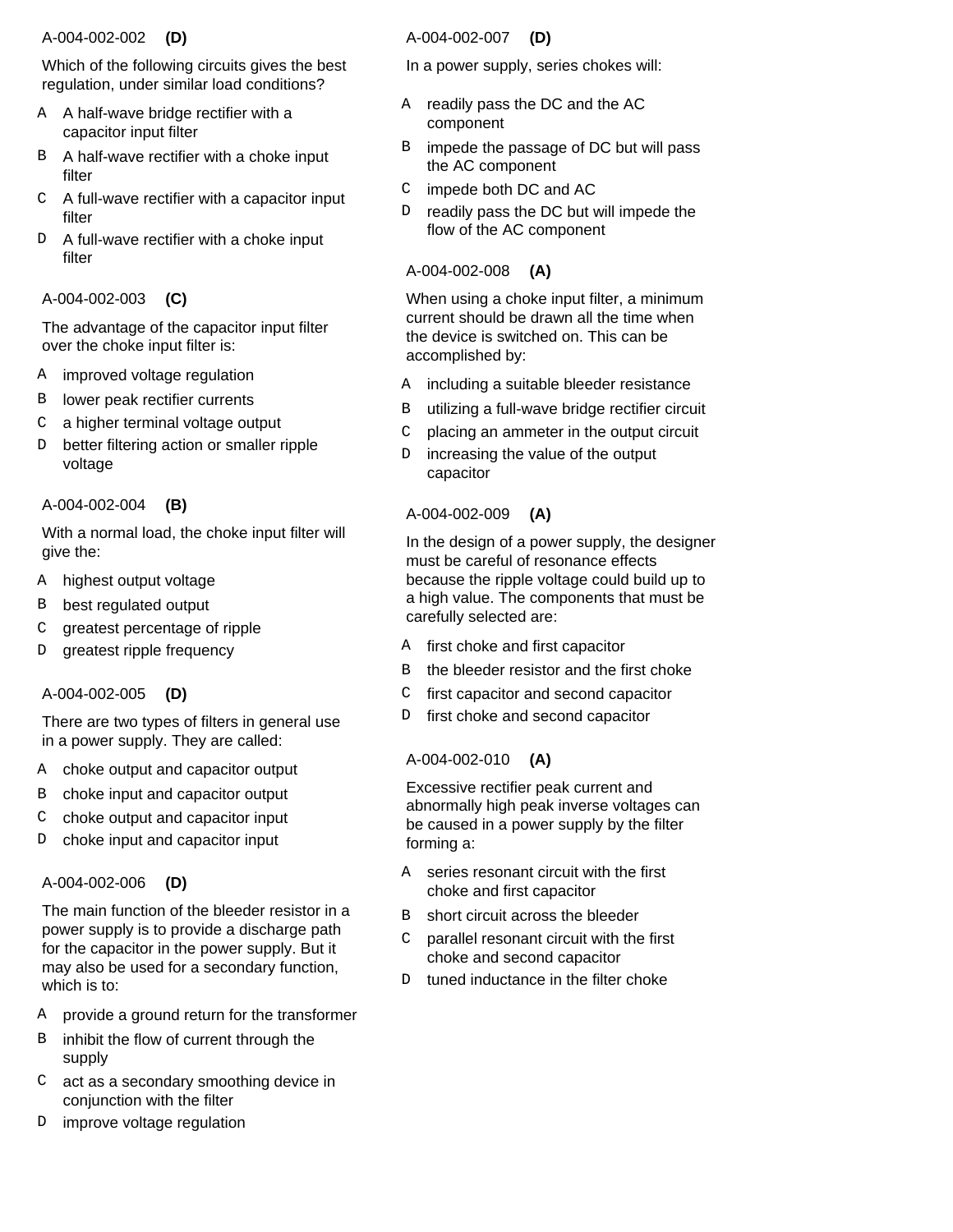### A-004-002-011  **(D)**

In a properly designed choke input filter power supply, the no-load voltage across the filter capacitor will be about nine-tenths of the AC RMS voltage; yet it is advisable to use capacitors rated at the peak transformer voltage. Why is this large safety margin suggested?

- A Resonance can be set up in the filter producing high voltages
- B Under heavy load, high currents and voltages are produced
- Under no-load conditions, the current C could reach a high level
- D Under no-load conditions and a burnedout bleeder, voltages could reach the peak transformer voltage

# A-004-003-001  **(A)**

What is one characteristic of a linear electronic voltage regulator?

- A The conduction of a control element is varied in direct proportion to the line voltage or load current
- B It has a ramp voltage at its output
- A pass transistor switches from its "on" C state to its "off" state
- D The control device is switched on or off, with the duty cycle proportional to the line or load conditions

# A-004-003-002  **(A)**

What is one characteristic of a switching voltage regulator?

- A The control device is switched on and off, with the duty cycle proportional to the line or load conditions
- B The conduction of a control element is varied in direct proportion to the line voltage or load current
- It provides more than one output voltage C
- It gives a ramp voltage at its output D

#### A-004-003-003  **(C)**

What device is typically used as a stable reference voltage in a linear voltage regulator?

- A varactor diode A
- B A junction diode
- A Zener diode C
- An SCR D.

# A-004-003-004  **(A)**

What type of linear regulator is used in applications requiring efficient utilization of the primary power source?

- A series regulator A
- A shunt regulator B
- A constant current source  $\mathsf C$
- A shunt current source D

# A-004-003-005  **(C)**

What type of linear voltage regulator is used in applications requiring a constant load on the unregulated voltage source?

- A shunt current source A
- B A series regulator
- A shunt regulator  $\mathsf{C}$
- A constant current source  $D$

# A-004-003-006  **(D)**

How is remote sensing accomplished in a linear voltage regulator?

- A An error amplifier compares the input voltage to the reference voltage
- A load connection is made outside the feedback loop R<sub>b</sub>
- By wireless inductive loops  $\mathcal{C}$
- A feedback connection to an error amplifier is made directly to the load D.

#### A-004-003-007  **(B)**

What is a three-terminal regulator?

- A A regulator that supplies three voltages with variable current
- A regulator containing a voltage reference, error amplifier, sensing resistors and transistors, and a pass element B
- A regulator that supplies three voltages at C a constant current
- A regulator containing three error amplifiers and sensing transistors  $D$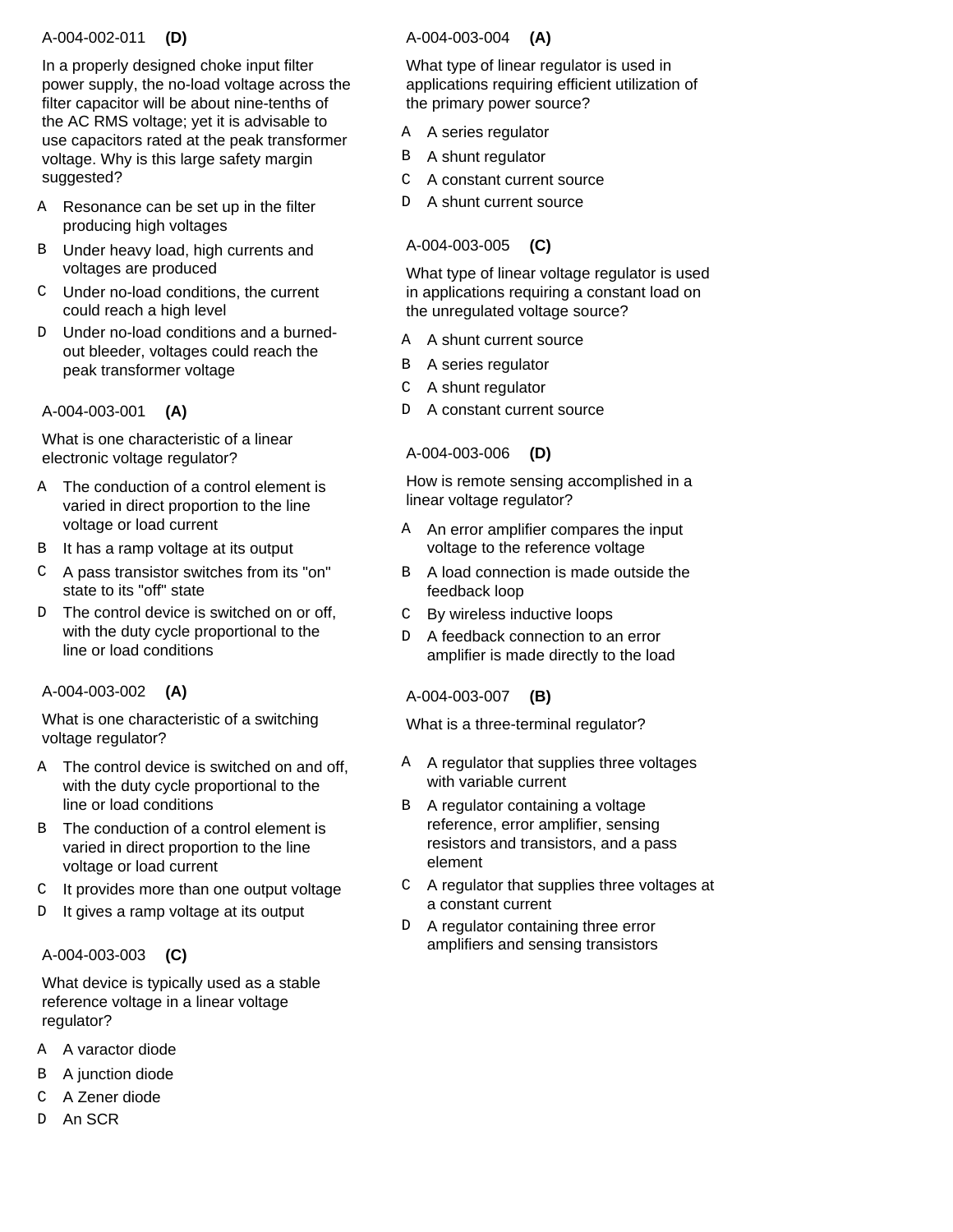### A-004-003-008  **(D)**

In addition to an input voltage range what are the important characteristics of a threeterminal regulator?

- Maximum output voltage and minimum output current A
- Minimum output voltage and maximum output current B
- Output voltage and minimum output current C
- Output voltage and maximum output current D

# A-004-003-009  **(D)**

What type of voltage regulator contains a voltage reference, error amplifier, sensing resistors and transistors, and a pass element in one package?

- An op-amp regulator A
- A switching regulator B
- A Zener regulator C
- A three-terminal regulator D

# A-004-003-010  **(D)**

When extremely low ripple is required, or when the voltage supplied to the load must remain constant under conditions of large fluctuations of current and line voltage, a closed-loop amplifier is used to regulate the power supply. There are two main categories of electronic regulators. They are:

- non-linear and switching A
- linear and non-linear B
- stiff and switching C
- linear and switching  $\mathsf{D}$

#### A-004-003-011  **(A)**

A modern type of regulator, which features a reference, high-gain amplifier, temperaturecompensated voltage sensing resistors and transistors as well as a pass element is commonly referred to as a:

- three-terminal regulator A
- nine-pin terminal regulator B
- twenty-four pin terminal  $\mathcal{C}$
- regulator six-terminal regulator  $\overline{D}$

### A-004-004-001  **(A)**

In a series-regulated power supply, the power dissipation of the pass transistor is:

- A directly proportional to the load current and the input/output voltage differential
- the inverse of the load current and the input/output voltage differential B
- dependent upon the peak inverse voltage appearing across the Zener diode C
- indirectly proportional to the load voltage and the input/output voltage differential  $D$

# A-004-004-002  **(D)**

In any regulated power supply, the output is cleanest and the regulation is best:

- across the secondary of the pass transistor A
- B across the load
- at the output of the pass transistor  $\mathsf{C}$
- at the point where the sampling network or error amplifier is connected D

# A-004-004-003  **(D)**

When discussing a power supply the\_\_\_\_\_\_\_ resistance is equal to the output voltage divided by the total current drawn, including the current drawn by the bleeder resistor:

- ideal A
- rectifier B
- differential  $\mathcal{C}$
- load D

# A-004-004-004  **(B)**

The regulation of long-term changes in the load resistance of a power supply is called:

- A dynamic regulation
- static regulation B
- active regulation  $\mathsf{C}^-$
- analog regulation D

# A-004-004-005  **(C)**

The regulation of short-term changes in the load resistance of a power supply is called:

- A analog regulation
- B active regulation
- dynamic regulation  $\mathsf{C}$
- static regulation D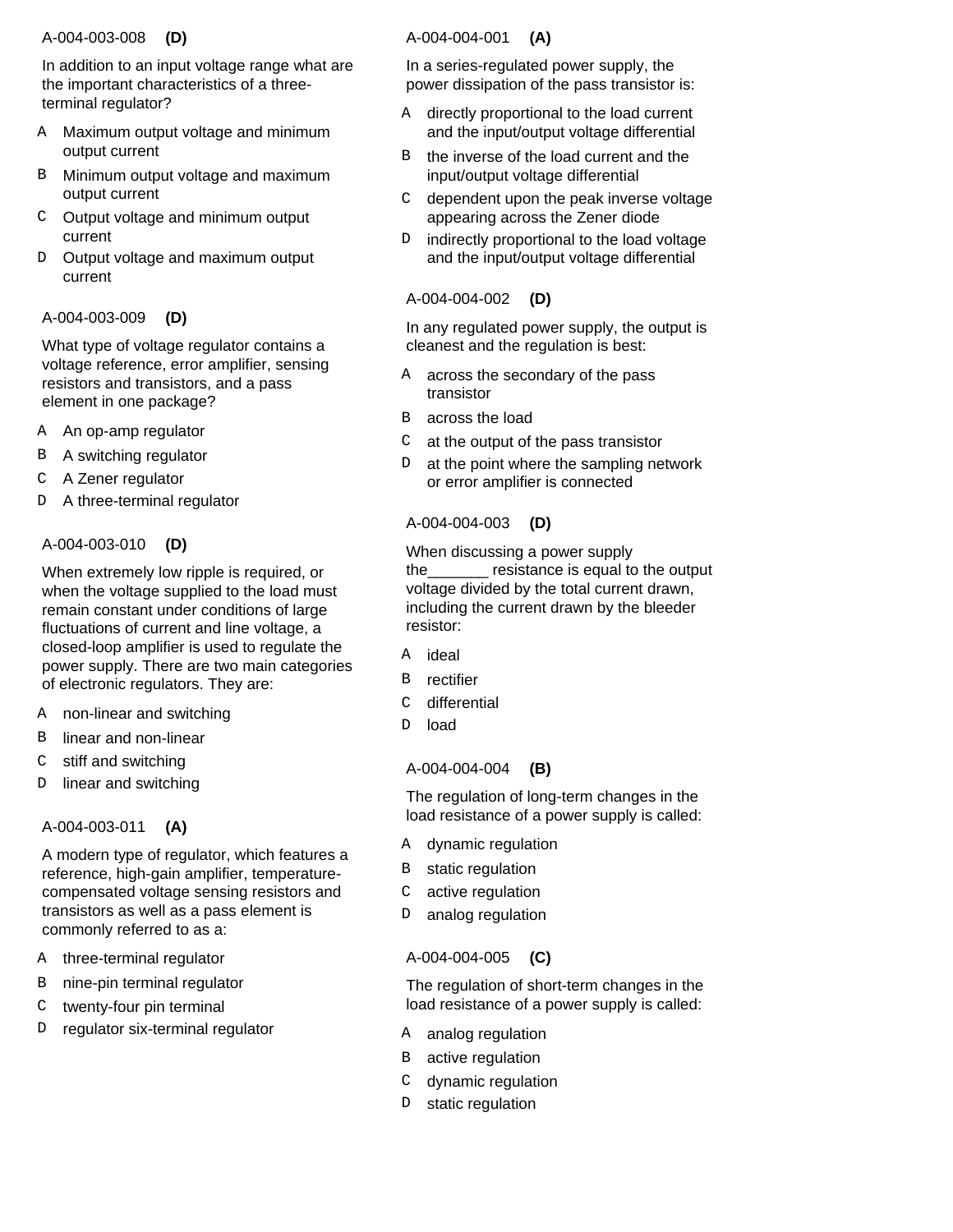### A-004-004-006  **(A)**

The dynamic regulation of a power supply is improved by increasing the value of:

- the output capacitor A
- the choke B
- the input capacitor C
- the bleeder resistor D

# A-004-004-007  **(C)**

The output capacitor, in a power supply filter used to provide power for an SSB or CW transmitter, will give better dynamic regulation if:

- a battery is placed in series with the output capacitor A
- it is placed in series with other capacitors B
- the output capacitance is increased C
- the negative terminal of the electrolytic capacitor is connected to the positive and the positive terminal to ground D

### A-004-004-008  **(C)**

In a regulated power supply, four diodes connected together in a BRIDGE act as:

- A matching between the secondary of the power transformer and the filter
- a tuning network B
- a rectifier C
- equalization across the transformer  $\overline{D}$

# A-004-004-009  **(B)**

In a regulated power supply, components that conduct alternating current at the input before the transformer and direct current before the output are:

- chokes A
- fuses B
- capacitors C
- diodes  $\overline{D}$

# A-004-004-010  **(A)**

In a regulated power supply, the output of the electrolytic filter capacitor is connected to the:

- voltage regulator A
- pi filter B
- solid-state by-pass circuit C
- matching circuit for the load D

# A-004-004-011  **(A)**

In a regulated power supply, a diode connected across the input and output terminals of a regulator is used to:

- protect the regulator from reverse voltages A
- provide an RF by-pass for the voltage control B
- provide additional capacity C
- protect the regulator from voltage fluctuations in the primary of the transformer <sub>D</sub>

# A-005-001-001  **(B)**

How is the positive feedback coupled to the input in a Hartley oscillator?

- Through a neutralizing capacitor A
- Through a tapped coil B
- Through a capacitive divider  $\mathsf C$
- Through link coupling  $\mathbb D$

# A-005-001-002  **(A)**

How is positive feedback coupled to the input in a Colpitts oscillator?

- A Through a capacitive divider
- Through a tapped coil B
- Through a neutralizing capacitor  $\mathcal{C}$
- Through a link coupling  $\mathbb D$

# A-005-001-003  **(C)**

How is positive feedback coupled to the input in a Pierce oscillator?

- A Through link coupling
- Through a tapped coil B
- Through capacitive coupling  $\mathsf C$
- Through a neutralizing capacitor  $\mathbb D$

# A-005-001-004  **(C)**

Why is the Colpitts oscillator circuit commonly used in a VFO?

- The frequency is a linear function with load impedance A
- It has high output power B
- It is stable  $\mathcal{C}$
- It can be used with or without crystal lock-in  $D$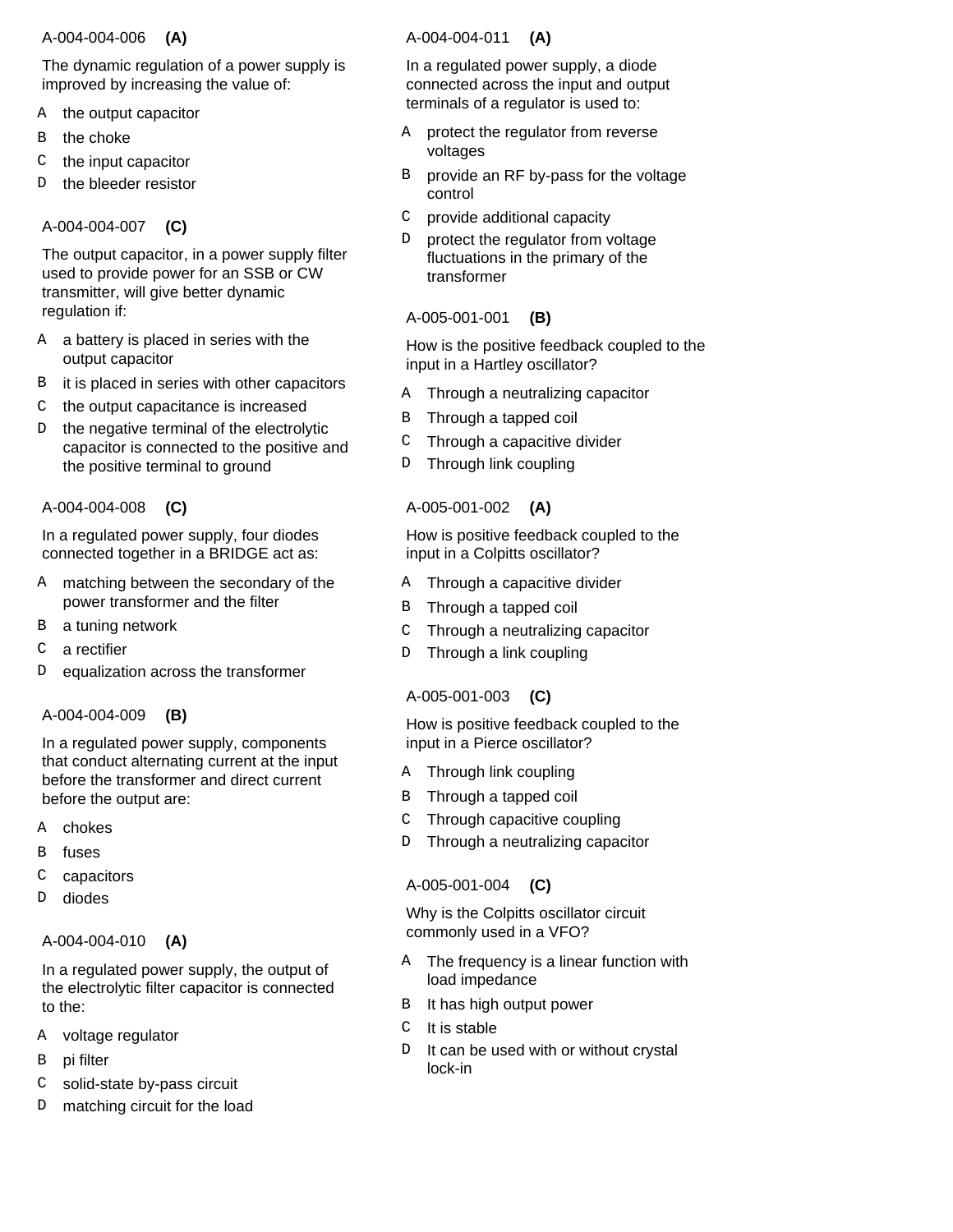### A-005-001-005  **(C)**

Why must a very stable reference oscillator be used as part of a phase-locked loop (PLL) frequency synthesizer?

- A Any amplitude variations in the reference oscillator signal will prevent the loop from changing frequency
- B Any amplitude variations in the reference oscillator signal will prevent the loop from locking to the desired signal
- Any phase variations in the reference C oscillator signal will produce phase noise in the synthesizer output
- Any phase variations in the reference oscillator signal will produce harmonic distortion in the modulating signal D

### A-005-001-006  **(B)**

Positive feedback from a capacitive divider indicates the oscillator type is:

- Miller A
- **Colpitts** B
- Pierce C
- **Hartley** D

# A-005-001-007  **(A)**

In an RF oscillator circuit designed for high stability, the positive feedback is drawn from two capacitors connected in series. These two capacitors would most likely be:

- silver mica **A**
- ceramic B
- electrolytics C
- Mylar D

# A-005-001-008  **(D)**

In an oscillator circuit where positive feedback is obtained through a single capacitor in series with the crystal, the type of oscillator is:

- **Colpitts** A
- **Hartley** B
- Miller C
- Pierce D

# A-005-001-009  **(B)**

A circuit depending on positive feedback for its operation would be a:

- audio amplifier A
- variable-frequency oscillator B
- mixer C
- detector D.

# A-005-001-010  **(C)**

An apparatus with an oscillator and a class C amplifier would be:

- A a two-stage frequency-modulated transmitter
- a two-stage regenerative receiver B
- a two-stage CW transmitter  $\mathsf C$
- a fixed-frequency single-sideband transmitter D

# A-005-001-011  **(C)**

In an oscillator where positive feedback is provided through a capacitor in series with a crystal, that type of oscillator is a:

- **Hartley** A
- Franklin B
- Pierce  $\mathcal{C}$
- **Colpitts** D.

# A-005-002-001  **(D)**

The output tuning controls on a transmitter power amplifier with an adjustable PI network:

- allow switching to different antennas A
- reduce the possibility of cross-modulation in adjunct receivers B
- are involved with frequency multiplication in the previous stage  $\mathsf C$
- allow efficient transfer of power to the antenna D.

# A-005-002-002  **(B)**

The purpose of using a centre-tap return connection on the secondary of transmitting tube's filament transformer is to:

- A obtain optimum power output
- prevent modulation of the emitted wave by the alternating current filament supply B
- $C$  reduce the possibility of harmonic emissions
- keep the output voltage constant with a varying load D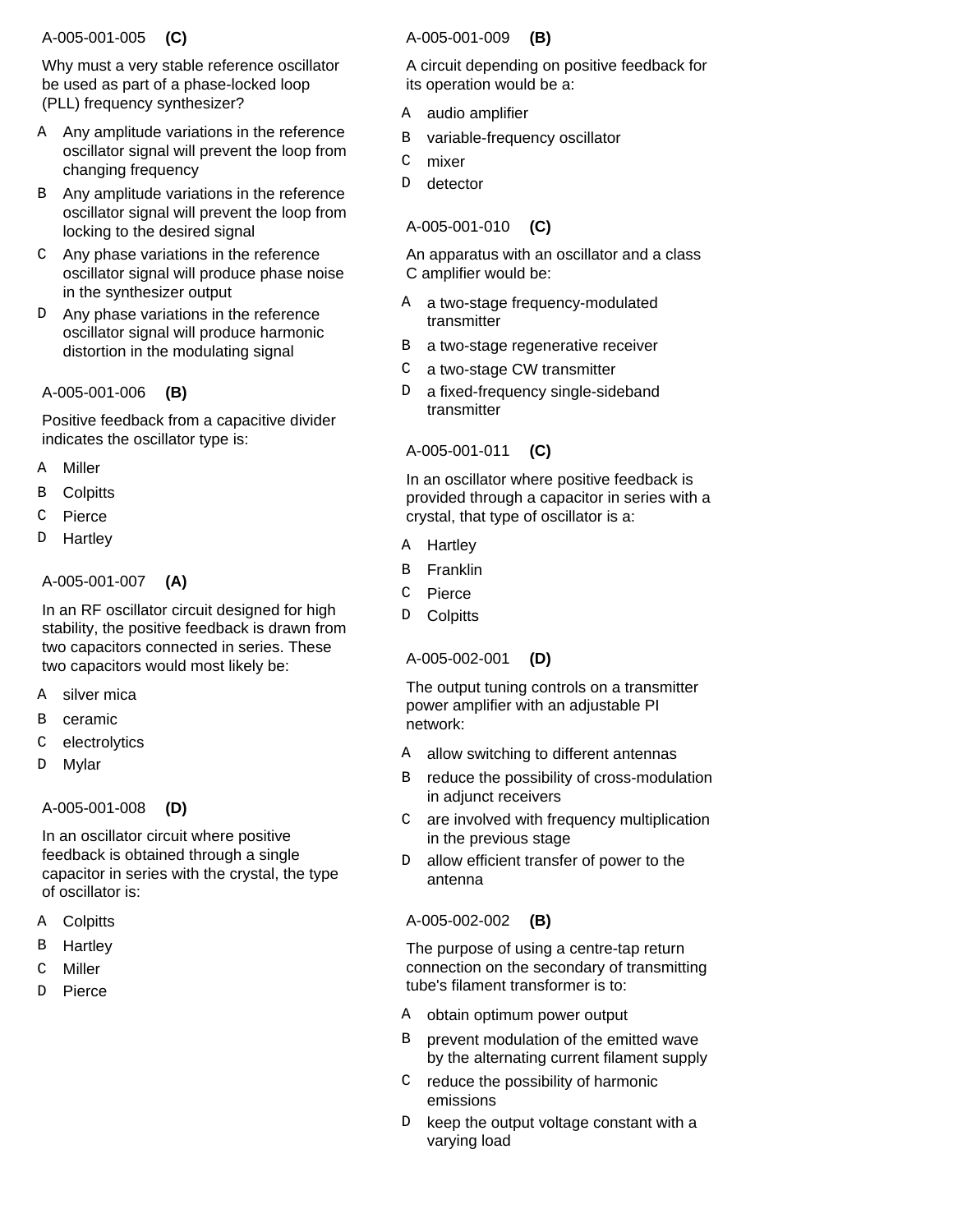#### A-005-002-003  **(B)**

In a grounded grid amplifier using a triode vacuum tube, the input signal is applied to:

- the filament leads A
- the cathode B
- the plate C
- the control grid D

# A-005-002-004  **(A)**

In a grounded grid amplifier using a triode vacuum tube, the plate is connected to the pi-network through a:

- blocking capacitor A
- by-pass capacitor B
- tuning capacitor C
- electrolytic capacitor  $\mathcal{D}$

# A-005-002-005  **(B)**

In a grounded grid amplifier using a triode vacuum tube, the plate is connected to a radio frequency choke. The other end of the radio frequency choke connects to the:

- B- (bias) A
- B+ (high voltage) B
- filament voltage  $\overline{C}$
- ground D

# A-005-002-006  **(C)**

In a grounded grid amplifier using a triode vacuum tube, the cathode is connected to a radio frequency choke. The other end of the radio frequency choke connects to the:

- filament voltage A
- B+ (high voltage) B
- B- (bias) C
- ground D

# A-005-002-007  **(A)**

In a grounded grid amplifier using a triode vacuum tube, the secondary winding of a transformer is connected directly to the vacuum tube. This transformer provides:

- filament voltage A
- B- (bias) B
- B+ (high voltage) C
- Screen voltage D

# A-005-002-008  **(C)**

In a grounded grid amplifier using a triode vacuum tube, what would be the approximate B+ voltage required for an output of 400 watts at 400 mA with approximately 50 percent efficiency?

- 3000 volts A
- 1000 volts B
- 2000 volts C
- 500 volts <sub>D</sub>

### A-005-002-009  **(B)**

In a grounded grid amplifier using a triode vacuum tube, each side of the filament is connected to a capacitor whose other end is connected to ground. These are:

- blocking capacitors A
- by-pass capacitors B
- tuning capacitors C
- electrolytic capacitors D

# A-005-002-010  **(B)**

After you have opened a VHF power amplifier to make internal tuning adjustments, what should you do before you turn the amplifier on?

- Remove all amplifier shielding to ensure maximum cooling A
- Be certain all amplifier shielding is fastened in place B
- Make sure that the power interlock switch is bypassed so you can test the amplifier  $\mathcal{C}$
- Be certain no antenna is attached so that you will not cause any interference D.

# A-005-002-011  **(C)**

Harmonics produced in an early stage of a transmitter may be reduced in a later stage by:

- greater input to the final stage A
- transistors instead of tubes B
- tuned circuit coupling between stages C
- larger value coupling capacitors D.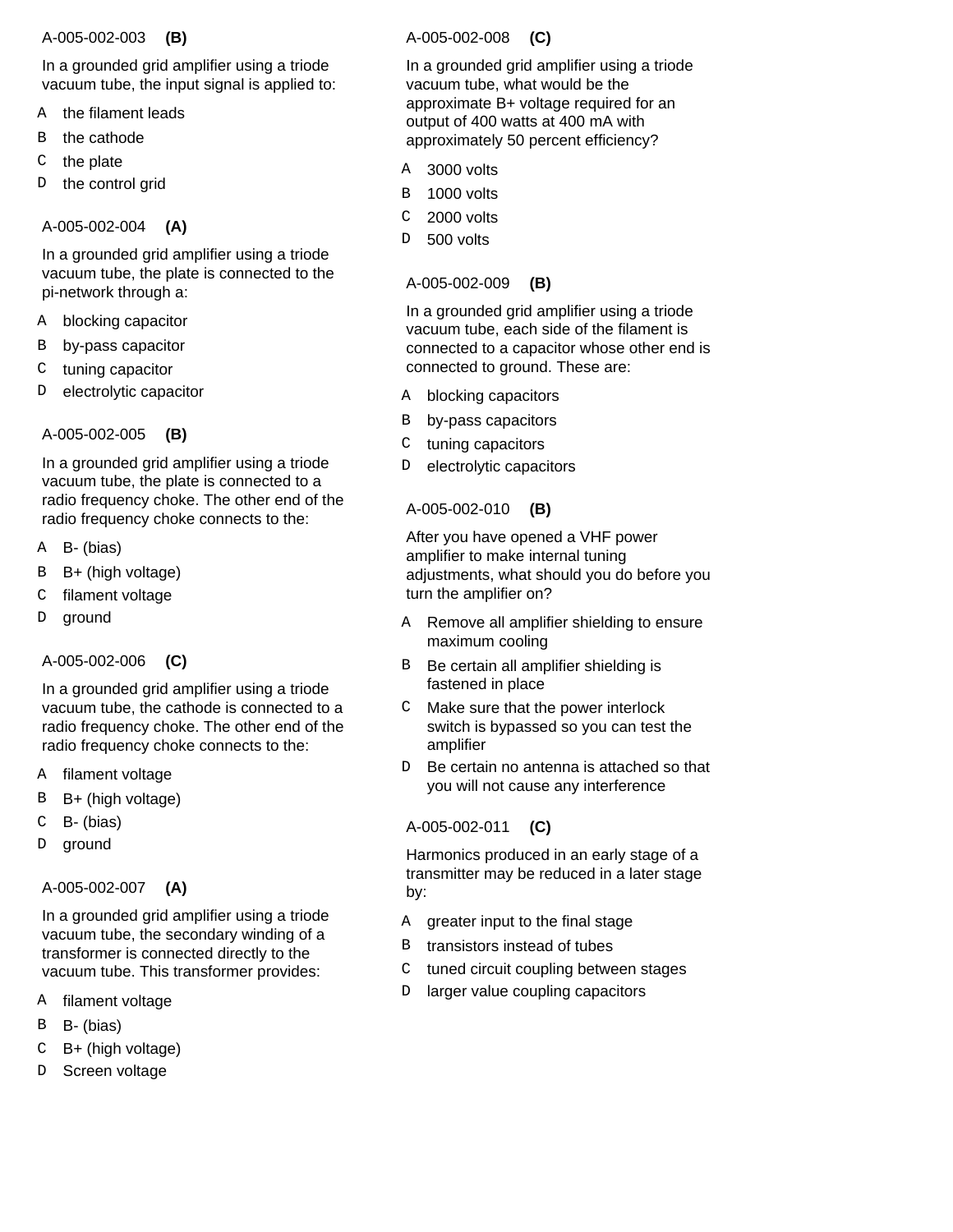# A-005-003-001  **(C)**

In a simple 2 stage CW transmitter circuit, the oscillator stage and the class C amplifier stage are inductively coupled by a RF transformer. Another role of the RF transformer is to:

- A provide the necessary feedback for oscillation
- act as part of a balanced mixer B
- be part of a tuned circuit C
- act as part of a pi filter D

# A-005-003-002  **(B)**

In a simple 2 stage CW transmitter, current to the collector of the transistor in the class C amplifier stage flows through a radio frequency choke (RFC) and a tapped inductor. The RFC, on the tapped inductor side, is also connected to grounded capacitors. The purpose of the RFC and capacitors is to:

- form a RF-tuned circuit A
- form a low-pass filter B
- provide negative feedback C
- form a key-click filter D

# A-005-003-003  **(C)**

In a simple 2 stage CW transmitter, the transistor in the second stage would act as:

- the master oscillator A
- an audio oscillator B
- a power amplifier C
- a frequency multiplier D

# A-005-003-004  **(C)**

An advantage of keying the buffer stage in a transmitter is that:

- the radiated bandwidth is restricted A
- high RF voltages are not present B
- changes in oscillator frequency are less likely C
- key clicks are eliminated D.

### A-005-003-005  **(A)**

As a power amplifier is tuned, what reading on its grid current meter indicates the best neutralization?

- A A minimum change in grid current as the output circuit is changed
- Minimum grid current B
- Maximum grid current  $\mathcal{C}$
- A maximum change in grid current as the output circuit is changed D.

### A-005-003-006  **(B)**

What does a neutralizing circuit do in an RF amplifier?

- A It controls differential gain
- It cancels the effects of positive feedback B
- It eliminates AC hum from the power supply  $\mathsf{C}$
- It reduces incidental grid modulation D

### A-005-003-007  **(B)**

What is the reason for neutralizing the final amplifier stage of a transmitter?

- A To keep the carrier on frequency
- To eliminate parasitic oscillations B
- To limit the modulation index  $\mathcal{C}$
- To cut off the final amplifier during standby periods  $D$

#### A-005-003-008  **(D)**

Parasitic oscillations are usually generated due to:

- harmonics from some earlier multiplier stage A
- excessive drive or excitation to the power amplifier B
- a mismatch between power amplifier and transmission line  $\mathcal{C}$
- accidental resonant frequencies in the power amplifier  $D$

# A-005-003-009  **(B)**

Parasitic oscillations would tend to occur mostly in:

- A mixer stages
- B RF power output stages
- high gain audio output stages C
- D high voltage rectifiers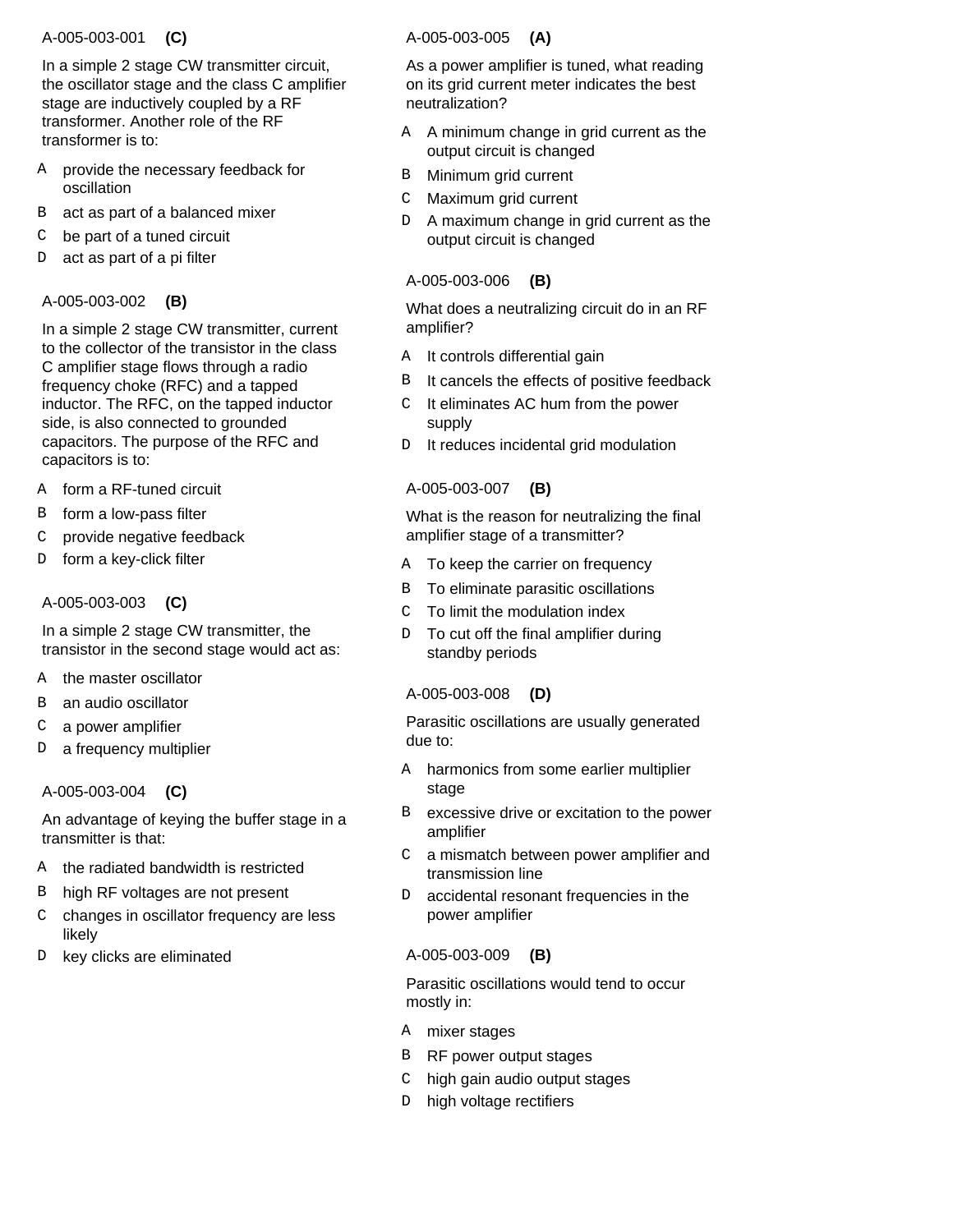### A-005-003-010  **(A)**

Why is neutralization necessary for some vacuum-tube amplifiers?

- A To cancel oscillation caused by the effects of interelectrode capacitance
- B To reduce grid-to-cathode leakage
- To cancel AC hum from the filament transformer C
- D To reduce the limits of loaded Q

# A-005-003-011  **(D)**

Parasitic oscillations in an RF power amplifier may be caused by:

- overdriven stages A
- poor voltage regulation B
- excessive harmonic production C
- lack of neutralization D

# A-005-004-001  **(A)**

What type of signal does a balanced modulator produce?

- Double sideband, suppressed carrier A
- FM with balanced deviation B
- Full carrier  $\mathcal{C}$
- Single sideband, suppressed carrier D

# A-005-004-002  **(D)**

How can a single-sideband phone signal be produced?

- By driving a product detector with a DSB signal A
- B By using a loop modulator followed by a mixer
- By using a reactance modulator followed by a mixer  $\cap$
- By using a balanced modulator followed by a filter D

# A-005-004-003  **(A)**

Carrier suppression in a single-sideband transmitter takes place in:

- the balanced modulator stage A
- the carrier decouple stage B
- the mechanical filter  $\mathcal{C}$
- the frequency multiplier stage D

# A-005-004-004  **(D)**

Transmission with SSB, as compared to conventional AM transmission, results in:

- 6 dB gain in the receiver A
- a greater bandpass requirement in the receiver B
- 3 dB gain in the transmitter  $\mathsf{C}$
- 6 dB gain in the transmitter and 3 dB gain in the receiver D

# A-005-004-005  **(D)**

The peak power output of a single-sideband transmitter, when being tested by a two-tone generator is:

- equal to the RF peak output power of any of the tones A
- one-half of the RF peak output power of any of the tones B
- one-quarter of the RF peak output power of any of the tones  $\mathsf{C}$
- twice the RF power output of any of the tones D.

# A-005-004-006  **(C)**

What kind of input signal is used to test the amplitude linearity of a single-sideband phone transmitter while viewing the output on an oscilloscope?

- An audio-frequency square wave A
- Normal speech B
- Two audio-frequency sine waves C
- An audio-frequency sine wave D

# A-005-004-007  **(B)**

When testing the amplitude linearity of a single-sideband transmitter what audio tones are fed into the microphone input and on what kind of kind of instrument is the output observed?

- A Two non-harmonically related tones are fed in, and the output is observed on a distortion analyzer
- Two non-harmonically related tones are B fed in, and the output is observed on an oscilloscope
- Two harmonically related tones are fed in, and the output is observed on an oscilloscope  $\mathcal{C}$
- Two harmonically related tones are fed in, and the output is observed on a distortion analyzer  $D$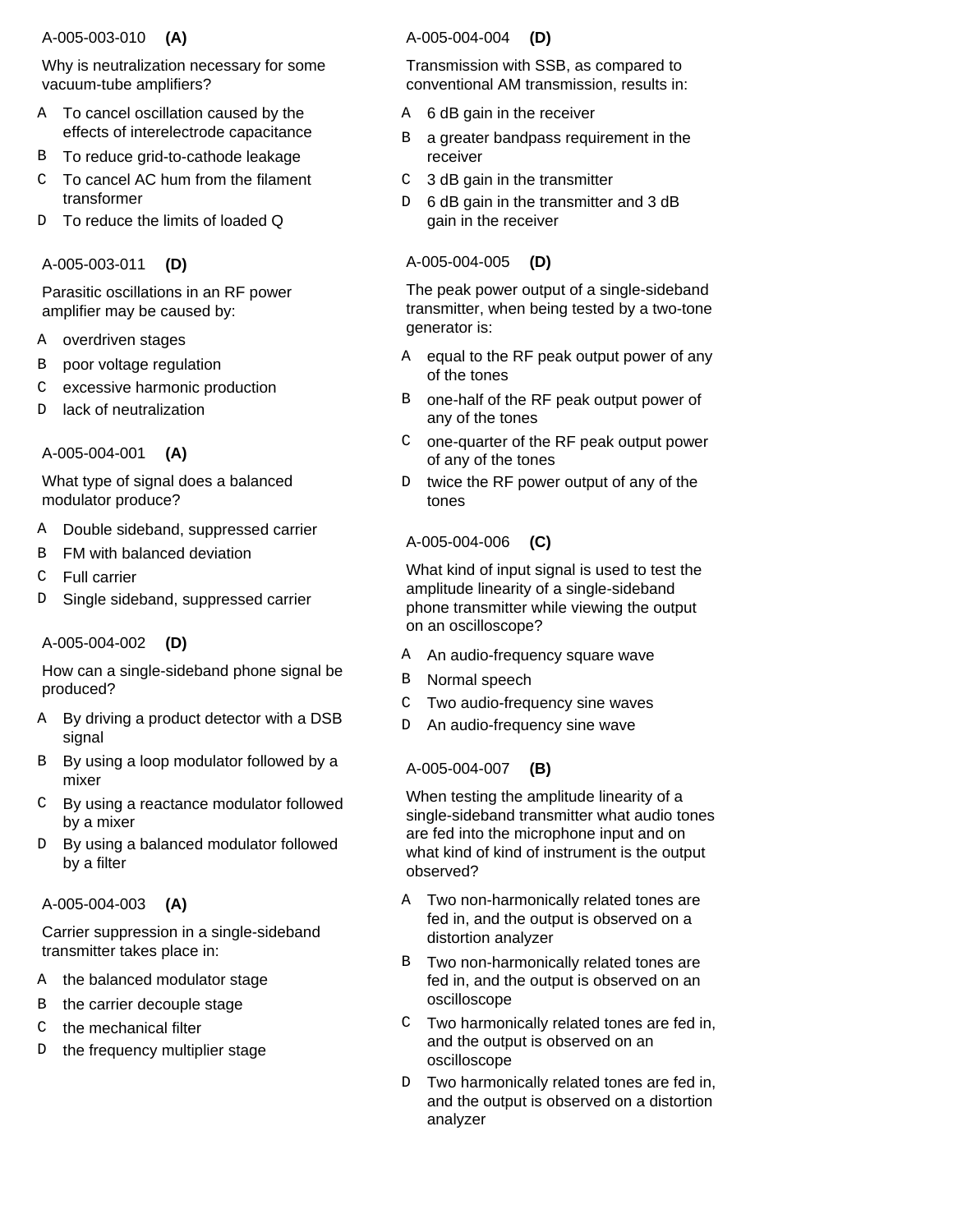#### A-005-004-008  **(C)**

What audio frequencies are used in a twotone test of the linearity of a single-sideband phone transmitter?

- A 1200 Hz and 2400 Hz tones must be used
- B Any two audio tones may be used, but they must be within the transmitter audio passband, and must be harmonically related
- Any two audio tones may be used, but C they must be within the transmitter audio passband, and should not be harmonically related
- 20 Hz and 20 kHz tones must be used D

# A-005-004-009  **(B)**

What measurement can be made of a single-sideband phone transmitter's amplifier by performing a two-tone test using an oscilloscope?

- Its percent of frequency modulation A
- Its linearity B
- Its frequency deviation C
- Its percent of carrier phase shift D

# A-005-004-010  **(A)**

How much is the carrier suppressed below peak output power in a single-sideband phone transmission?

- A At least 40 dB
- No more than 20 dB B
- No more than 30 dB  $\overline{C}$
- At least 60 dB D.

# A-005-004-011  **(A)**

What is meant by "flat topping" in a singlesideband phone transmission?

- Signal distortion caused by excessive drive A
- B Signal distortion caused by insufficient collector current
- The transmitter's automatic level control C is properly adjusted
- D The transmitter's carrier is properly suppressed

# A-005-005-001  **(D)**

In an FM phone signal having a maximum frequency deviation of 3000 Hz either side of the carrier frequency, what is the modulation index, when the modulating frequency is 1000 Hz?

- 0.3 A
- 3000 B

1000 C

3 <sub>D</sub>

> A-005-005-002  **(D)**

What is the modulation index of an FM phone transmitter producing an instantaneous carrier deviation of 6 kHz when modulated with a 2 kHz modulating frequency?

- 0.333 A
- 2000 B
- 6000 C
- 3 D

A-005-005-003  **(D)**

What is the deviation ratio of an FM phone transmitter having a maximum frequency swing of plus or minus 5 kHz and accepting a maximum modulation rate of 3 kHz?

- 60 A
- 0.16 B
- 0.6  $\mathcal{C}$
- 1.66 D

# A-005-005-004  **(D)**

What is the deviation ratio of an FM phone transmitter having a maximum frequency swing of plus or minus 7.5 kHz and accepting a maximum modulation rate of 3.5 kHz?

| A | 0.47  |
|---|-------|
| в | 47    |
| C | 0.214 |
| D | 2.14  |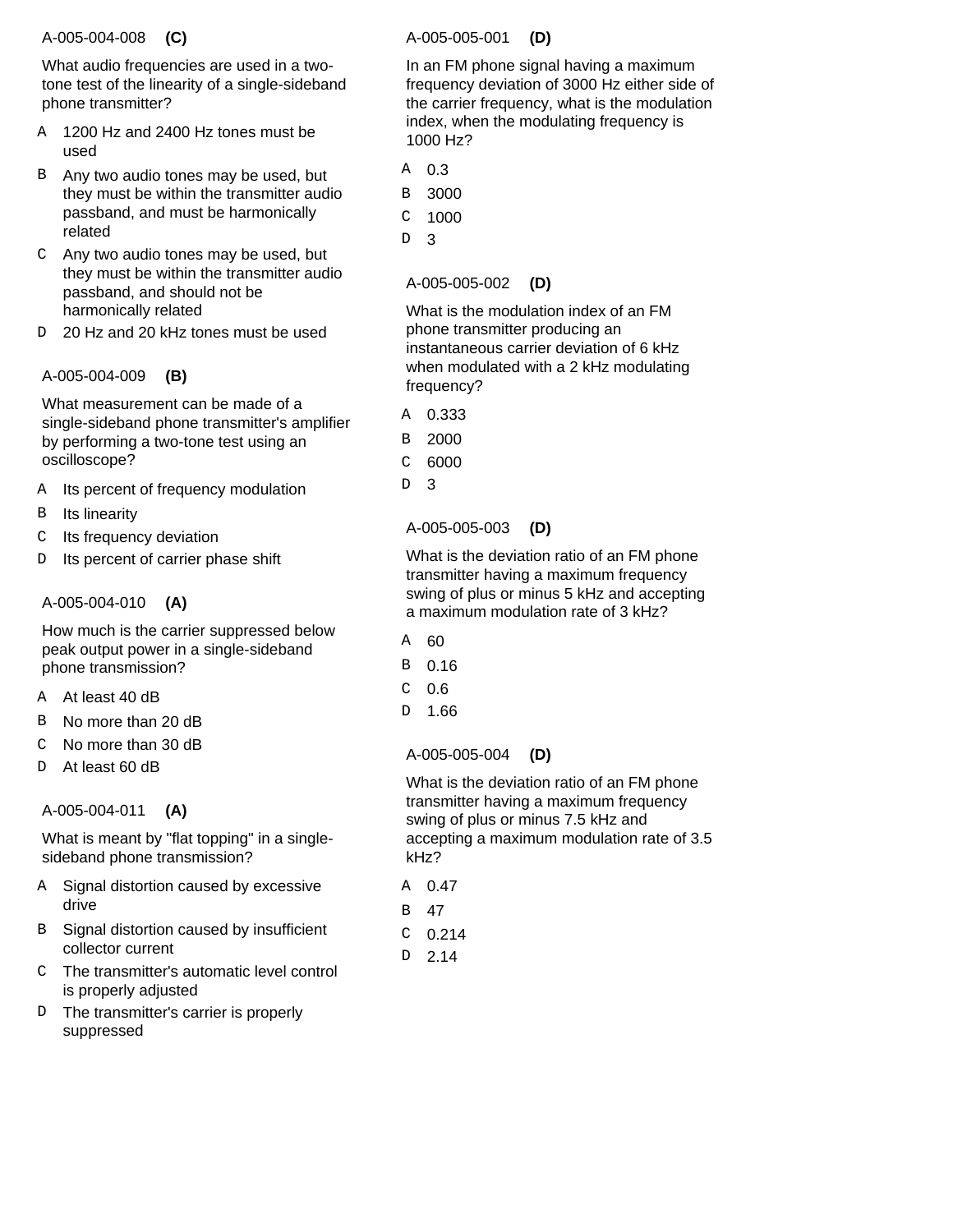#### A-005-005-005  **(C)**

When the transmitter is not modulated, or the amplitude of the modulating signal is zero, the frequency of the carrier is called its:

- frequency shift A
- modulating frequency B
- centre frequency C
- frequency deviation D

# A-005-005-006  **(D)**

In an FM transmitter system, the amount of deviation from the centre frequency is determined solely by the:

- frequency of the modulating frequency A
- amplitude and the frequency of the modulating frequency B
- modulating frequency and the amplitude of the centre frequency C
- amplitude of the modulating frequency D

# A-005-005-007  **(B)**

Any FM wave with single-tone modulation has:

- one sideband frequency A
- an infinite number of sideband frequencies B
- two sideband frequencies  $\mathcal{C}$
- four sideband frequencies  $\overline{D}$

# A-005-005-008  **(D)**

Some types of deviation meters work on the principle of:

- detecting the frequencies in the sidebands A
- the amplitude of power in the sidebands B
- a carrier peak and dividing by the modulation index  $\mathcal{C}$
- a carrier null and multiplying the modulation frequency by the modulation index D

# A-005-005-009  **(B)**

When using some deviation meters, it is important to know:

- pass-band of the IF filter A
- modulating frequency and the modulation index B
- modulation index  $\mathcal{C}$
- modulating frequency D

# A-005-005-010  **(C)**

What is the significant bandwidth of an FMphone transmission having a +/- 5-kHz deviation and a 3-kHz modulating frequency?

- 5 kHz A
- 3 kHz B
- 16 kHz C
- 8 kHz D

# A-005-005-011  **(C)**

What is the frequency deviation for a 12.21- MHz reactance-modulated oscillator in a +/- 5-kHz deviation, 146.52-MHz FM-phone transmitter?

- +/- 5 kHz A
- +/- 41.67 Hz B
- +/- 416.7 Hz C
- +/- 12 kHz  $\overline{D}$

A-005-006-001  **(C)**

If the signals of two repeater transmitters mix together in one or both of their final amplifiers and unwanted signals at the sum and difference frequencies of the original signals are generated and radiated, what is this called?

- Adjacent channel interference A
- Amplifier desensitization B
- Intermodulation interference  $\Gamma$
- Neutralization  $\overline{D}$

# A-005-006-002  **(B)**

How does intermodulation interference between two repeater transmitters usually occur?

- When the signals are reflected out of A phase by aircraft passing overhead
- When they are in close proximity and the signals mix in one or both of their final amplifiers B
- When the signals are reflected in phase by aircraft passing overhead  $\mathcal{C}$
- When they are in close proximity and the signals cause feedback in one or both of their final amplifiers D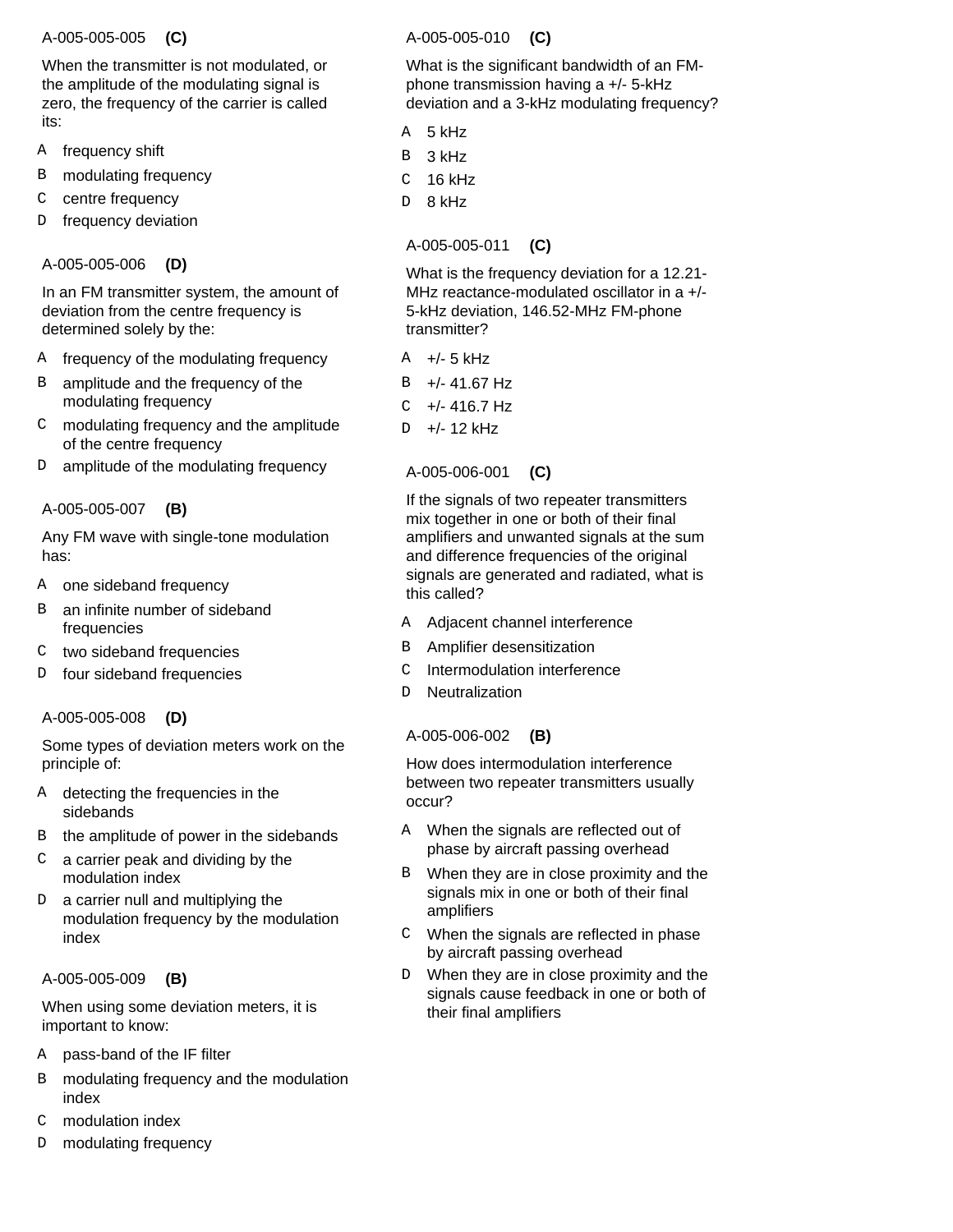### A-005-006-003  **(D)**

How can intermodulation interference between two repeater transmitters in close proximity often be reduced or eliminated?

- By installing a low-pass filter in the antenna transmission line A
- By installing a high-pass filter in the antenna transmission line B
- By using a Class C final amplifier with C high driving power
- By installing a terminated circulator or ferrite isolator in the transmission line to the transmitter and duplexer  $D$

### A-005-006-004  **(D)**

If a receiver tuned to 146.70 MHz receives an intermodulation product signal whenever a nearby transmitter transmits on 146.52, what are the two most likely frequencies for the other interfering signal?

- 146.88 MHz and 146.34 MHz A
- 146.01 MHz and 147.30 MHz B
- 73.35 MHz and 239.40 MHz C
- 146.34 MHz and 146.61 MHz  $\overline{D}$

### A-005-006-005  **(B)**

What type of circuit varies the tuning of an amplifier tank circuit to produce FM signals?

- An audio modulator A
- A phase modulator B
- A balanced modulator C
- A double balanced mixer  $\overline{D}$

#### A-005-006-006  **(B)**

What audio shaping network is added at an FM transmitter to attenuate the lower audio frequencies?

- A de-emphasis network A
- A pre-emphasis network B
- An audio prescaler  $\Gamma$
- A heterodyne suppressor D

# A-005-006-007  **(C)**

Which type of filter would be best to use in a 2-metre repeater duplexer?

- A An L-C filter
- A crystal filter B
- A cavity filter C
- D A DSP filter

# A-005-006-008  **(A)**

The characteristic difference between a phase modulator and a frequency modulator is:

- A pre-emphasis
- the centre frequency B
- de-emphasis  $\mathsf C$
- frequency inversion D

# A-005-006-009  **(B)**

In most modern FM transmitters, to produce a better sound, a compressor and a clipper are placed:

- in the microphone circuit, before the audio amplifier A
- between the audio amplifier and the modulator B
- between the multiplier and the PA  $\mathsf{C}$
- between the modulator and the oscillator D

### A-005-006-010  **(B)**

Three important parameters to be verified in an FM transmitter are:

- frequency stability, de-emphasis and linearity A
- power, frequency deviation and frequency stability B
- distortion, bandwidth and sideband power  $\mathsf{C}$
- modulation, pre-emphasis and carrier suppression D

# A-005-006-011  **(C)**

Intermodulation interference products are not typically associated with which of the following:

- A receiver frontend
- passive intermodulation B
- intermediate frequency stage C
- final amplifier stage  $\overline{D}$

# A-005-007-001  **(A)**

Maintaining the peak RF output of a SSB transmitter at a relatively constant level requires a circuit called the:

- A automatic level control (ALC)
- automatic gain control (AGC) B
- automatic output control (AOC)  $\mathsf{C}$
- automatic volume control (AVC) D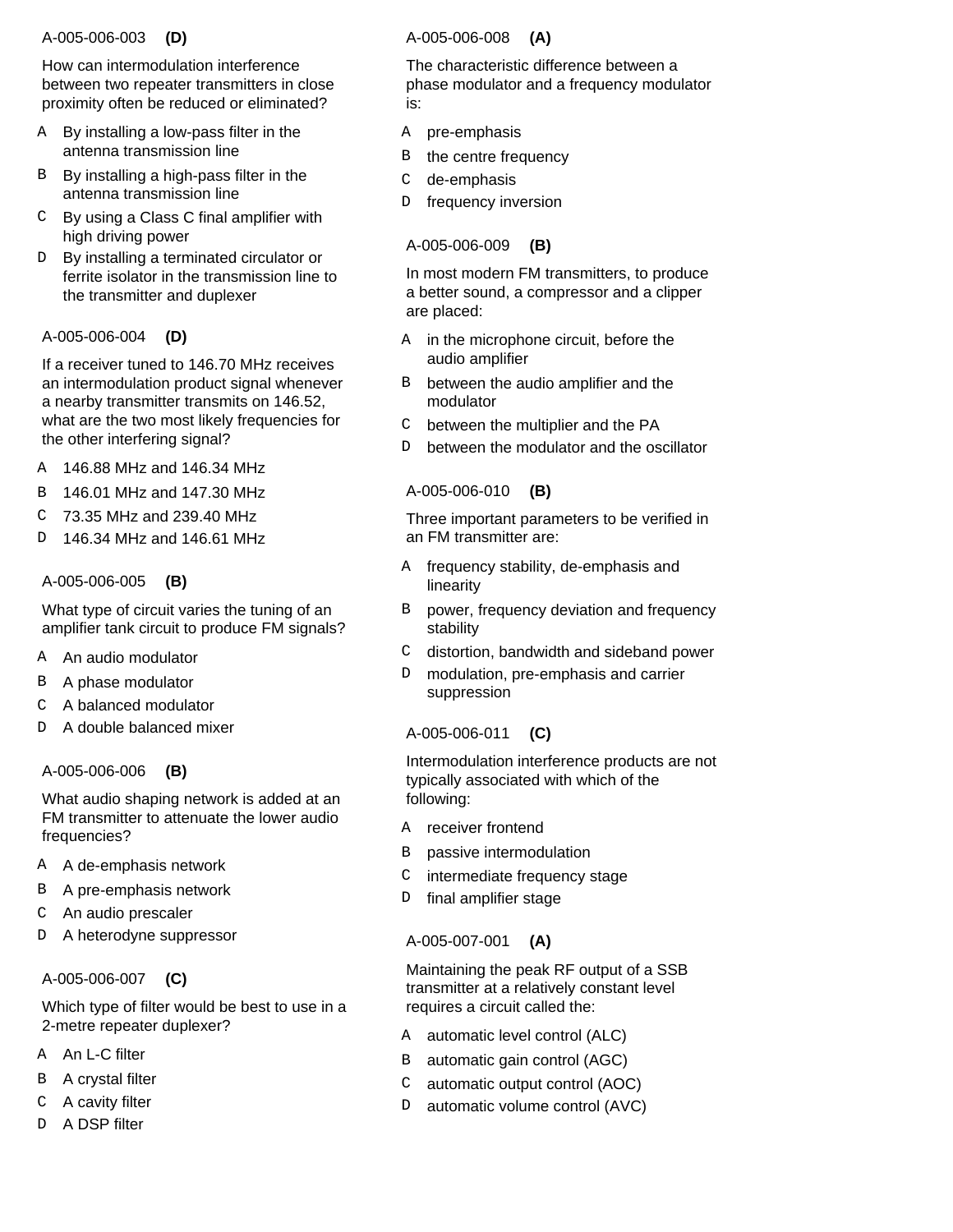# A-005-007-002  **(B)**

Speech compression associated with SSB transmission implies:

- circuit level instability A
- full amplification of low level signals and reducing or eliminating amplification of high level signals B
- full amplification of high level signals and reducing or eliminating signals amplification of low level  $\mathcal{C}$
- a lower signal-to-noise ratio  $\mathbb D$

### A-005-007-003  **(B)**

Which of the following functions is not included in a typical digital signal processor?

- Mathematical transform A
- Aliasing amplifier B
- Analog to digital converter C
- Digital to analog converter D

### A-005-007-004  **(C)**

How many bits are required to provide 256 discrete levels, or a ratio of 256:1?

- 16 bits A
- 4 bits B
- 8 bits C
- 6 bits  $\overline{D}$

# A-005-007-005  **(C)**

Adding one bit to the word length, is equivalent to adding \_\_\_\_ dB to the dynamic range of the digitizer:

- 4 dB A
- 3 dB B
- 6 dB C
- 1 dB  $\overline{D}$

# A-005-007-006  **(B)**

What do you call the circuit which employs an analog to digital converter, a mathematical transform, a digital to analog converter and a low pass filter?

- Digital transformer A
- Digital signal processor B
- Digital formatter C
- Mathematical transformer D

# A-005-007-007  **(B)**

Which principle is not associated with analog signal processing?

- **Clipping** A
- Frequency division B
- Compression C
- Bandwidth limiting D

# A-005-007-008  **(B)**

Which of the following is not a method used for peak limiting, in a signal processor?

- A AF clipping
- Frequency clipping B
- RF clipping C
- Compression D

# A-005-007-009  **(D)**

What is the undesirable result of AF clipping in a speech processor?

- Reduced average power A
- Increased average power B
- Reduction in peak amplitude C
- Increased harmonic distortion D.

# A-005-007-010  **(A)**

Which description is not correct? You are planning to build a speech processor for your transceiver. Compared to AF clipping, RF clipping:

- is easier to implement A
- has less distortion B
- is more expensive to implement  $\mathcal{C}$
- is more difficult to implement  $\mathbb D$

# A-005-007-011  **(D)**

Automatic Level Control (ALC) is another name for:

- A AF compression
- RF clipping B
- AF clipping C
- RF compression  $\mathbb D$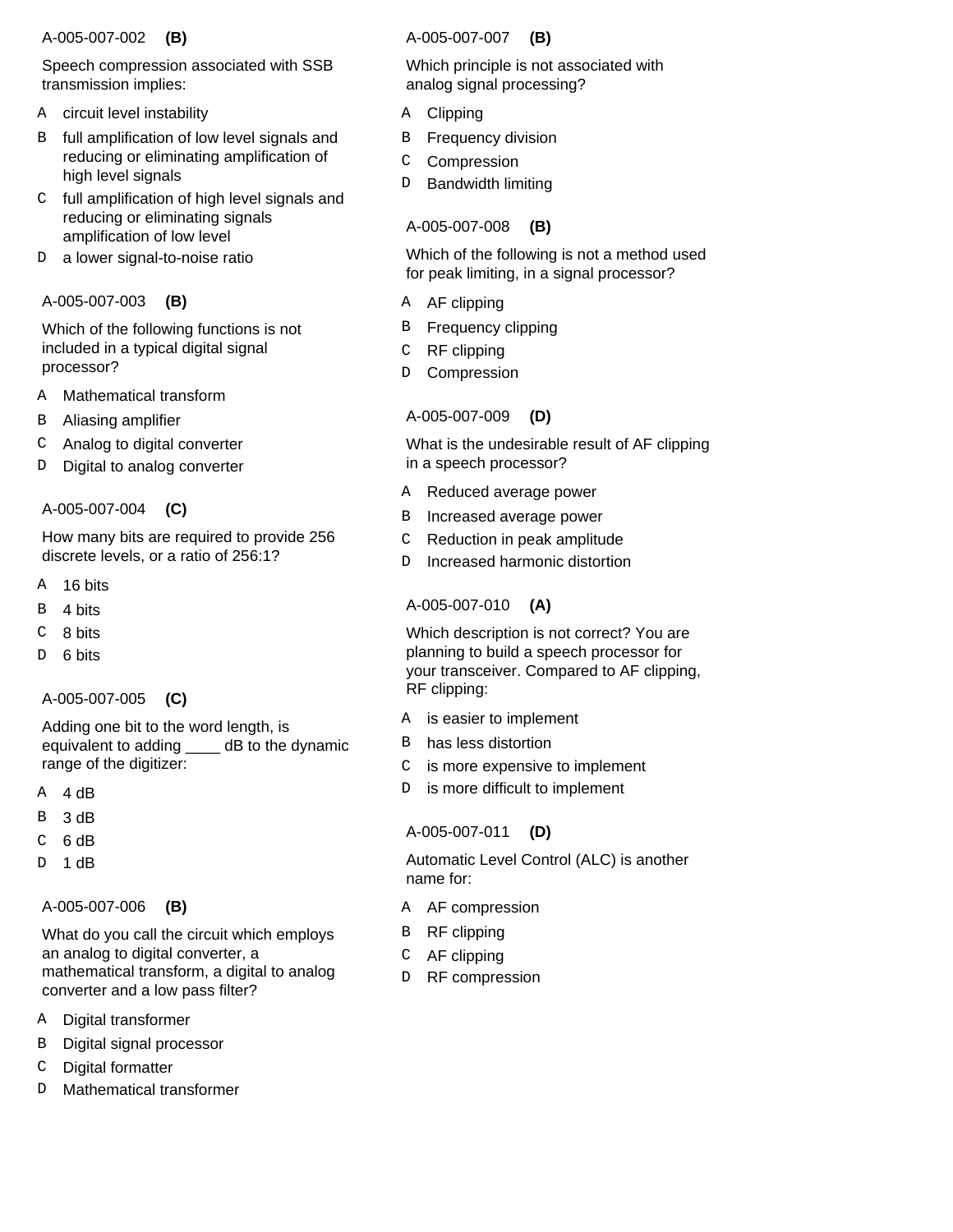### A-005-008-001  **(A)**

# What digital code consists of elements having unequal length?

- Varicode A
- AX.25 B
- Baudot C
- ASCII D

# A-005-008-002  **(C)**

Open Systems Interconnection (OSI) model standardizes communications functions as layers within a data communications system. Amateur digital radio systems often follow the OSI model in structure. What is the base layer of the OSI model involving the interconnection of a packet radio TNC to a computer terminal?

- The network layer A
- The transport layer B
- The physical layer C
- The link layer D

# A-005-008-003  **(A)**

What is the purpose of a Cyclic Redundancy Check (CRC)?

- Error detection A
- Lossy compression B
- Error correction C
- Lossless compression  $\overline{D}$

# A-005-008-004  **(B)**

What is one advantage of using ASCII rather than Baudot code?

- The larger character set allows store-andforward A
- It includes both upper and lower case text characters in the code  $\mathbf{R}$
- ASCII includes built-in error correction C
- ASCII characters contain fewer information bits D.

# A-005-008-005  **(C)**

What type of error control system is used in AMTOR ARQ (Mode A)?

- A Each character is sent twice
- Mode A AMTOR does not include an error control system R<sub>b</sub>
- The receiving station automatically requests repeats when needed  $\mathsf{C}$
- The receiving station checks the frame check sequence (FCS) against the transmitted FCS D.

### A-005-008-006  **(A)**

What error-correction system is used in AMTOR FEC (Mode B)?

- Each character is sent twice A
- Mode B AMTOR does not include an error-correction system B
- The receiving station automatically requests repeats when needed  $\mathsf{C}$
- The receiving station checks the frame check sequence (FCS) against the transmitted FCS  $D$

# A-005-008-007  **(B)**

APRS (Automatic Packet Reporting System) does NOT support which one of these functions?

- A Amateur-specific local information broadcast
- Automatic link establishment B
- Two-way messaging C
- **Telemetry** D.

# A-005-008-008  **(A)**

Which algorithm may be used to create a Cyclic Redundancy Check (CRC)?

- A Hash function
- Dynamic Huffman code B
- Convolution code  $\Gamma$
- Lempel-Ziv routine D.

# A-005-008-009  **(C)**

The designator AX.25 is associated with which amateur radio mode?

- A ASCII
- spread spectrum speech B
- packet C
- **RTTY**  $D$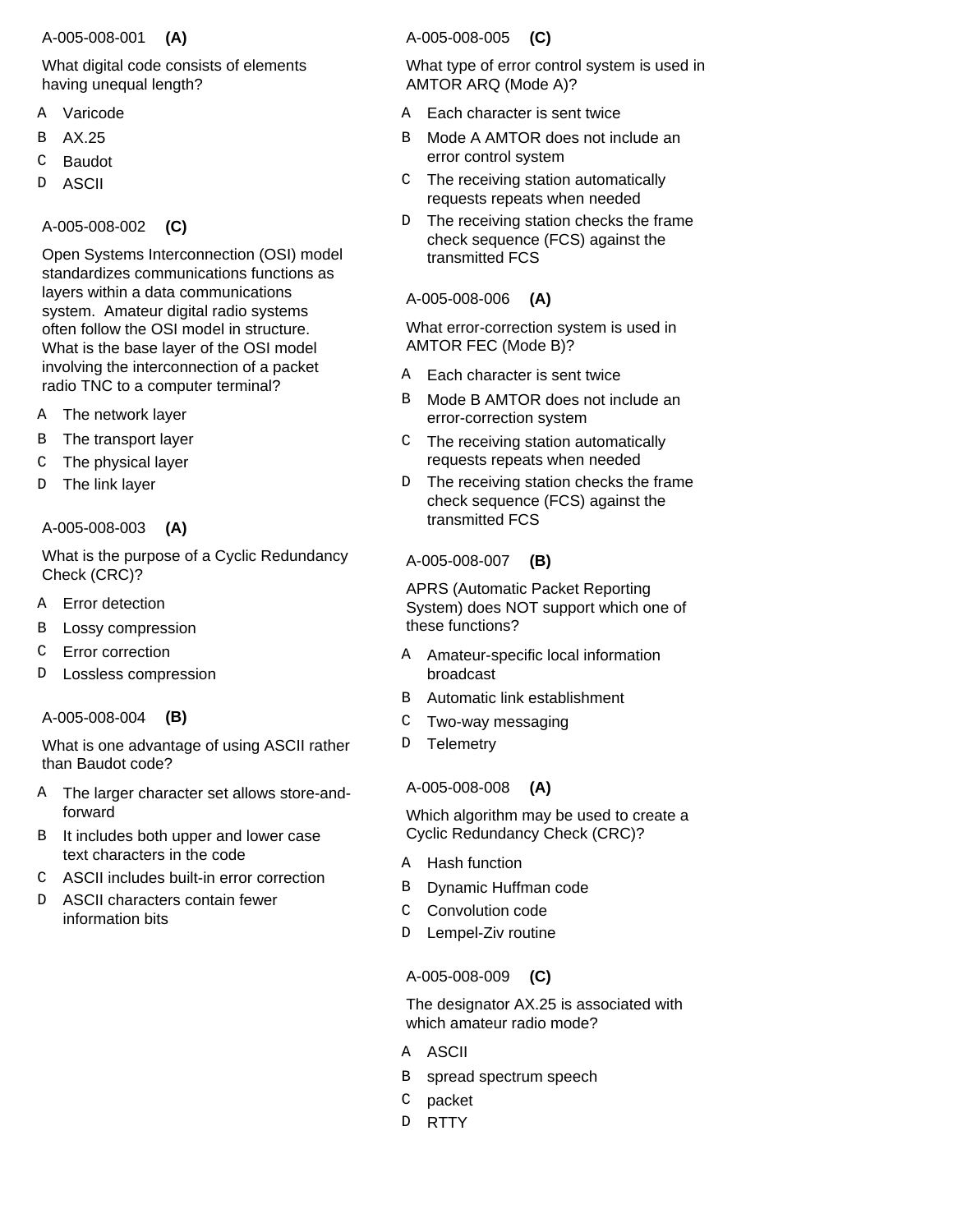#### A-005-008-010  **(D)**

# How many information bits are included in the Baudot code?

- 7 A
- 8 B
- 6 C
- 5 D

# A-005-008-011  **(B)**

How many information bits are included in the ISO-8859 extension to the ASCII code?

- 5 A
- 8 B
- 7 C
- 6 D

A-005-009-001  **(C)**

What term describes a wide-band communications system in which the RF carrier varies according to some predetermined sequence?

- A AMTOR
- Time domain frequency modulation B
- Spread spectrum communication C
- Amplitude-companded single sideband D

# A-005-009-002  **(C)**

What is the term used to describe a spread spectrum communications system where the centre frequency of a conventional carrier is changed many times per second in accordance with a pseudorandom list of channels?

- Time-domain frequency modulation A
- Frequency companded spread spectrum B
- Frequency hopping C
- Direct sequence  $\overline{D}$

# A-005-009-003  **(C)**

What term is used to describe a spread spectrum communications system in which a very fast binary bit stream is used to shift the phase of an RF carrier?

- Phase companded spread spectrum A
- Binary phase-shift keying B
- Direct sequence C
- Frequency hopping D

# A-005-009-004  **(D)**

Frequency hopping is used with which type of transmission?

- AMTOR  $\Delta$
- Packet B
- **RTTY** C
- Spread spectrum D.

# A-005-009-005  **(D)**

Direct sequence is used with which type of transmission?

- A AMTOR
- Packet B
- **RTTY** C
- Spread spectrum D

# A-005-009-006  **(D)**

Which type of signal is used to produce a predetermined alteration in the carrier for spread spectrum communication?

- Frequency-companded sequence A
- Quantizing noise B
- Random noise sequence C
- Pseudo-random sequence D

# A-005-009-007  **(A)**

Why is it difficult to monitor a spread spectrum transmission?

- Your receiver must be frequency-A synchronized to the transmitter
- It requires narrower bandwidth than most receivers have B
- It varies too quickly in amplitude  $\cap$
- The signal is too distorted for comfortable listening D

# A-005-009-008  **(B)**

What is frequency hopping spread spectrum?

- A The carrier is phase-shifted by a fast binary bit stream
- The carrier frequency is changed in accordance with a pseudo-random list of channels B
- The carrier is amplitude-modulated over a wide range called the spread  $\mathsf{C}$
- The carrier is frequency-companded D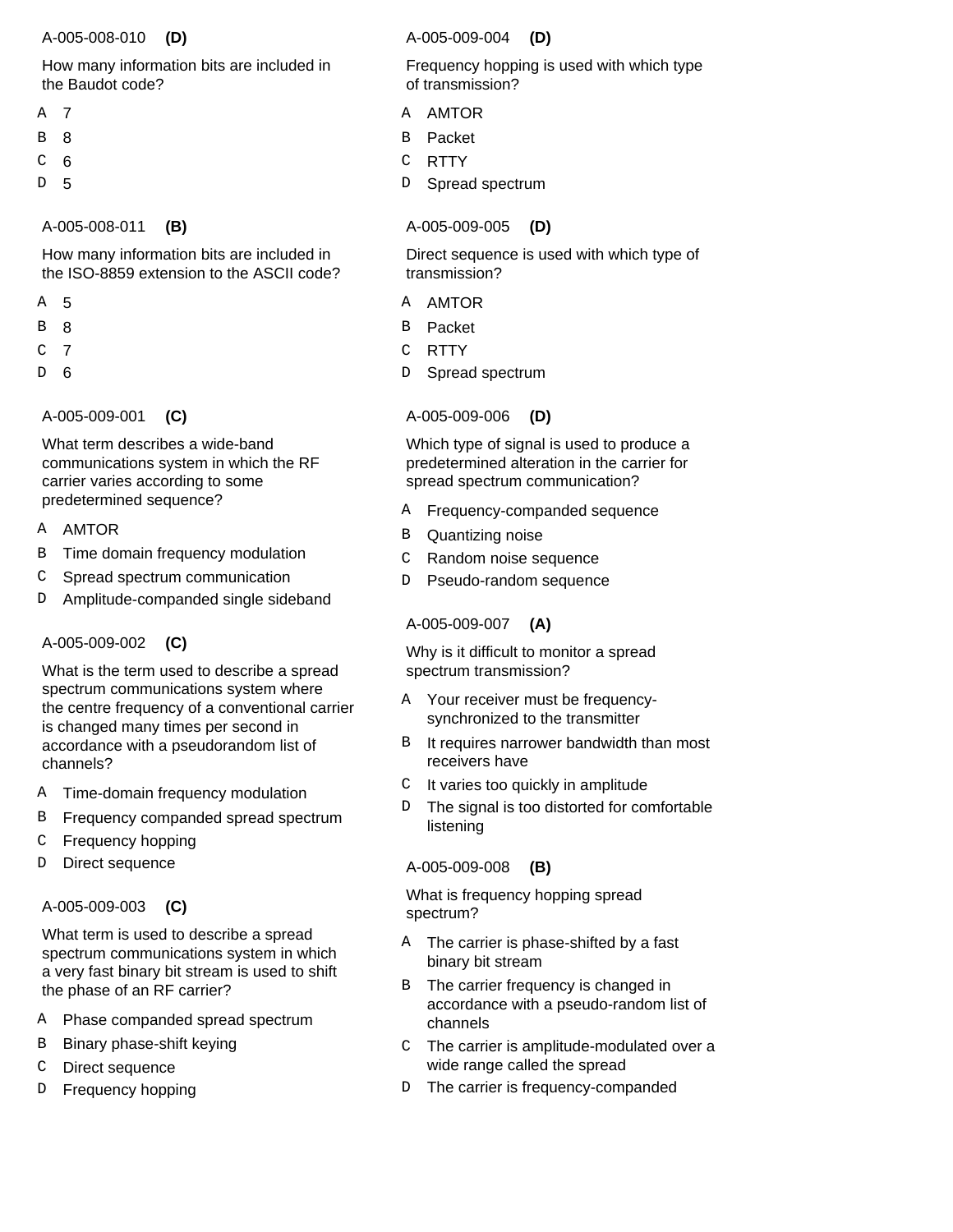### A-005-009-009  **(B)**

# What is direct-sequence spread spectrum?

- A The carrier is altered in accordance with a pseudo-random list of channels
- The carrier is phase-shifted by a fast binary bit stream B
- The carrier is amplitude modulated over a C range called the spread
- The carrier is frequency-companded D

# A-005-009-010  **(A)**

Why are received spread-spectrum signals so resistant to interference?

- A Signals not using the spectrum-spreading algorithm are suppressed in the receiver
- The receiver is always equipped with a special digital signal processor (DSP) interference filter B
- $C$  If interference is detected by the receiver, it will signal the transmitter to change frequencies
- The high power used by a spreadspectrum transmitter keeps its signal from being easily overpowered D.

# A-005-009-011  **(A)**

How does the spread-spectrum technique of frequency hopping work?

- A The frequency of an RF carrier is changed very rapidly according to a particular pseudo-random sequence
- B If interference is detected by the receiver, it will signal the transmitter to change frequency
- $C$  If interference is detected by the receiver, it will signal the transmitter to wait until the frequency is clear
- A pseudo-random bit stream is used to shift the phase of an RF carrier very rapidly in a particular sequence  $D$

# A-006-001-001  **(A)**

What are the advantages of the frequency conversion process in a superheterodyne receiver?

- Increased selectivity and optimal tuned circuit design A
- Automatic detection in the RF amplifier B and increased sensitivity
- Automatic soft-limiting and automatic C squelching
- Automatic squelching and increased sensitivity  $D$

# A-006-001-002  **(A)**

What factors should be considered when selecting an intermediate frequency?

- Image rejection and responses to unwanted signals A
- Noise figure and distortion B
- Interference to other services  $\mathsf C$
- Cross-modulation distortion and interference D

# A-006-001-003  **(D)**

One of the greatest advantages of the double-conversion over the single-conversion receiver is that it:

- is much more stable A
- is much more sensitive B
- produces a louder signal at the output  $\mathsf{C}$
- greater reduction of image interference for a given front end selectivity D

# A-006-001-004  **(C)**

In a communications receiver, a crystal filter would be located in the:

- audio output stage A
- detector B
- IF circuits  $\Gamma$
- local oscillator D.

# A-006-001-005  **(A)**

A multiple conversion superheterodyne receiver is more susceptible to spurious responses than a single-conversion receiver because of the:

- additional oscillators and mixing frequencies involved in the design A
- poorer selectivity in the IF caused by the multitude of frequency changes B
- greater sensitivity introducing higher levels of RF to the receiver  $\mathcal{C}$
- AGC being forced to work harder causing the stages concerned to overload  $\mathsf{D}$

# A-006-001-006  **(D)**

In a dual-conversion superheterodyne receiver what are the respective aims of the first and second conversion:

- selectivity and image rejection A
- selectivity and dynamic range B
- image rejection and noise figure C
- image rejection and selectivity D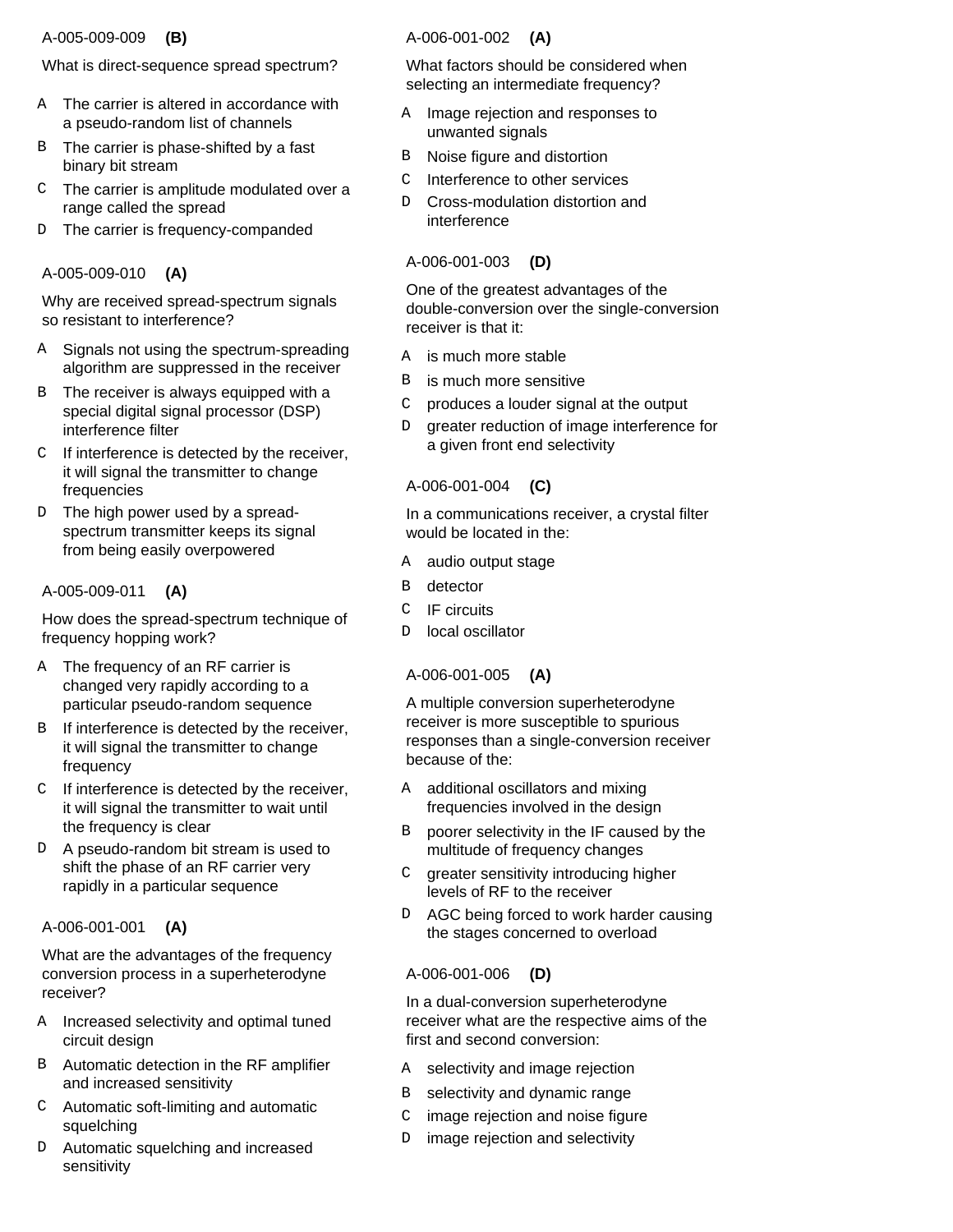# A-006-001-007  **(C)**

Which stage of a receiver has its input and output circuits tuned to the received frequency?

- The audio frequency amplifier A
- The detector B
- The RF amplifier C
- The local oscillator D

# A-006-001-008  **(A)**

Which stage of a superheterodyne receiver lies between a tuneable stage and a fixed tuned stage?

- Mixer A
- Radio frequency amplifier B
- Intermediate frequency amplifier C
- Local oscillator D

# A-006-001-009  **(A)**

A single conversion receiver with a 9 MHz IF has a local oscillator operating at 16 MHz. The frequency it is tuned to is:

- 7 MHz A
- 16 MHz B
- 21 MHz  $\mathcal{C}$
- 9 MHz  $\overline{D}$

# A-006-001-010  **(A)**

A double conversion receiver designed for SSB reception has a beat frequency oscillator and:

- two IF stages and two local oscillators A
- one IF stage and one local oscillator B
- two IF stages and three local oscillators C
- two IF stages and one local oscillator D

# A-006-001-011  **(D)**

The advantage of a double conversion receiver over a single conversion receiver is that it:

- does not drift off frequency A
- is a more sensitive receiver  $\mathbf{B}$
- produces a louder audio signal C
- suffers less from image interference for a given front end sensitivity D

### A-006-002-001  **(A)**

The mixer stage of a superheterodyne receiver is used to:

- A change the frequency of the incoming signal to that of the IF
- allow a number of IF frequencies to be used B
- remove image signals from the receiver  $\mathsf C$
- produce an audio frequency for the speaker D

### A-006-002-002  **(D)**

A superheterodyne receiver designed for SSB reception must have a beat-frequency oscillator (BFO) because:

- it phases out the unwanted sideband signal A
- it reduces the pass-band of the IF stages B
- it beats with the receiver carrier to produce the missing sideband  $\mathcal{C}$
- the suppressed carrier must be replaced for detection D.

# A-006-002-003  **(B)**

The first mixer in the receiver mixes the incoming signal with the local oscillator to produce:

- a high frequency oscillator (HFO) frequency A
- B an intermediate frequency
- an audio frequency C
- a radio frequency D

# A-006-002-004  **(C)**

If the incoming signal to the mixer is 3 600 kHz and the first IF is 9 MHz, at which one of the following frequencies would the local oscillator (LO) operate?

- 10 600 kHz A
- 21 600 kHz B
- 5 400 kHz  $\cap$
- 3 400 kHz D.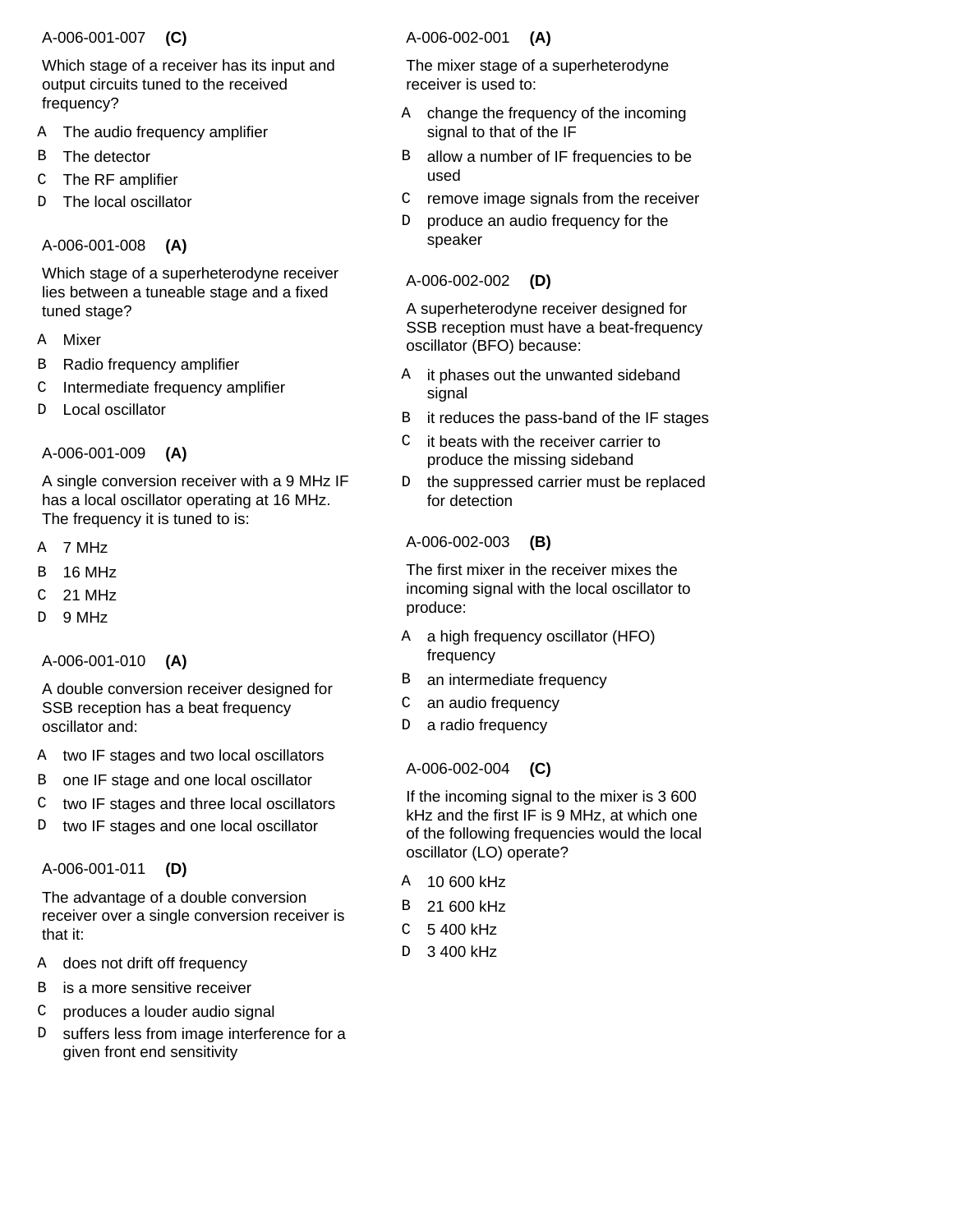#### A-006-002-005  **(B)**

The BFO is off-set slightly (500 - 1 500 Hz) from the incoming signal to the detector. This is required:

- to protect the incoming signal from interference A
- to beat with the incoming signal B
- to pass the signal without interruption C
- to provide additional amplification D

# A-006-002-006  **(D)**

It is very important that the oscillators contained in a superheterodyne receiver are:

- sensitive and selective A
- stable and sensitive B
- selective and spectrally pure C
- stable and spectrally pure D

# A-006-002-007  **(C)**

In a superheterodyne receiver, a stage before the IF amplifier has a variable capacitor in parallel with a trimmer capacitor and an inductance. The variable capacitor is for:

- A tuning of the beat-frequency oscillator (BFO)
- tuning both the antenna and the LO B
- tuning of the local oscillator (LO) C
- tuning both the antenna and the BFO  $\overline{D}$

# A-006-002-008  **(C)**

In a superheterodyne receiver without an RF amplifier, the input to the mixer stage has a variable capacitor in parallel with an inductance. The variable capacitor is for:

- tuning the beat-frequency oscillator A
- tuning both the antenna and the local oscillator B
- C tuning the receiver preselector to the reception frequency
- tuning both the antenna and the beatfrequency oscillator D

### A-006-002-009  **(A)**

What receiver stage combines a 14.25-MHz input signal with a 13.795-MHz oscillator signal to produce a 455-kHz intermediate frequency (IF) signal?

- Mixer A
- BFO B
- VFO C
- **Multiplier** D

A-006-002-010  **(B)**

Which two stages in a superheterodyne receiver have input tuned circuits tuned to the same frequency?

- RF and local oscillator A
- RF and first mixer B
- IF and local oscillator C
- RF and IF <sub>D</sub>

# A-006-002-011  **(C)**

The mixer stage of a superheterodyne receiver:

- A acts as a buffer stage
- demodulates SSB signals B
- produces an intermediate frequency  $\mathcal{C}$
- produces spurious signals D

# A-006-003-001  **(D)**

What is meant by the noise floor of a receiver?

- The weakest signal that can be detected under noisy atmospheric conditions A
- The minimum level of noise that will overload the receiver RF amplifier stage B
- The amount of noise generated by the receiver local oscillator  $\mathcal{C}$
- The weakest signal that can be detected above the receiver internal noise D

# A-006-003-002  **(D)**

Which of the following is a purpose of the first IF amplifier stage in a receiver?

- A To tune out cross-modulation distortion
- B To increase dynamic response
- To improve noise figure performance C
- D To improve selectivity and gain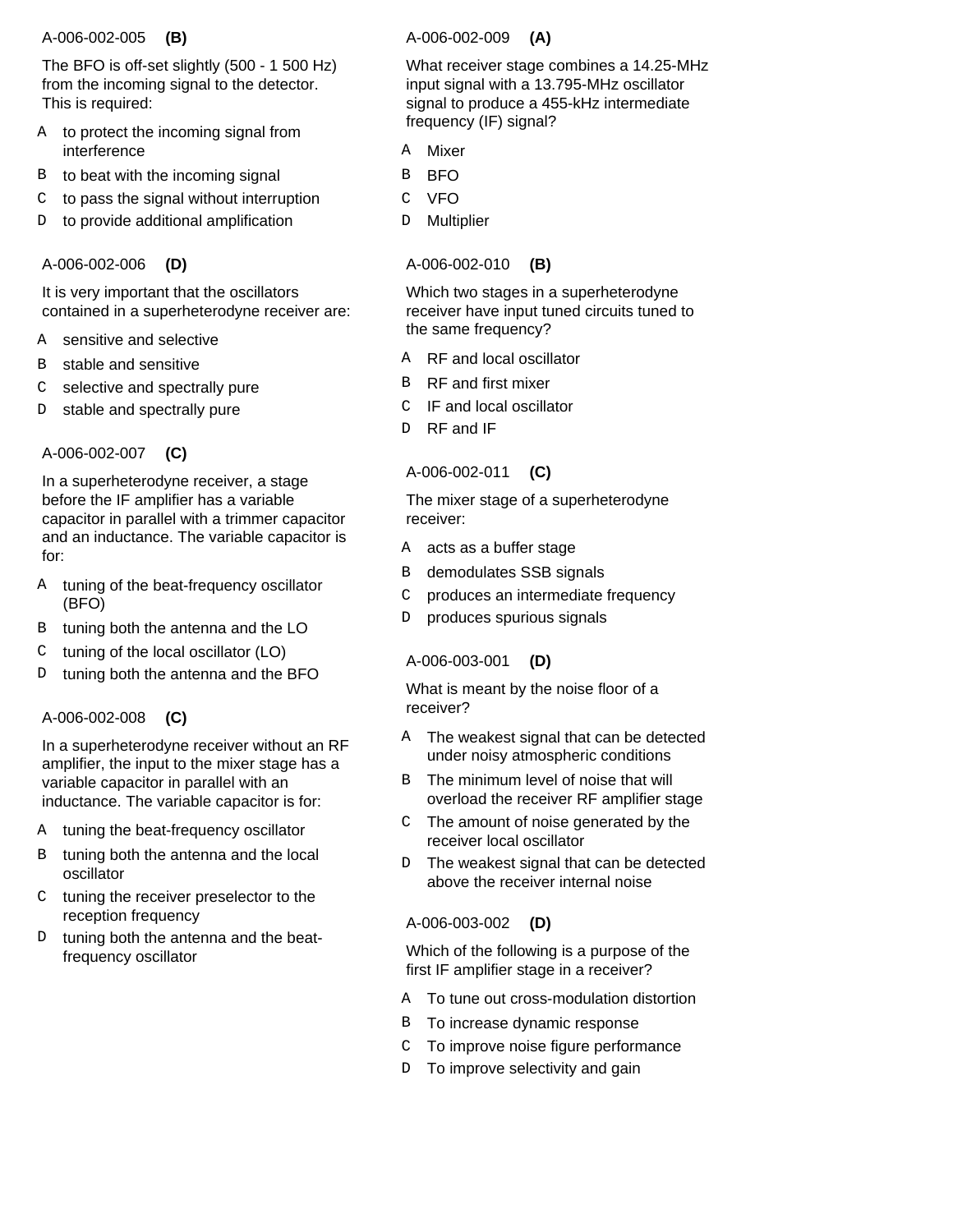### A-006-003-003  **(C)**

How much gain should be used in the RF amplifier stage of a receiver?

- A It depends on the amplification factor of the first IF stage
- B Sufficient gain to keep weak signals below the noise of the first mixer stage
- $C$  Sufficient gain to allow weak signals to overcome noise generated in the first mixer stage
- D As much gain as possible, short of selfoscillation

# A-006-003-004  **(C)**

What is the primary purpose of an RF amplifier in a receiver?

- A To develop the AGC voltage
- To provide most of the receiver gain B
- To improve the receiver noise figure C
- To vary the receiver image rejection by using the AGC D

# A-006-003-005  **(C)**

How is receiver sensitivity often expressed for UHF FM receivers?

- Noise Figure in decibels A
- Overall gain in decibels B
- RF level for 12 dB SINAD C
- RF level for a given Bit Error Rate (BER) D

# A-006-003-006  **(B)**

What is the term used for the decibel difference (or ratio) between the largest tolerable receiver input signal (without causing audible distortion products) and the minimum discernible signal (sensitivity)?

- Noise figure A
- Dynamic range B
- Design parameter C
- **Stability**  $\overline{D}$

# A-006-003-007  **(C)**

The lower the receiver noise figure becomes, the greater will be the receiver's \_\_\_\_\_\_\_\_\_:

- selectivity A
- stability B
- sensitivity C
- rejection of unwanted signals D

# A-006-003-008  **(B)**

The noise generated in a receiver of good design originates in the:

- IF amplifier and detector A
- RF amplifier and mixer B
- detector and AF amplifier C
- BFO and detector D.

# A-006-003-009  **(A)**

Why are very low noise figures relatively unimportant for a high frequency receiver?

- External HF noise, man-made and natural, are higher than the internal noise generated by the receiver A
- Ionospheric distortion of the received signal creates high noise levels B
- The use of SSB and CW on the HF bands overcomes the noise  $\mathsf{C}^-$
- Regardless of the front end, the succeeding stages when used on HF are very noisy D.

# A-006-003-010  **(C)**

The term which relates specifically to the amplitude levels of multiple signals that can be accommodated during reception is called:

- A cross-modulation index
- noise figure B
- dynamic range C
- AGC  $\overline{D}$

# A-006-003-011  **(D)**

Normally, front-end selectivity is provided by the resonant networks both before and after the RF stage in a superheterodyne receiver. This whole section of the receiver is often referred to as the:

- preamble A
- preamplifier B
- pass-selector  $\Gamma$
- preselector  $\overline{D}$

# A-006-004-001  **(B)**

What audio shaping network is added at an FM receiver to restore proportionally attenuated lower audio frequencies?

- A heterodyne suppressor A
- B A de-emphasis network
- A pre-emphasis network C
- D An audio prescaler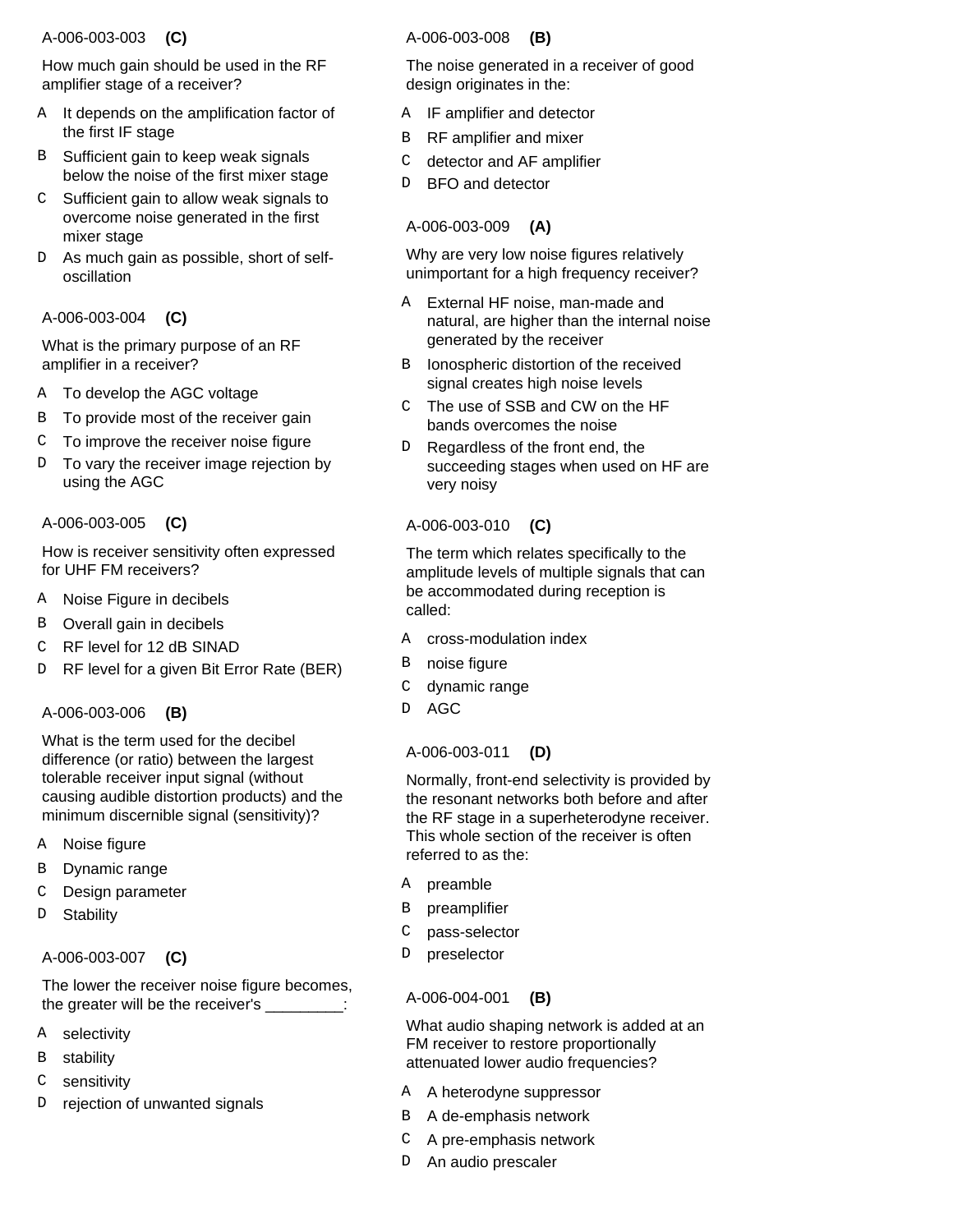#### A-006-004-002  **(A)**

# What does a product detector do?

- A It mixes an incoming signal with a locally generated carrier
- It provides local oscillations for input to a mixer B
- It amplifies and narrows band-pass frequencies  $\mathsf C$
- It detects cross-modulation products D

### A-006-004-003  **(D)**

Distortion in a receiver that only affects strong signals usually indicates a defect in or mis-adjustment of the:

- IF amplifier A
- AF amplifier B
- RF amplifier C
- automatic gain control (AGC) D

### A-006-004-004  **(C)**

In a superheterodyne receiver with automatic gain control (AGC), as the strength of the signal increases, the AGC:

- distorts the signal A
- introduces limiting B

reduces the receiver gain C

increases the receiver gain D

# A-006-004-005  **(C)**

The amplified IF signal is applied to the \_\_\_\_\_\_\_\_\_\_\_\_ stage in a superheterodyne

receiver:

- audio output A
- $\overline{1}$ B
- detector  $\Gamma$
- RF amplifier D

#### A-006-004-006  **(B)**

The low-level output of a detector is:

- applied to the RF amplifier A
- applied to the AF amplifier B
- grounded via the chassis C
- fed directly to the speaker D

### A-006-004-007  **(A)**

The overall output of an AM/CW/SSB receiver can be adjusted by means of manual controls on the receiver or by use of a circuit known as:

- automatic gain control A
- automatic frequency control B
- inverse gain control  $\mathsf C$
- automatic load control D

# A-006-004-008  **(A)**

AGC voltage is applied to the:

- RF and IF amplifiers A
- AF and IF amplifiers B
- RF and AF amplifiers  $\mathsf C$
- detector and AF amplifiers D

# A-006-004-009  **(B)**

AGC is derived in a receiver from one of two circuits. Depending on the method used, it is called:

- detector derived or audio derived A
- IF derived or audio derived B
- RF derived or audio derived  $\cap$
- IF derived or RF derived D

# A-006-004-010  **(B)**

Which two variables primarily determine the behaviour of an automatic gain control (AGC) loop?

- Clipping level and hang time A
- Threshold and decay time B
- Blanking level and slope  $\mathcal{C}$
- Slope and bandwidth D

# A-006-004-011  **(A)**

What circuit combines signals from an IF amplifier stage and a beat-frequency oscillator (BFO), to produce an audio signal?

- A A product detector circuit
- B An AGC circuit
- C A power supply circuit
- D A VFO circuit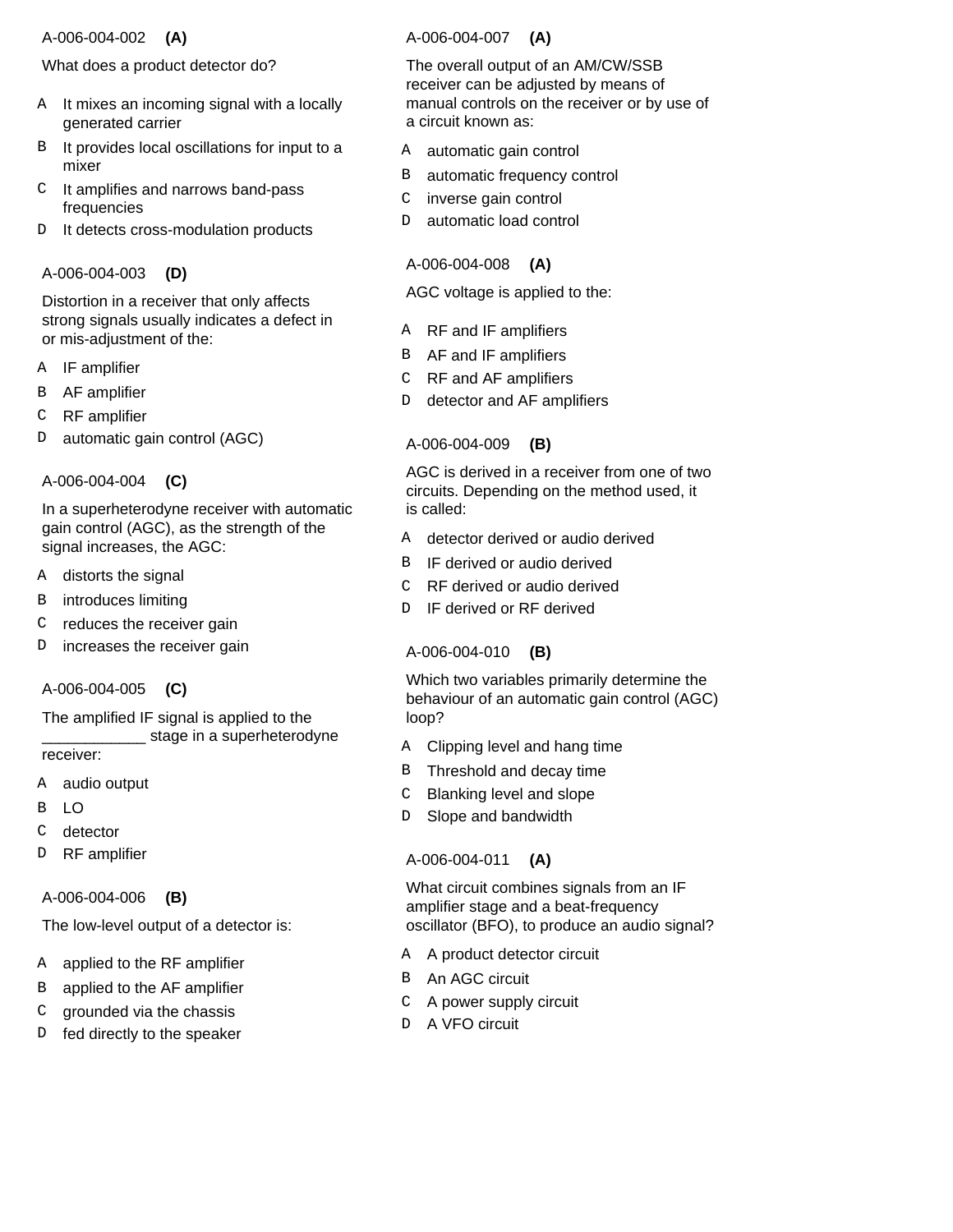#### A-006-005-001  **(A)**

What part of a superheterodyne receiver determines the image rejection ratio of the receiver?

- RF amplifier pre-selector A
- Product detector B
- AGC loop C
- IF filter D

# A-006-005-002  **(B)**

What is the term for the reduction in receiver sensitivity caused by a strong signal near the received frequency?

- **Quieting** A
- **Desensitization** B
- Cross-modulation interference C
- Squelch gain rollback D

A-006-005-003  **(D)**

What causes receiver desensitization?

- Squelch gain adjusted too high A
- Squelch gain adjusted too low B
- Audio gain adjusted too low C
- Strong near frequency signals D

# A-006-005-004  **(B)**

What is one way receiver desensitization can be reduced?

- Increase the transmitter audio gain A
- Use a cavity filter B
- Decrease the receiver squelch gain C
- Increase the receiver bandwidth D

# A-006-005-005  **(C)**

What causes intermodulation in an electronic circuit?

- Positive feedback A
- Lack of neutralization B
- Nonlinear circuits or devices C
- Too little gain D

# A-006-005-006  **(C)**

Which of the following is an important reason for using a VHF intermediate frequency in an HF receiver?

- To tune out cross-modulation distortion A
- To prevent the generation of spurious mixer products B
- To move the image response far away from the filter passband C
- To provide a greater tuning range D

# A-006-005-007  **(D)**

Intermodulation interference is produced by:

- the interaction of products from highpowered transmitters in the area A
- the high-voltage stages in the final amplifier of an amplitude or frequencymodulated transmitter B
- the mixing of more than one signal in the first or second intermediate frequency amplifiers of a receiver  $\mathsf{C}$
- the mixing of two or more signals in the front-end of a superheterodyne receiver D

# A-006-005-008  **(B)**

Which of the following is NOT a direct cause of instability in a receiver?

- Temperature variations A
- Dial display accuracy B
- Mechanical rigidity C
- Feedback components  $\overline{D}$

# A-006-005-009  **(A)**

Poor frequency stability in a receiver usually originates in the:

- local oscillator and power supply A
- detector B
- RF amplifier C
- mixer D.

# A-006-005-010  **(C)**

Poor dynamic range of a receiver can cause many problems when a strong signal appears within or near the front-end bandpass. Which of the following is NOT caused as a direct result?

- Intermodulation A
- Cross-modulation B
- Feedback C
- **Desensitization** D.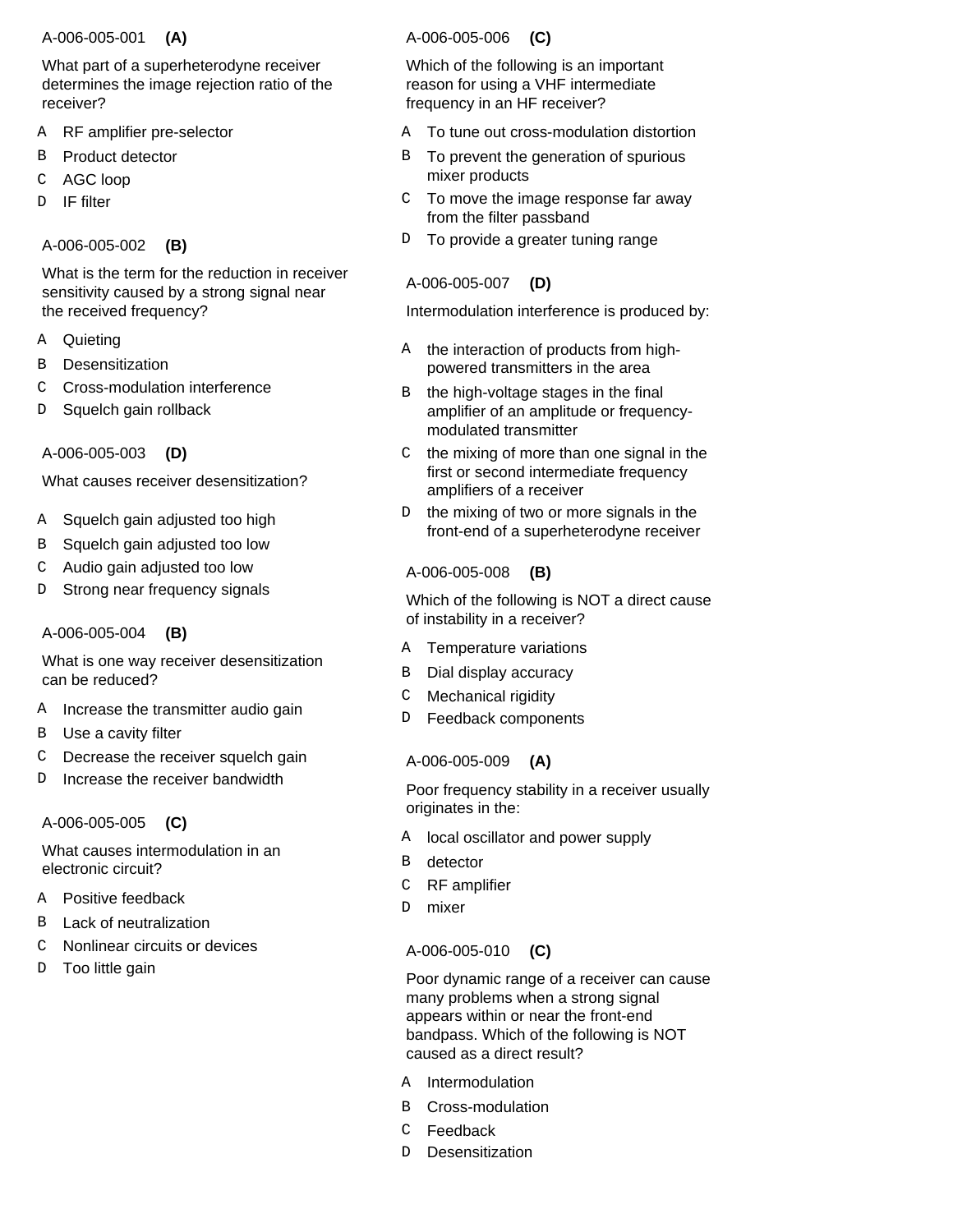#### A-006-005-011  **(C)**

Which of these measurements is a good indicator of VHF receiver performance in an environment of strong out-of-band signals?

- Blocking Dynamic Range A
- Intermediate frequency rejection ratio B
- Two-tone Third-Order IMD Dynamic Range, 10 MHz spacing C
- D Third-Order Intercept Point

# A-007-001-001  **(B)**

For an antenna tuner of the "Transformer" type, which of the following statements is FALSE?

- The circuit is known as a transformer-A type antenna tuner
- The circuit is known as a Pi-type antenna tuner B
- The input is suitable for 50 ohm impedance  $\mathcal{C}$
- The output is suitable for impedances from low to high D.

# A-007-001-002  **(D)**

For an antenna tuner of the "Series" type, which of the following statements is false?

- A The circuit is known as a Series-type antenna tuner
- The output is suitable for impedances B from low to high
- The input is suitable for impedance of 50 ohms  $\mathcal{C}$
- The circuit is known as a Pi-type antenna tuner D

# A-007-001-003  **(C)**

For an antenna tuner of the "L" type, which of the following statements is false?

- A The antenna output is high impedance
- B The circuit is known as an L-type antenna tuner
- $C$  The circuit is suitable for matching to a vertical ground plane antenna
- The transmitter input is suitable for 50 ohms impedance D.

# A-007-001-004  **(B)**

For an antenna tuner of the "Pi" type, which of the following statements is false?

- The circuit is a Pi-type antenna tuner A
- The circuit is a series-type antenna tuner B
- The transmitter input is suitable for impedance of 50 ohms  $\mathsf{C}$
- The antenna output is suitable for impedances from low to high D

### A-007-001-005  **(A)**

What is a pi-network?

- A A network consisting of one inductor and two capacitors or two inductors and one capacitor
- An antenna matching network that is isolated from ground B
- A network consisting of four inductors or four capacitors  $\mathsf{C}$
- A power incidence network D

# A-007-001-006  **(A)**

Which type of network offers the greatest transformation ratio?

- Pi-network A
- **Chebyshev** B
- **Butterworth**  $\mathcal{C}$
- L-network  $\overline{D}$

#### A-007-001-007  **(A)**

Why is an L-network of limited utility in impedance matching?

- It matches only a small impedance range A
- It is thermally unstable B
- It is prone to self-resonance C
- It has limited power handling capability D

# A-007-001-008  **(A)**

How does a network transform one impedance to another?

- A It cancels the reactive part of an impedance and changes the resistive part
- It produces transconductance to cancel the reactive part of an impedance B
- It introduces negative resistance to cancel the resistive part of an impedance  $\mathsf{C}$
- Network resistances substitute for load resistances  $D$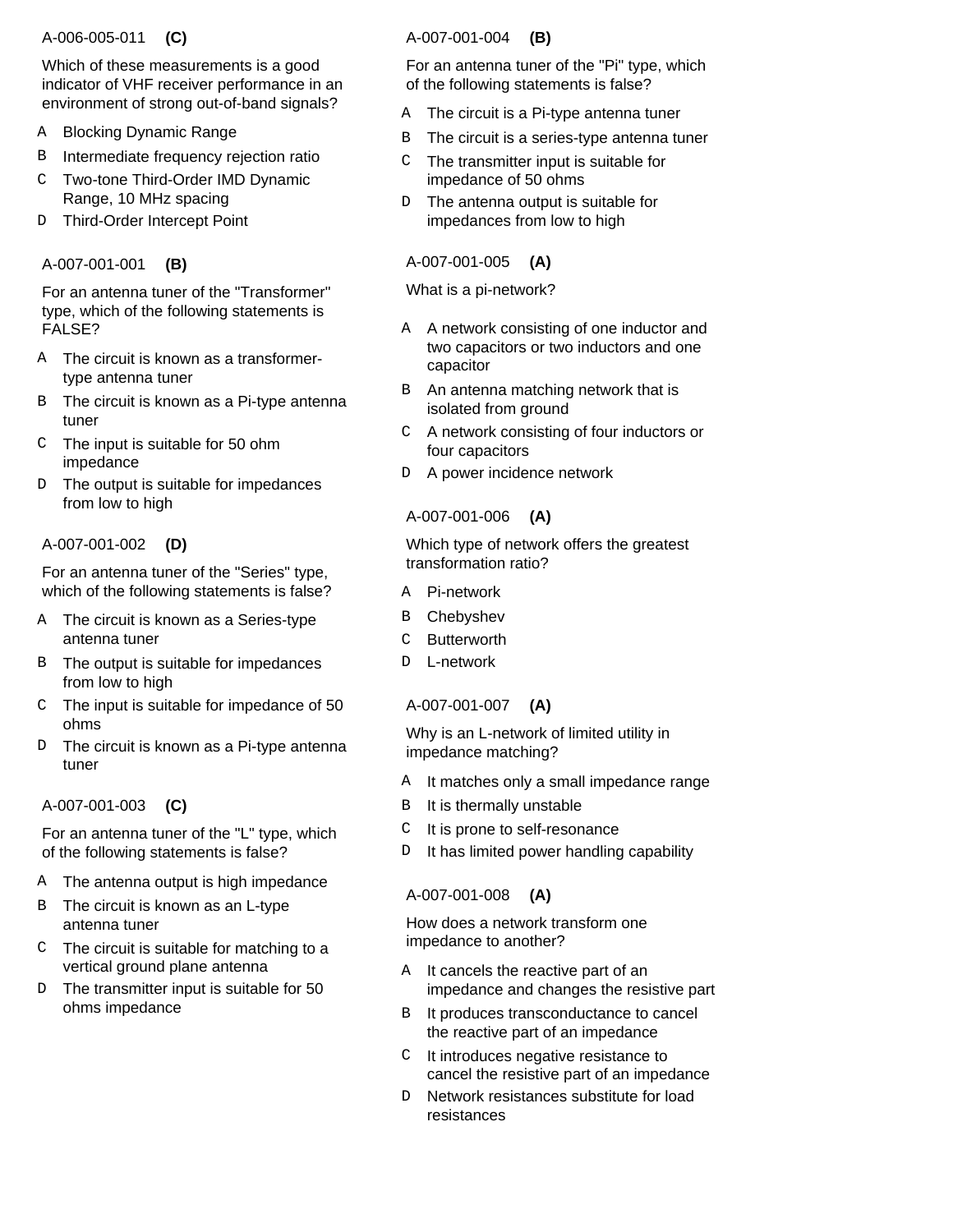#### A-007-001-009  **(D)**

What advantage does a pi-L network have over a pi-network for impedance matching between a vacuum tube linear amplifier and a multiband antenna?

- Higher efficiency A
- Lower losses B
- Greater transformation range C
- Greater harmonic suppression D

# A-007-001-010  **(D)**

Which type of network provides the greatest harmonic suppression?

- Inverse pi-network A
- Pi-network B
- L-network  $\mathcal{C}$
- Pi-L network D

A-007-001-011  **(B)**

A Smith Chart is useful:

- A because it only works with complex numbers
- B because it simplifies mathematical operations
- only to solve matching and transmission line problems  $\Gamma$
- to solve problems in direct current circuits D.

# A-007-002-001  **(A)**

What kind of impedance does a quarter wavelength transmission line present to the source when the line is shorted at the far end?

- A very high impedance A
- The same as the characteristic impedance of the transmission line B
- The same as the output impedance of the source  $\mathcal{C}$
- D A very low impedance

# A-007-002-002  **(A)**

What kind of impedance does a quarter wavelength transmission line present to the source if the line is open at the far end?

- A very low impedance A
- A very high impedance B
- The same as the output impedance of the source  $\mathcal{C}$
- The same as the characteristic impedance of the transmission line  $D$

# A-007-002-003  **(D)**

What kind of impedance does a half wavelength transmission line present to the source when the line is open at the far end?

- The same as the characteristic impedance of the transmission line A
- The same as the output impedance of the source B
- A very low impedance  $\mathsf{C}$
- D A very high impedance

# A-007-002-004  **(C)**

What kind of impedance does a half wavelength transmission line present to the source when the line is shorted at the far end?

- A The same as the characteristic impedance of the transmission line
- The same as the output impedance of the source  $\mathbf{R}$
- A very low impedance  $\mathcal{C}$
- D A very high impedance

# A-007-002-005  **(D)**

What is the velocity factor of a transmission line?

- A The velocity of the wave on the transmission line multiplied by the velocity of light in a vacuum
- The index of shielding for coaxial cable B
- The ratio of the characteristic impedance of the line to the terminating impedance  $\mathcal{C}$
- The velocity of the wave on the transmission line divided by the velocity of light  $D$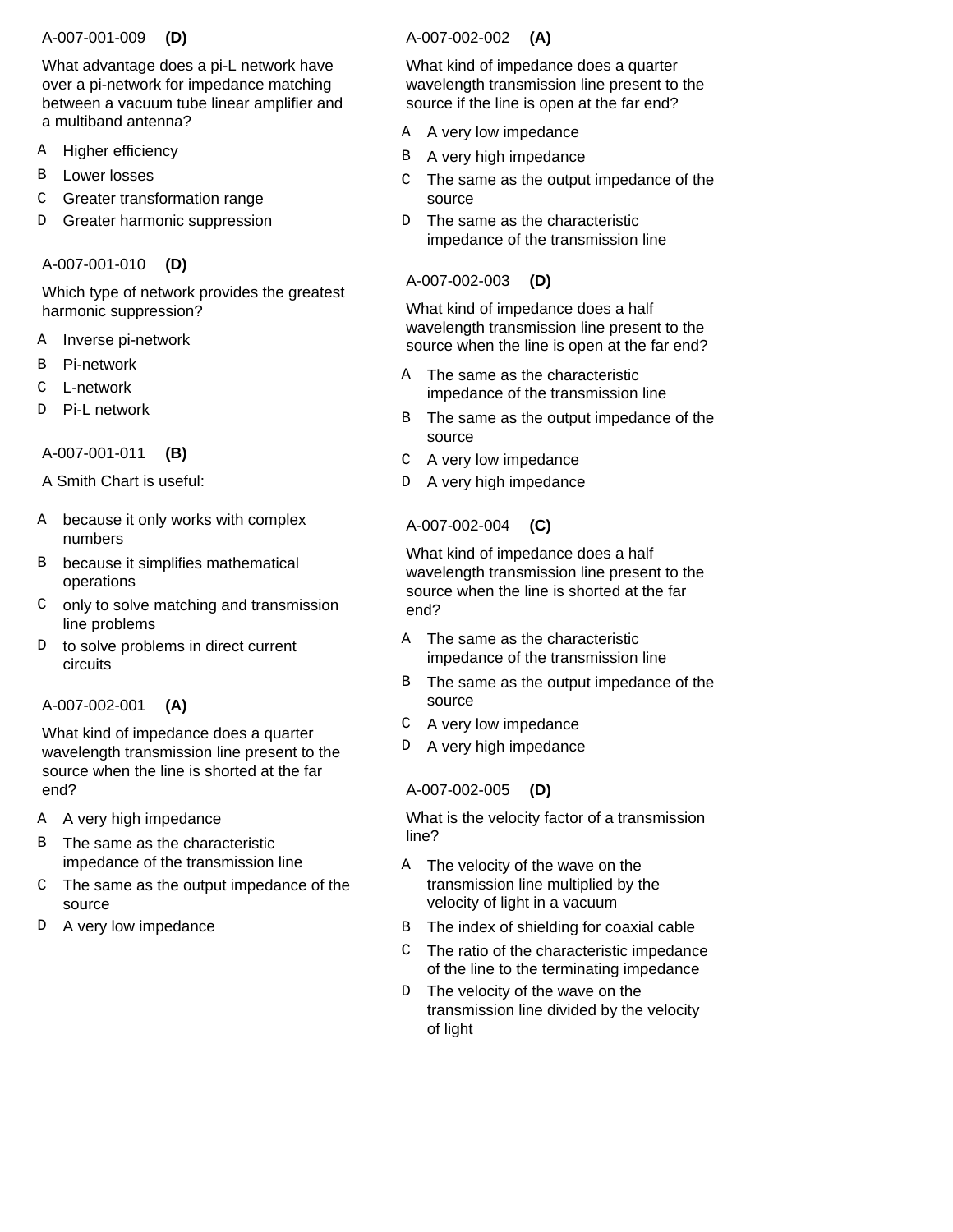### A-007-002-006  **(D)**

What is the term for the ratio of the actual velocity at which a signal travels through a transmission line to the speed of light in a vacuum?

- Characteristic impedance A
- Surge impedance B
- Standing wave ratio C
- Velocity factor D

# A-007-002-007  **(C)**

What is a typical velocity factor for coaxial cable with polyethylene dielectric?

- 0.1 A
- 2.7 B
- 0.66 C
- 0.33 D

# A-007-002-008  **(A)**

What determines the velocity factor in a transmission line?

- Dielectrics in the line A
- The line length B
- The centre conductor resistivity  $\mathcal{C}$
- The terminal impedance D

# A-007-002-009  **(C)**

Why is the physical length of a coaxial cable shorter than its electrical length?

- Skin effect is less pronounced in the coaxial cable A
- B The characteristic impedance is higher in a parallel transmission line
- RF energy moves slower along the coaxial cable than in air  $\Gamma$
- The surge impedance is higher in the parallel transmission line  $D$

# A-007-002-010  **(C)**

The reciprocal of the square root of the dielectric constant of the material used to separate the conductors in a transmission line gives the \_\_\_\_\_\_\_\_\_\_\_\_ of the line:

- impedance A
- hermetic losses B
- velocity factor C
- VSWR D

# A-007-002-011  **(D)**

The velocity factor of a transmission line is the:

- A impedance of the line, e.g. 50 ohm, 75 ohm, etc.
- speed at which the signal travels in free space B
- speed to which the standing waves are reflected back to the transmitter  $\mathsf{C}$
- ratio of the velocity of propagation in the transmission line to the velocity of propagation in free space  $D$

# A-007-003-001  **(B)**

What term describes a method used to match a high-impedance transmission line to a lower impedance antenna by connecting the line to the driven element in two places, spaced a fraction of a wavelength on each side of the driven element centre?

- A The stub match
- B The T match
- The gamma match  $\mathsf{C}^-$
- The omega match D

# A-007-003-002  **(C)**

What term describes an unbalanced feed system in which the driven element of an antenna is fed both at the centre and a fraction of a wavelength to one side of centre?

- A The stub match
- B The T match
- The gamma match  $\mathcal{C}$
- The omega match D

# A-007-003-003  **(A)**

What term describes a method of antenna impedance matching that uses a short section of transmission line connected to the antenna transmission line near the antenna and perpendicular to the transmission line?

- A The stub match
- B The omega match
- The delta match  $\mathcal{C}$
- The gamma match  $D$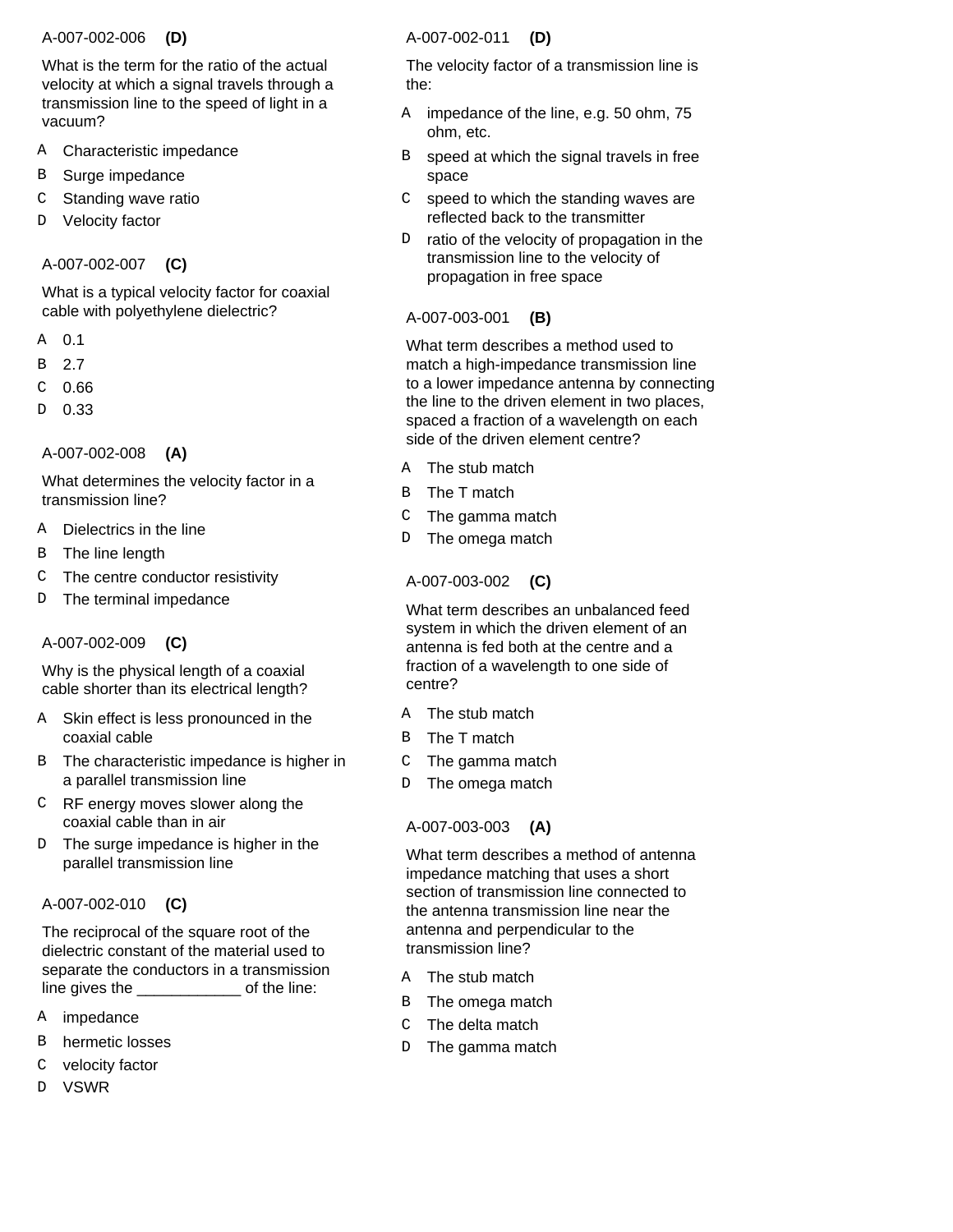### A-007-003-004  **(D)**

Assuming a velocity factor of 0.66 what would be the physical length of a typical coaxial stub that is electrically one quarter wavelength long at 14.1 MHz?

- 20 metres (65.6 feet) A
- 2.33 metres (7.64 feet) B
- 0.25 metre (0.82 foot) C
- 3.51 metres (11.5 feet) D

# A-007-003-005  **(A)**

The driven element of a Yagi antenna is connected to a coaxial transmission line. The coax braid is connected to the centre of the driven element and the centre conductor is connected to a variable capacitor in series with an adjustable mechanical arrangement on one side of the driven element. The type of matching is:

- gamma match A
- lambda match B
- T match C
- zeta match  $\overline{D}$

### A-007-003-006  **(B)**

A quarter-wave stub, for use at 15 MHz, is made from a coaxial cable having a velocity factor of 0.8. Its physical length will be:

- A 7.5 m (24.6 ft)
- 4 m (13.1 ft) B
- 12 m (39.4 ft) C
- 8 m (26.2 ft) D

# A-007-003-007  **(D)**

The matching of a driven element with a single adjustable mechanical and capacitive arrangement is descriptive of:

- a "T" match A
- an "omega" match B
- a "Y" match C
- a "gamma" match D

#### A-007-003-008  **(C)**

A Yagi antenna uses a gamma match. The coaxial braid connects to:

- A the adjustable gamma rod
- B the centre of the reflector
- the centre of the driven element  $\mathcal{C}$
- the variable capacitor D

# A-007-003-009  **(B)**

A Yagi antenna uses a gamma match. The centre of the driven element connects to:

- A a variable capacitor
- the coaxial line braid B
- the coaxial line centre conductor  $\mathsf{C}$
- D the adjustable gamma rod

# A-007-003-010  **(B)**

A Yagi antenna uses a gamma match. The adjustable gamma rod connects to:

- A the centre of the driven element
- B the variable capacitor
- the coaxial line centre conductor  $\mathsf{C}$
- an adjustable point on the reflector D.

# A-007-003-011  **(B)**

A Yagi antenna uses a gamma match. The variable capacitor connects to the:

- A coaxial line braid
- B adjustable gamma rod
- an adjustable point on the director  $\mathsf{C}$
- center of the driven element  $D$

# A-007-004-001  **(B)**

In a half-wave dipole, the distribution of \_\_\_\_\_\_\_ is highest at each end.

- A capacitance
- voltage B
- current  $\mathsf{C}$
- inductance D.

# A-007-004-002  **(A)**

In a half-wave dipole, the distribution of is lowest at each end.

- A current
- voltage B
- inductance  $\mathsf{C}$
- capacitance D

# A-007-004-003  **(D)**

The feed point in a centre-fed half-wave antenna is at the point of:

- A minimum current
- minimum voltage and current B
- maximum voltage  $\mathsf{C}$
- maximum current D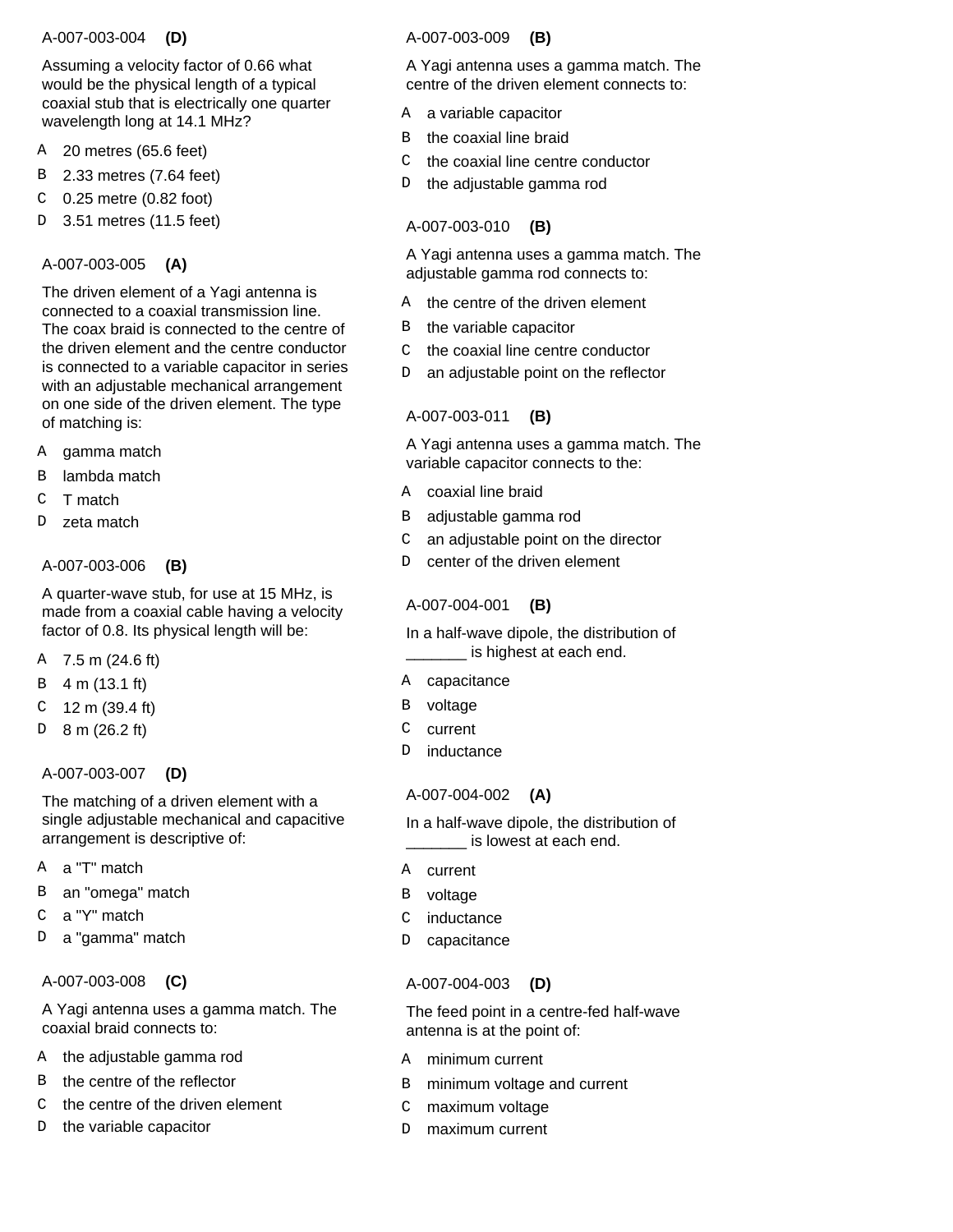### A-007-004-004  **(C)**

# In a half-wave dipole, the lowest distribution of \_\_\_\_\_\_\_\_\_ occurs at the middle.

- inductance A
- current B
- voltage C
- capacity D

# A-007-004-005  **(A)**

In a half-wave dipole, the highest distribution of \_\_\_\_\_\_\_\_\_ occurs at the middle.

- A current
- inductance B
- voltage C
- capacity D

A-007-004-006  **(A)**

A half-wave dipole antenna is normally fed at the point where:

- A the current is maximum
- the voltage is maximum B
- the resistance is maximum C
- the antenna is resonant  $\overline{D}$

# A-007-004-007  **(A)**

At the ends of a half-wave dipole:

- voltage is high and current is low A
- voltage and current are both high B
- voltage and current are both low C
- voltage is low and current is high D

# A-007-004-008  **(A)**

The impedance of a half-wave antenna at its centre is low, because at this point:

- voltage is low and current is high A
- voltage and current are both high B
- voltage and current are both low C
- voltage is high and current is low D

# A-007-004-009  **(B)**

In a half-wave dipole, where does minimum voltage occur?

- A Both ends
- The centre B
- At the right end C
- It is equal at all points D

# A-007-004-010  **(D)**

In a half-wave dipole, where does the minimum current occur?

- A At the centre
- It is equal at all points B
- At the right end C
- At both ends D.

# A-007-004-011  **(D)**

In a half-wave dipole, where does the minimum impedance occur?

- It is the same at all points A
- B At the right end
- At both ends C
- At the centre D.

# A-007-005-001  **(A)**

What is meant by circularly polarized electromagnetic waves?

- Waves with a rotating electric field A
- Waves with an electric field bent into circular shape B
- Waves that circle the earth  $\cap$
- Waves produced by a circular loop antenna  $\mathsf{D}$

# A-007-005-002  **(B)**

What type of polarization is produced by crossed dipoles fed 90 degrees out of phase?

- None of the other answers, the two fields cancel out A
- Circular polarization B
- Cross-polarization C
- Perpendicular polarization D

# A-007-005-003  **(B)**

Which of these antennas does not produce circular polarization?

- A Axial-mode helical antenna
- Loaded helical-wound antenna B
- Crossed dipoles fed 90 degrees out of phase  $\mathsf{C}$
- Lindenblad antenna D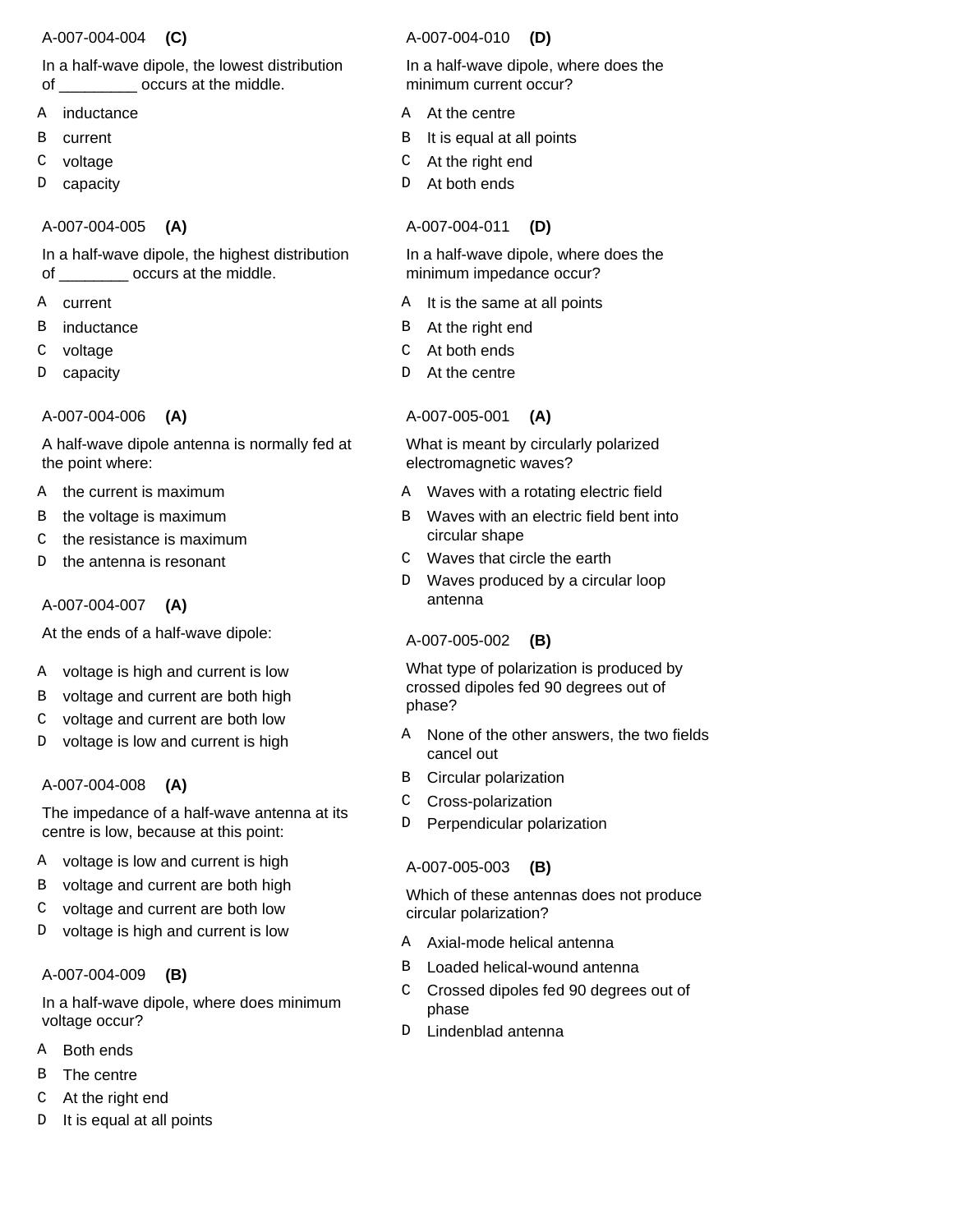### A-007-005-004  **(D)**

On VHF/UHF frequencies, Doppler shift becomes of consequence on which type of communication?

- Contact through a hilltop repeater A
- Simplex line-of-sight contact between hand-held transceivers B
- Contact with terrestrial mobile stations  $\mathcal{C}$
- Contact via satellite D

# A-007-005-005  **(A)**

For VHF and UHF signals over a fixed path, what extra loss can be expected when linearly-polarized antennas are crossedpolarized (90 degrees)?

- 20 dB or more A
- 3 dB B
- 6 dB C
- 10 dB D

A-007-005-006  **(C)**

# Which of the following is NOT a valid parabolic dish illumination arrangement?

- Offset feed A
- **Cassegrain** B
- Newtonian  $\overline{C}$
- Front feed  $\overline{D}$

# A-007-005-007  **(A)**

A parabolic antenna is very efficient because:

- all the received energy is focused to a point where the pick-up antenna is located A
- B a dipole antenna can be used to pick up the received energy
- C no impedance matching is required
- a horn-type radiator can be used to trap the received energy  $\overline{D}$

#### A-007-005-008  **(C)**

A helical-beam antenna with right-hand polarization will best receive signals with:

- A vertical polarization only
- horizontal polarization B
- right-hand polarization C
- left-hand polarization D

### A-007-005-009  **(D)**

One antenna which will respond simultaneously to vertically- and horizontally-polarized signals is the:

- folded dipole antenna A
- ground-plane antenna B
- quad antenna  $\mathsf C$
- helical-beam antenna D

# A-007-005-010  **(B)**

In amateur work, what is the surface error upper limit you should try not to exceed on a parabolic reflector?

- 1% of the diameter A
- B 0.1 lambda
- 0.25 lambda C
- D 5 mm (0.2 in) regardless of frequency

# A-007-005-011  **(C)**

You want to convert a surplus parabolic dish for amateur radio use, the gain of this antenna depends on:

- the focal length of the antenna A
- the material composition of the dish B
- the diameter of the antenna in wavelengths  $\cap$
- the polarization of the feed device illuminating it D

#### A-007-006-001  **(D)**

A transmitter has an output of 100 watts. The cable and connectors have a composite loss of 3 dB, and the antenna has a gain of 6 dBd. What is the Effective Radiated Power?

- 350 watts A
- 400 watts B
- 300 watts  $\mathcal{C}$
- 200 watts D.

# A-007-006-002  **(C)**

As standing wave ratio rises, so does the loss in the transmission line. This is caused by:

- A high antenna voltage
- leakage to ground through the dielectric B
- dielectric and conductor heat losses  $\mathsf{C}$
- high antenna currents D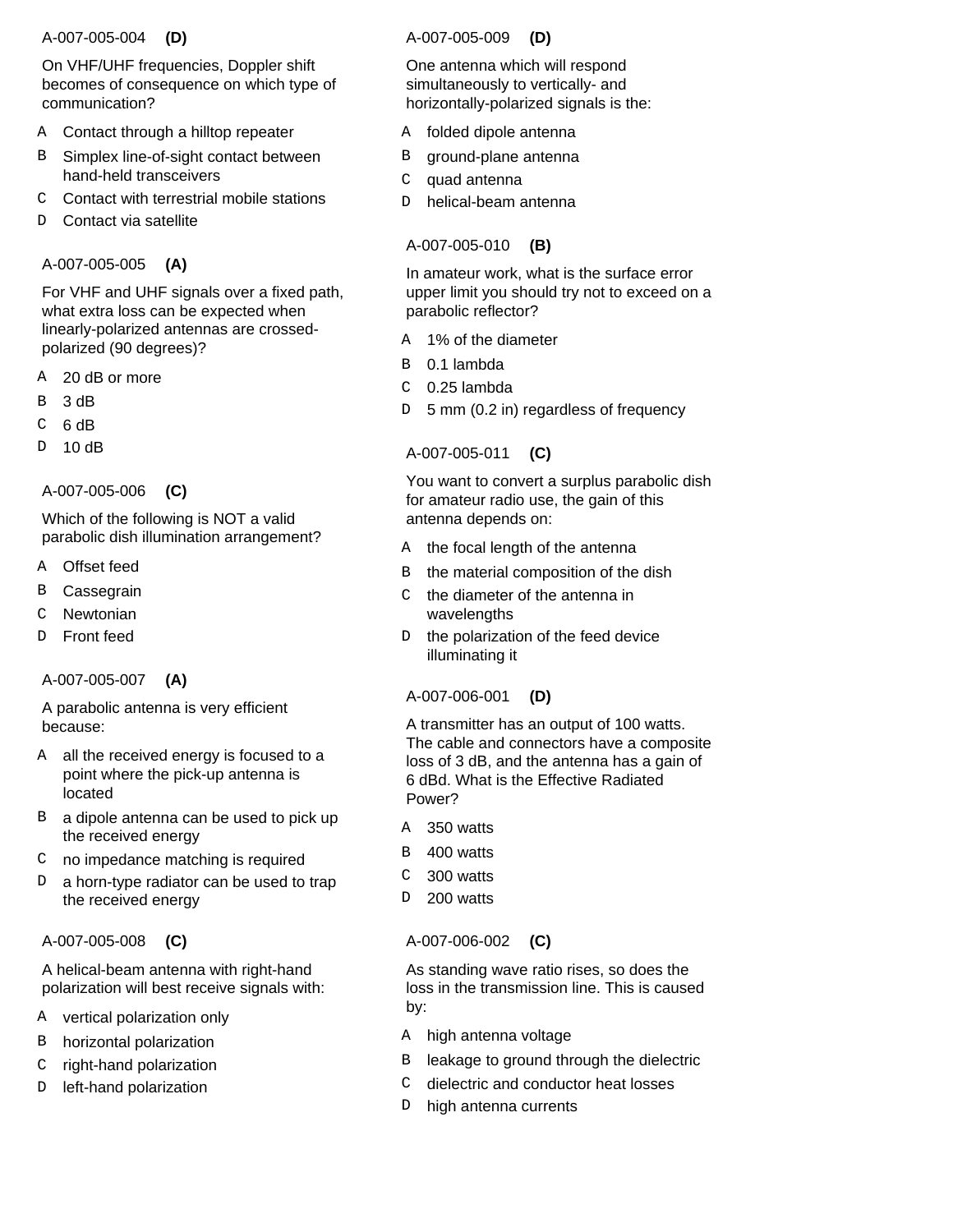### A-007-006-003  **(B)**

What is the Effective Radiated Power of an amateur transmitter, if the transmitter output power is 200 watts, the transmission line loss is 5 watts, and the antenna power gain is 3 dBd?

- 178 watts A
- 390 watts B
- 197 watts C
- 228 watts  $\overline{D}$

### A-007-006-004  **(D)**

Effective Radiated Power means the:

- A power supplied to the antenna before the modulation of the carrier
- B power supplied to the transmission line plus antenna gain
- $C$  ratio of signal output power to signal input power
- transmitter output power, minus line losses, plus antenna gain relative to a dipole D

# A-007-006-005  **(D)**

A transmitter has an output power of 200 watts. The coaxial and connector losses are 3 dB in total, and the antenna gain is 9 dBd. What is the approximate Effective Radiated Power of this system?

- 3200 watts **A**
- 1600 watts B
- 400 watts  $\mathcal{C}$
- 800 watts  $\overline{D}$

# A-007-006-006  **(D)**

A transmitter has a power output of 100 watts. There is a loss of 1.30 dB in the transmission line, a loss of 0.2 dB through the antenna tuner, and a gain of 4.50 dBd in the antenna. The Effective Radiated Power (ERP) is:

- 800 watts A
- 400 watts B
- 100 watts  $\mathcal{C}$
- 200 watts  $\overline{D}$

# A-007-006-007  **(A)**

If the overall gain of an amateur station is increased by 3 dB the ERP (Effective Radiated Power) will:

- double A
- decrease by 3 watts B
- remain the same  $\mathsf C$
- be cut in half D

# A-007-006-008  **(D)**

A transmitter has a power output of 125 watts. There is a loss of 0.8 dB in the transmission line, 0.2 dB in the antenna tuner, and a gain of 10 dBd in the antenna. The Effective Radiated Power (ERP) is:

- 1250 A
- 1125 B
- 134 C
- 1000 D

# A-007-006-009  **(D)**

If a 3 dBd gain antenna is replaced with a 9 dBd gain antenna, with no other changes, the Effective Radiated Power (ERP) will increase by:

- 6 A
- 1.5 B
- 2  $\overline{C}$
- 4 D.

# A-007-006-010  **(C)**

A transmitter has an output of 2000 watts PEP. The transmission line, connectors and antenna tuner have a composite loss of 1 dB, and the gain from the stacked Yagi antenna is 10 dBd. What is the Effective Radiated Power (ERP) in watts PEP?

- 20 000 A
- 2009 B
- 16 000  $\mathcal{C}$
- 18 000 D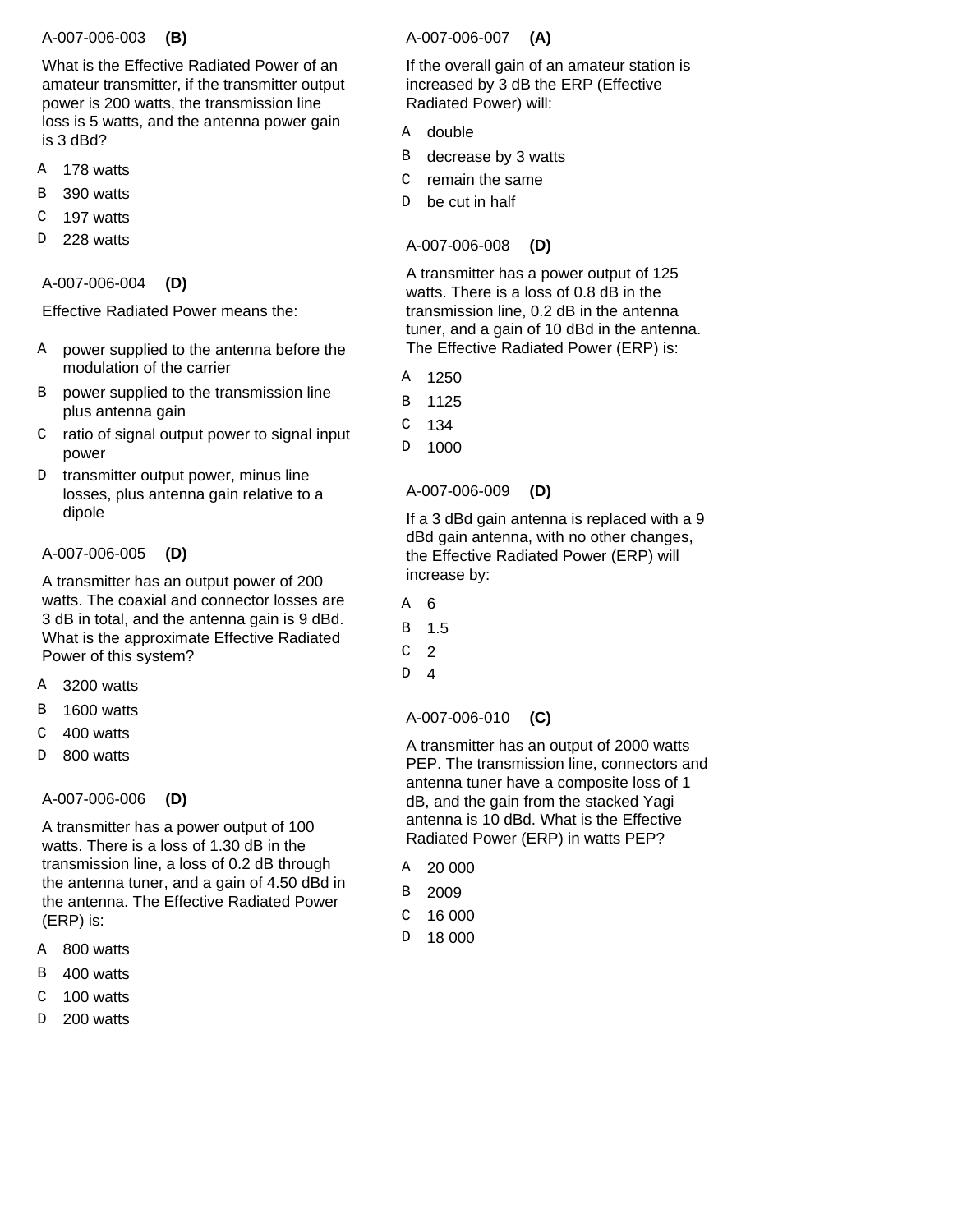# A-007-006-011  **(A)**

A transmitter has an output of 1000 watts PEP. The coaxial cable, connectors and antenna tuner have a composite loss of 1 dB, and the antenna gain is 10 dBd. What is the Effective Radiated Power (ERP) in watts PEP?

- 8000 A
- 1009 B
- 10 000 C
- 9000 D

### A-007-007-001  **(C)**

For a 3-element Yagi antenna with horizontally mounted elements, how does the main lobe takeoff angle vary with height above flat ground?

- A It does not vary with height
- It depends on E-region height, not antenna height B
- It decreases with increasing height C
- It increases with increasing height  $\mathcal{D}$

# A-007-007-002  **(A)**

Most simple horizontally polarized antennas do not exhibit significant directivity unless they are:

- A a half wavelength or more above the ground
- an eighth of a wavelength above the ground B
- a quarter wavelength above the ground C
- three-eighths of a wavelength above the ground D

# A-007-007-003  **(A)**

The plane from which ground reflections can be considered to take place, or the effective ground plane for an antenna is:

- A several centimeters to as much as 2 meters below ground, depending upon soil conditions
- B as much as 6 cm below ground depending upon soil conditions
- as much as a meter above ground  $\mathcal{C}$
- at ground level exactly  $\overline{D}$

# A-007-007-004  **(D)**

Why is a ground-mounted vertical quarterwave antenna in reasonably open surroundings better for long distance contacts than a half-wave dipole at a quarter wavelength above ground?

- The radiation resistance is lower A
- It has an omnidirectional characteristic B
- It uses vertical polarization  $\mathsf{C}$
- The vertical radiation angle is lower D.

# A-007-007-005  **(B)**

When a half-wave dipole antenna is installed one-half wavelength above ground, the:

- radiation pattern is unaffected A
- vertical or upward radiation is effectively cancelled R<sub>b</sub>
- radiation pattern changes to produce side lobes at 15 and 50 degrees C
- side lobe radiation is cancelled D

# A-007-007-006  **(C)**

How does antenna height affect the horizontal (azimuthal) radiation pattern of a horizontal dipole HF antenna?

- If the antenna is less than one-half wavelength high, radiation off the ends of the wire is eliminated A
- If the antenna is too high, the pattern becomes unpredictable B
- If the antenna is less than one-half wavelength high, reflected radio waves from the ground significantly distort the pattern  $\mathcal{C}$
- Antenna height has no effect on the pattern D

# A-007-007-007  **(B)**

For long distance propagation, the vertical radiation angle of the energy from the antenna should be:

- A more than 30 degrees but less than 45 degrees
- less than 30 degrees R<sub>b</sub>
- more than 45 degrees but less than 90 degrees  $\mathcal{C}$
- 90 degrees D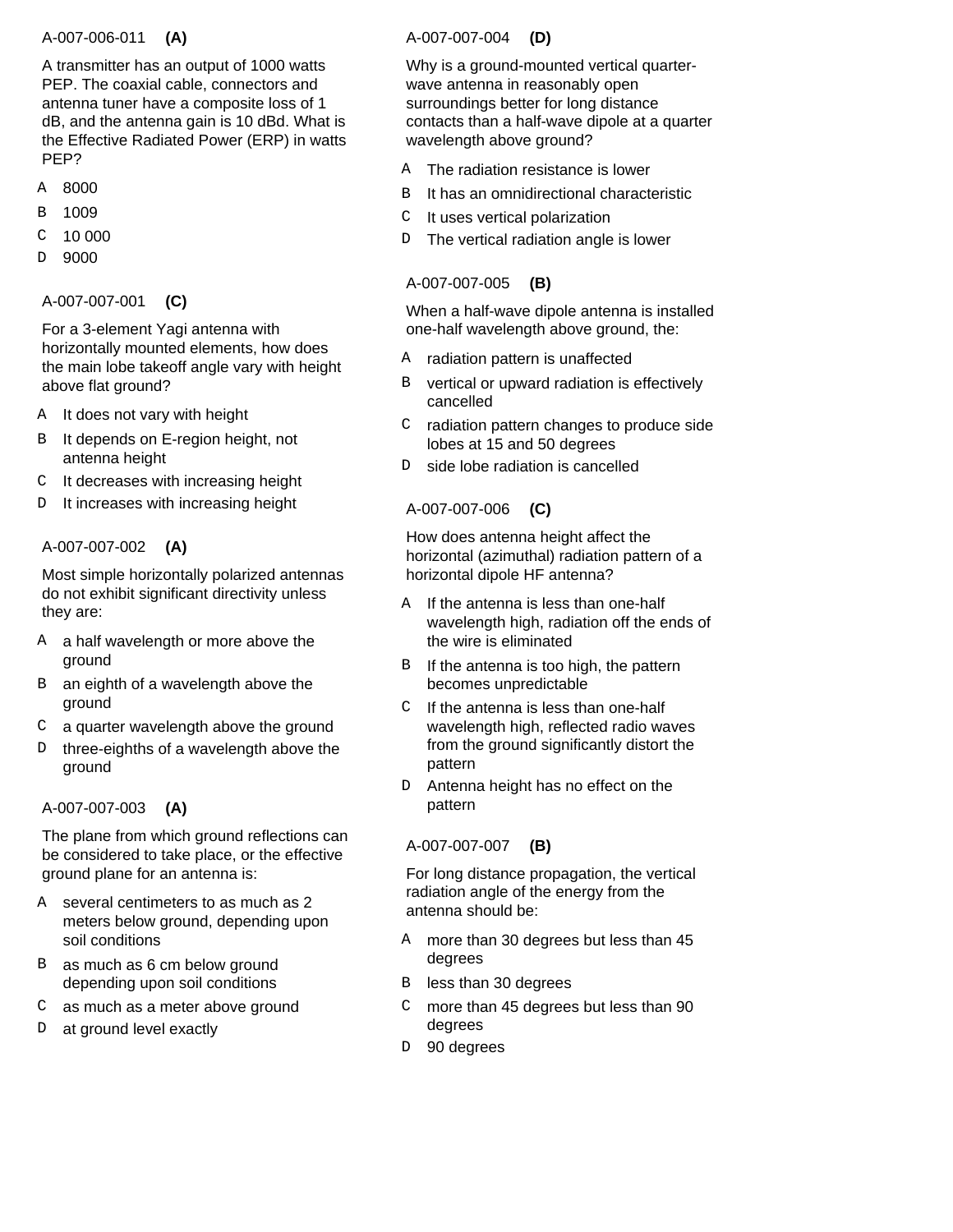### A-007-007-008  **(A)**

Greater distance can be covered with multiple-hop transmissions by decreasing the:

- vertical radiation angle of the antenna A
- power applied to the antenna B
- main height of the antenna C
- length of the antenna D

# A-007-007-009  **(A)**

The impedance at the centre of a dipole antenna more than 3 wavelengths above ground would be nearest to:

- 75 ohms A
- 25 ohms B
- 300 ohms C
- 600 ohms D

# A-007-007-010  **(B)**

Why can a horizontal antenna closer to ground be advantageous for close range communications on lower HF bands?

- The radiation resistance is higher A
- The ground tends to act as a reflector B
- Lower antenna noise temperature  $\mathcal{C}$
- Low radiation angle for closer distances D

# A-007-007-011  **(A)**

Which antenna system and operating frequency are most suitable for Near Vertical Incidence (NVIS) communications?

- A horizontal antenna less than 1/4 A wavelength above ground and a frequency below the current critical frequency
- B A horizontal antenna at a height of half a wavelength and an operating frequency at the optimum working frequency
- A vertical antenna and a frequency below C the maximum usable frequency
- D A vertical antenna and a frequency above the lowest usable frequency

# A-007-008-001  **(D)**

What is meant by the radiation resistance of an antenna?

- A The resistance in the atmosphere that an antenna must overcome to be able to radiate a signal
- The specific impedance of an antenna B
- The combined losses of the antenna elements and transmission line C
- The equivalent resistance that would dissipate the same amount of power as that radiated from an antenna  $D$

# A-007-008-002  **(B)**

Why would one need to know the radiation resistance of an antenna?

- A To calculate the front-to-back ratio of the antenna
- B To match impedances for maximum power transfer
- To measure the near-field radiation density from a transmitting antenna  $\mathsf{C}$
- To calculate the front-to-side ratio of the antenna D<sub>D</sub>

# A-007-008-003  **(B)**

What factors determine the radiation resistance of an antenna?

- It is a physical constant and is the same for all antennas A
- Antenna location with respect to nearby objects and the conductors length/diameter ratio B
- Transmission line length and antenna height  $\mathcal{C}$
- Sunspot activity and time of day D

# A-007-008-004  **(B)**

What is the term for the ratio of the radiation resistance of an antenna to the total resistance of the system?

- Radiation conversion loss A
- Antenna efficiency B
- **Beamwidth**  $\mathcal{C}$
- Effective Radiated Power  $D$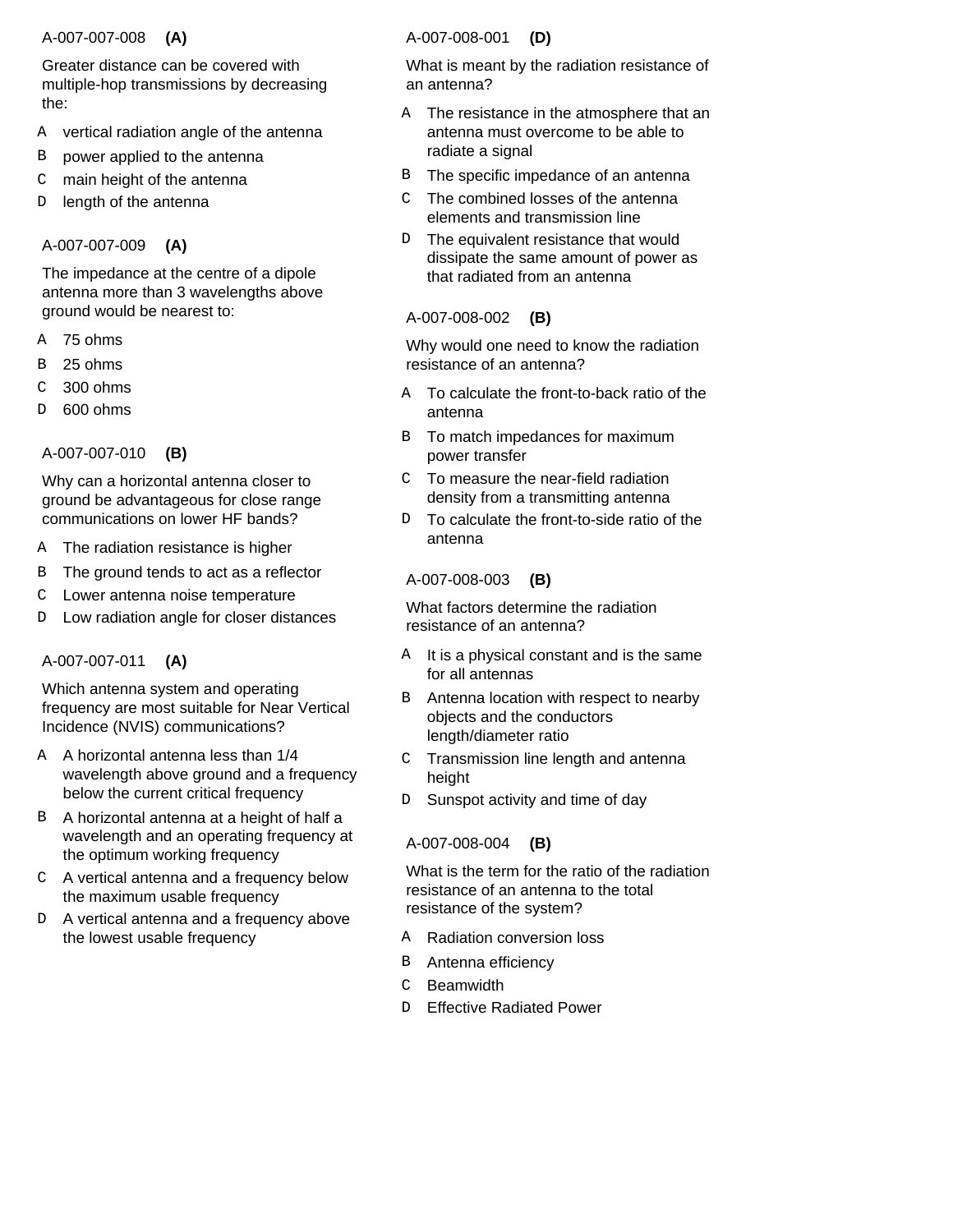# A-007-008-005  **(B)**

What is included in the total resistance of an antenna system?

- A Radiation resistance plus space impedance
- Radiation resistance plus ohmic resistance B
- Radiation resistance plus transmission resistance  $\mathcal{C}$
- Transmission line resistance plus radiation resistance D.

# A-007-008-006  **(D)**

How can the approximate beamwidth of a beam antenna be determined?

- A Draw two imaginary lines through the ends of the elements and measure the angle between the lines
- B Measure the ratio of the signal strengths of the radiated power lobes from the front and side of the antenna
- Measure the ratio of the signal strengths C of the radiated power lobes from the front and rear of the antenna
- D Note the two points where the signal strength is down 3 dB from the maximum signal point and compute the angular difference

# A-007-008-007  **(C)**

How is antenna percent efficiency calculated?

- (total resistance / radiation resistance) x 100 A
- (effective radiated power / transmitter output) x 100 B
- (radiation resistance / total resistance) x 100  $\cap$
- (radiation resistance / transmission resistance) x 100 D

# A-007-008-008  **(D)**

What is the term used for an equivalent resistance which would dissipate the same amount of energy as that radiated from an antenna?

- A **j factor**
- Antenna resistance B
- K factor  $\overline{C}$
- Radiation resistance D

# A-007-008-009  **(C)**

Antenna beamwidth is the angular distance between:

- A the 6 dB power points on the major lobe
- the 3 dB power points on the first minor lobe B
- the points on the major lobe at the halfpower points  $\mathsf{C}$
- the maximum lobe spread points on the major lobe  $D$

# A-007-008-010  **(D)**

If the ohmic resistance of a half-wave dipole is 2 ohms, and the radiation resistance is 72 ohms, what is the antenna efficiency?

- 74% A
- 72% B
- 100% C
- 97.3% D

# A-007-008-011  **(D)**

If the ohmic resistance of a miniloop antenna is 2 milliohms and the radiation resistance is 50 milliohms, what is the antenna efficiency?

- 52% A
- 25% B
- 50%  $\mathcal{C}$
- 96.15% D

# A-007-009-001  **(A)**

Waveguide is typically used:

- at frequencies above 3000 MHz A
- at frequencies above 2 MHz B
- at frequencies below 150 MHz  $\mathsf{C}$
- at frequencies below 1500 MHz D

# A-007-009-002  **(D)**

Which of the following is not correct? Waveguide is an efficient transmission medium because it features:

- A low radiation loss
- low dielectric loss B
- low copper loss  $\mathbf C$
- low hysteresis loss D